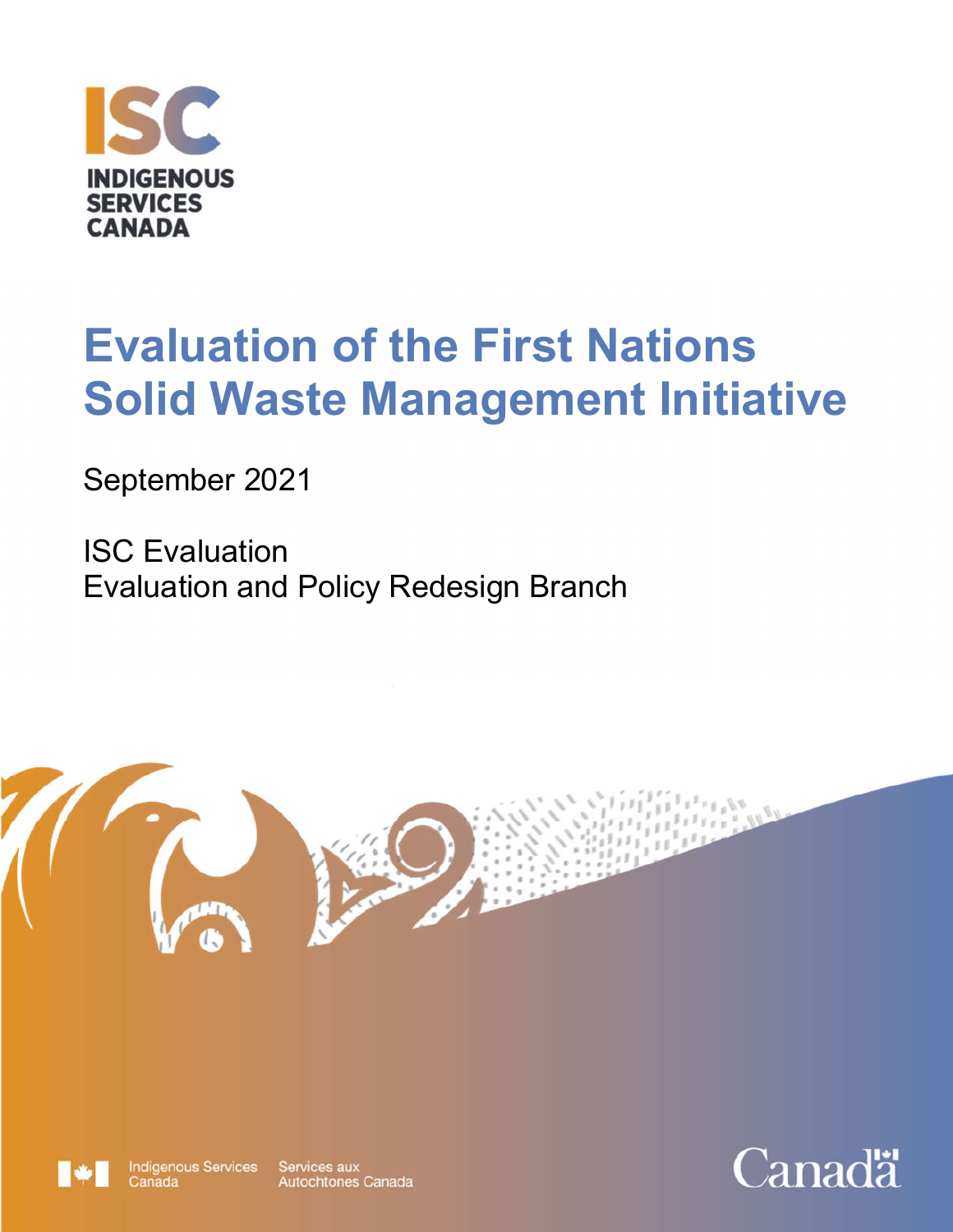# **Table of Contents**

| 1.      |                                                                                   |  |
|---------|-----------------------------------------------------------------------------------|--|
| 1.1     |                                                                                   |  |
| 1.2     |                                                                                   |  |
| 1.3     |                                                                                   |  |
| $2_{-}$ |                                                                                   |  |
| 3.      |                                                                                   |  |
| 3.1     |                                                                                   |  |
| 4.      |                                                                                   |  |
| 4.1     |                                                                                   |  |
| 4.2     |                                                                                   |  |
| 4.3     |                                                                                   |  |
| 4.4     |                                                                                   |  |
| 4.5     |                                                                                   |  |
| 4.6     |                                                                                   |  |
| 5.      |                                                                                   |  |
| 5.1     |                                                                                   |  |
| 5.2     |                                                                                   |  |
| 5.3     |                                                                                   |  |
| 5.4     |                                                                                   |  |
| 6.      |                                                                                   |  |
| 6.1     |                                                                                   |  |
|         |                                                                                   |  |
|         |                                                                                   |  |
|         |                                                                                   |  |
|         |                                                                                   |  |
| 7.      |                                                                                   |  |
| 7.1     |                                                                                   |  |
| 8.      |                                                                                   |  |
| 8.1     |                                                                                   |  |
| 8.2     |                                                                                   |  |
| 9.      |                                                                                   |  |
| 9.1     |                                                                                   |  |
| 9.2     |                                                                                   |  |
|         | Appendix 1: Logic Model for the First Nations Solid Waste Management Initiative38 |  |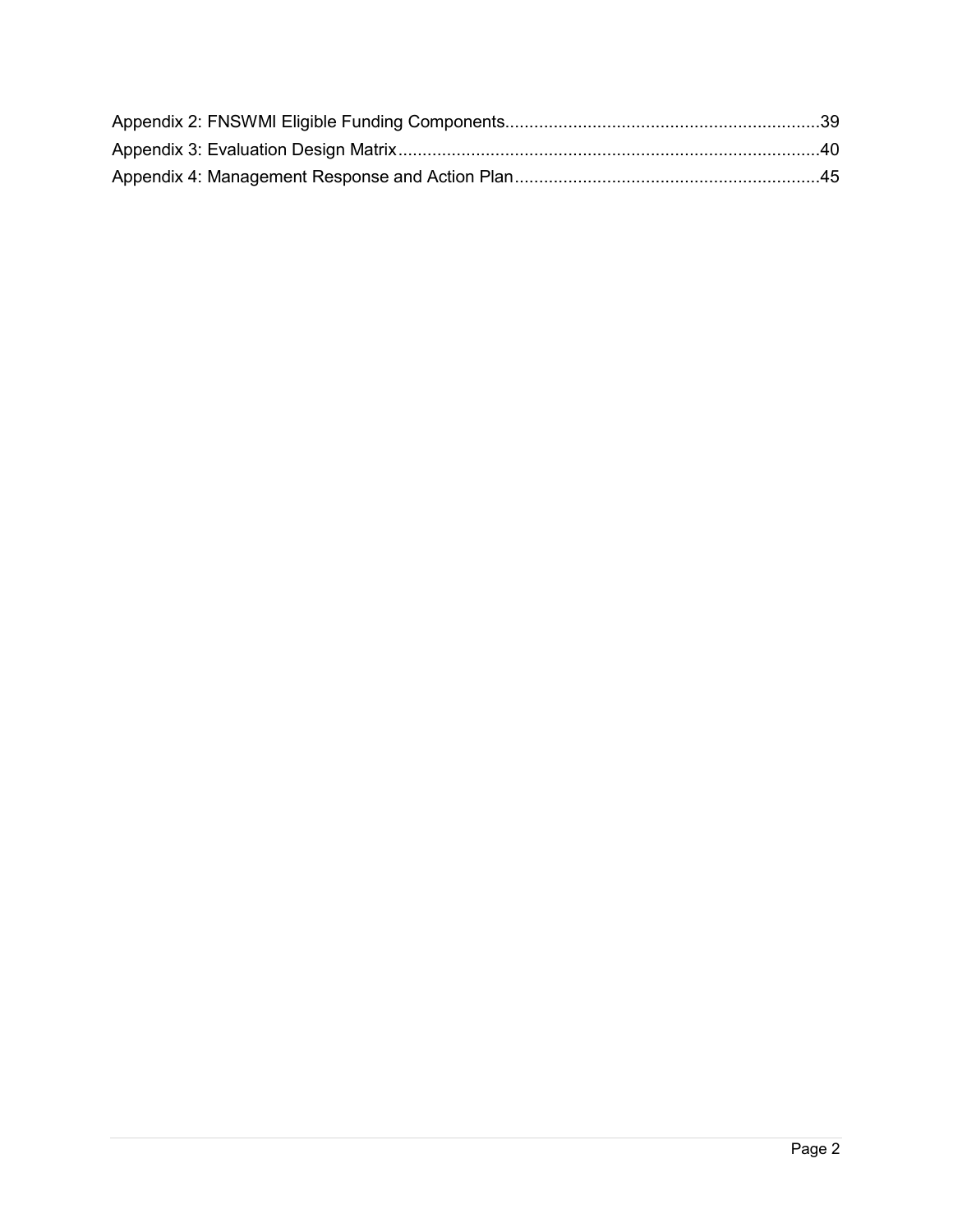# **Acronyms and Abbreviations**

| AOK.            | <b>Aundeck Omni Kaning First Nation</b>                |
|-----------------|--------------------------------------------------------|
| CFMP            | <b>Capital Facilities and Maintenance Program</b>      |
| СММ             | Confederacy of Mainland Mi'kmaq                        |
| DASH            | Diversion Starts at Home Project                       |
| <b>ECCC</b>     | <b>Environment and Climate Change Canada</b>           |
| EPHO            | Environmental public health officer                    |
| <b>ETAC</b>     | <b>Evaluation Technical Advisory Committee</b>         |
| <b>FNLMA</b>    | <b>First Nations Land Management Act</b>               |
| <b>FNSWMI</b>   | <b>First Nations Solid Waste Management Initiative</b> |
| <b>GBA Plus</b> | Gender-based analysis plus                             |
| <b>INAC</b>     | Indigenous and Northern Affairs Canada                 |
| <b>ISC</b>      | Indigenous Services Canada                             |
| <b>IZWTAG</b>   | Indigenous Zero Waste Technical Advisory Group         |
| LED             | Lands and Economic Development                         |
| <b>MTSA</b>     | Municipal-type service agreement                       |
| <b>NAC</b>      | <b>National Advisory Committee</b>                     |
| SDI             | Sustainable Development Institute                      |
| SWM             | Solid waste management                                 |
| <b>TSAG</b>     | <b>First Nations Technical Services Advisory Group</b> |
|                 |                                                        |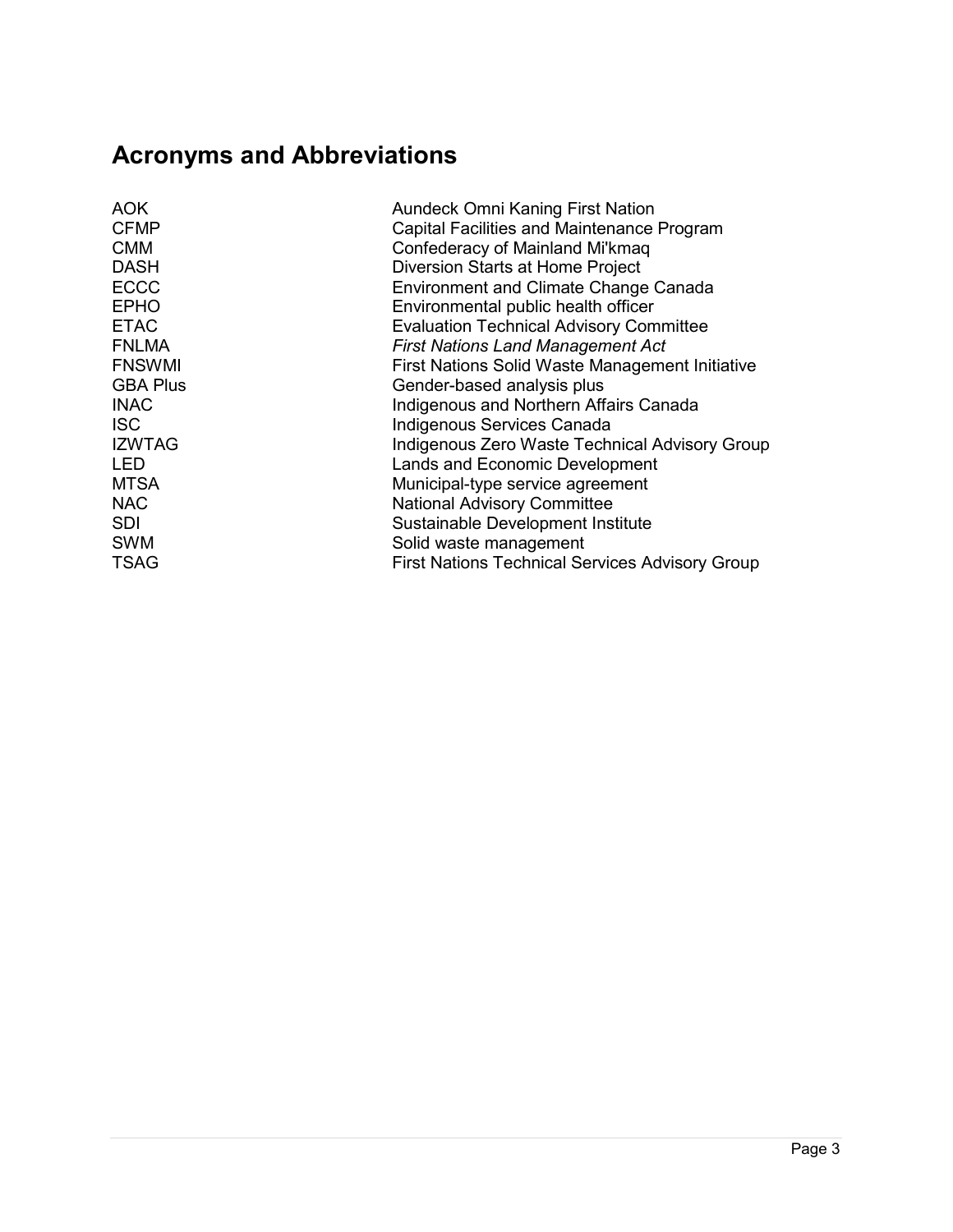# **1. Executive Summary**

This evaluation of the First Nations Solid Waste Management Initiative was outlined in the fiscal year 2019-20 Indigenous Services Canada (ISC) Five Year Evaluation Plan, and conducted in compliance with the Treasury Board of Canada Policy on Results. The evaluation was undertaken to provide a neutral and evidence-based assessment of: relevance, effectiveness and efficiency.

### **1.1 Background**

In Budget 2016, the federal government recognized the challenges faced by many First Nations in managing solid waste on reserve and the environmental, health, and safety risks of inadequate solid waste management. It launched a \$409 million, five-year First Nations Solid Waste Management Initiative, starting in 2016-2017.

### **1.2 Evaluation Scope and Methodology**

The evaluation covers the period from April 2016 to September 2020. Data collection occurred between November 2019 and January 2021. Since the Initiative is relatively new and has primarily output-level performance data available, the evaluation took a formative approach – examining program relevance, performance, and efficiency with a view to determining progress toward outcomes and potential improvements.

The evaluation was led by an evaluation team from the Evaluation Directorate within ISC, supported by an external consultant firm.

Research for the evaluation consisted of a comprehensive document review, literature review, analysis of the Initiative's administrative data, interviews, and case studies of FNSWMI projects in individual First Nations and ISC regions. Data collection paused for six months in 2020 owing to the COVID-19 pandemic. One of the steps the evaluation took toward co-development was establishing an Evaluation Technical Advisory Committee that represented stakeholders from ISC, First Nations, and Indigenous organizations. The committee members provided their input and it was integrated at the four key stages of the evaluation: the evaluation questions and evaluation initiation, the methodology report, the evaluation preliminary findings, and the draft evaluation report.

# **1.3 Key Findings**

### **1.3.1 Relevance**

The FNSWMI responds to longstanding needs in First Nations for dedicated funding in support of adequate solid waste management. While most First Nations receive either direct or indirect funding through this Initiative and funding was broadly dispersed among remote communities and those living near urban centres, two issues persist: (1) significant gaps remain in responding to First Nations' needs, particularly for ongoing and adequate funding for the operations and maintenance of solid waste management systems; and (2) First Nations living near urban centres and which are members of a tribal council are slightly more likely to access funding. The evaluation found evidence to suggest that: there was a balanced spread of funding across First Nations; the program had successes in promoting the program and reaching out to Indigenous partners; yet there are perceptions and real concerns about remote First Nations struggling to access funding. As such, the program needs to continue its successful outreach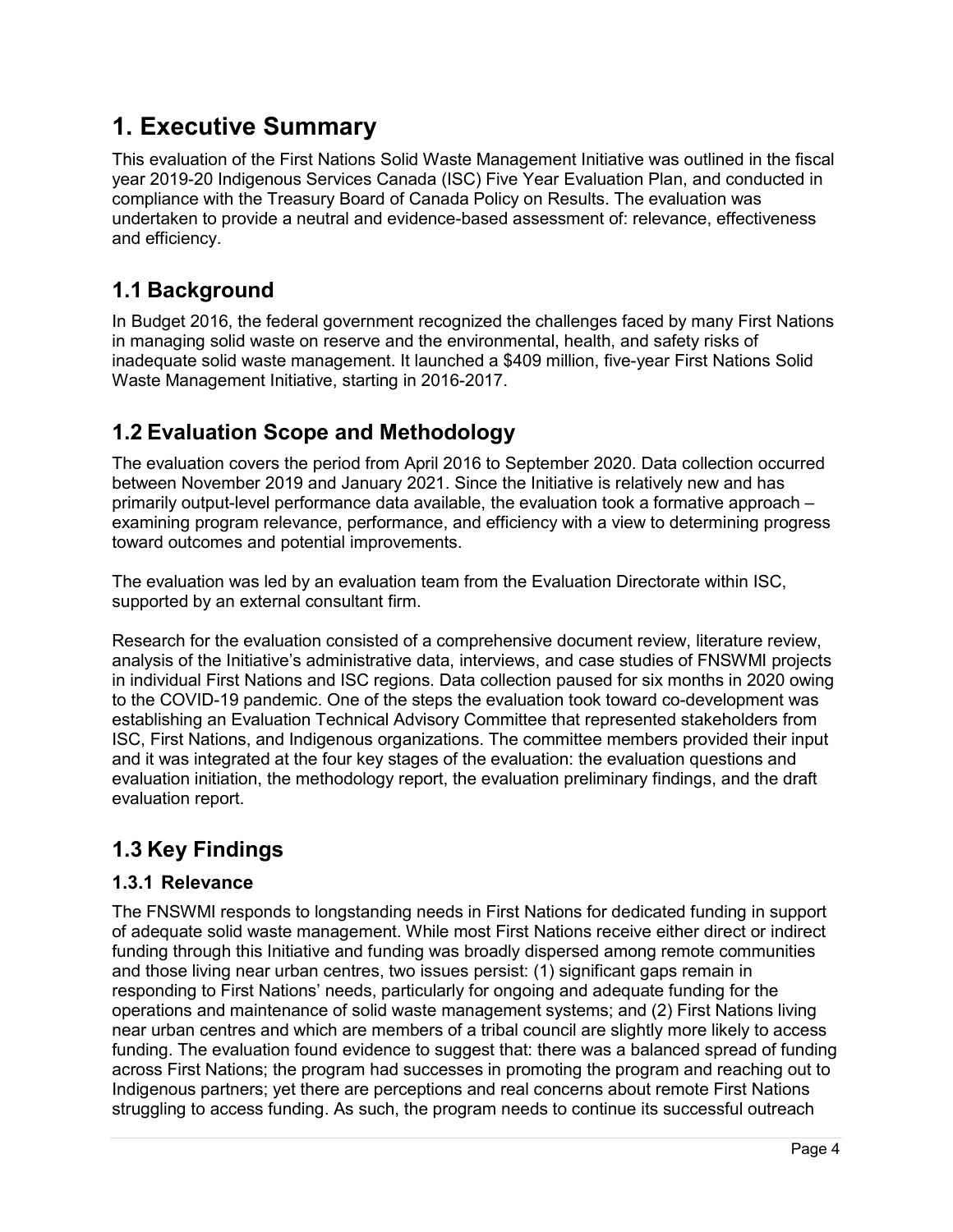practises and redouble efforts to reach First Nations that are less likely to receive funding or who have struggled with their solid waste systems.

The FNSWMI has a partial program theory. However, a community focused lens, including a gender/distinctions-based analysis, are missing and the addition of these lenses would allow the program to examine all of its assumptions, risks, and drivers that affect attainment of outcomes accordingly.

#### **1.3.2 Effectiveness**

ISC has been generally effective in its delivery of FNSWMI. The Initiative has contributed to greater awareness and increased education of solid waste management in First Nations as well as to improving First Nations' solid waste management systems.

The performance data gaps prevented a full appreciation of what has been accomplished as a result of this program. While ISC staff have been effective at tracking program spending and outputs, which did provide some insights, the FNSWMI lacked a performance measurement system that would allow for a more rigorous assessment of how the program's progress compared against its expected outcomes.

Relying on other lines of evidence, the evaluation can suggest that there have been improvements to some First Nations' solid waste management systems. There were examples of increased technical expertise and capacity, upgrades to infrastructure, and reduction of contaminated sites.

However, there are notable areas that impeded the FNSWMI. The issues that were consistently mentioned among respondents were: (1) the operations and maintenance funding formula is inadequate and funding needs to be stabilized; (2) in some instances, a lack of emphasis on awareness and education to enhance engagement and First Nations staff training, that would help change community solid waste practices; (3) the proposal submission process is complex and funding delays occur as a result; (4) there are gaps in solid waste federal regulations and a lack of clarity regarding practices, approval permits and enforcement authority, and (5) there has been little post-closure monitoring of contaminated sites.

Overall, there continues to be a demand for FNSWMI. This program was able to address some of solid waste management needs of, First Nations, but not all needs.

#### **1.3.3 Efficiency**

The evaluation findings supported that the proposal-based model used for FNSWMI funding is appropriate for major capital components, but other components require more stable, longerterm funding mechanisms. These include components such as operations and maintenance, planning, capacity development, and community engagement and education, for which longerterm grants or core funding are the preferred funding mechanism.

#### **1.3.4 Service Transfer**

Although the transfer of services to Indigenous partners is one of ISC's strategic priorities and was an intended goal in the original conception of the FNSMWI, only small steps toward service transfer have been taken. In order for full service transfer to occur, the following enabling conditions need to be present: sustainable and reliable funding; strengthened delivery capacity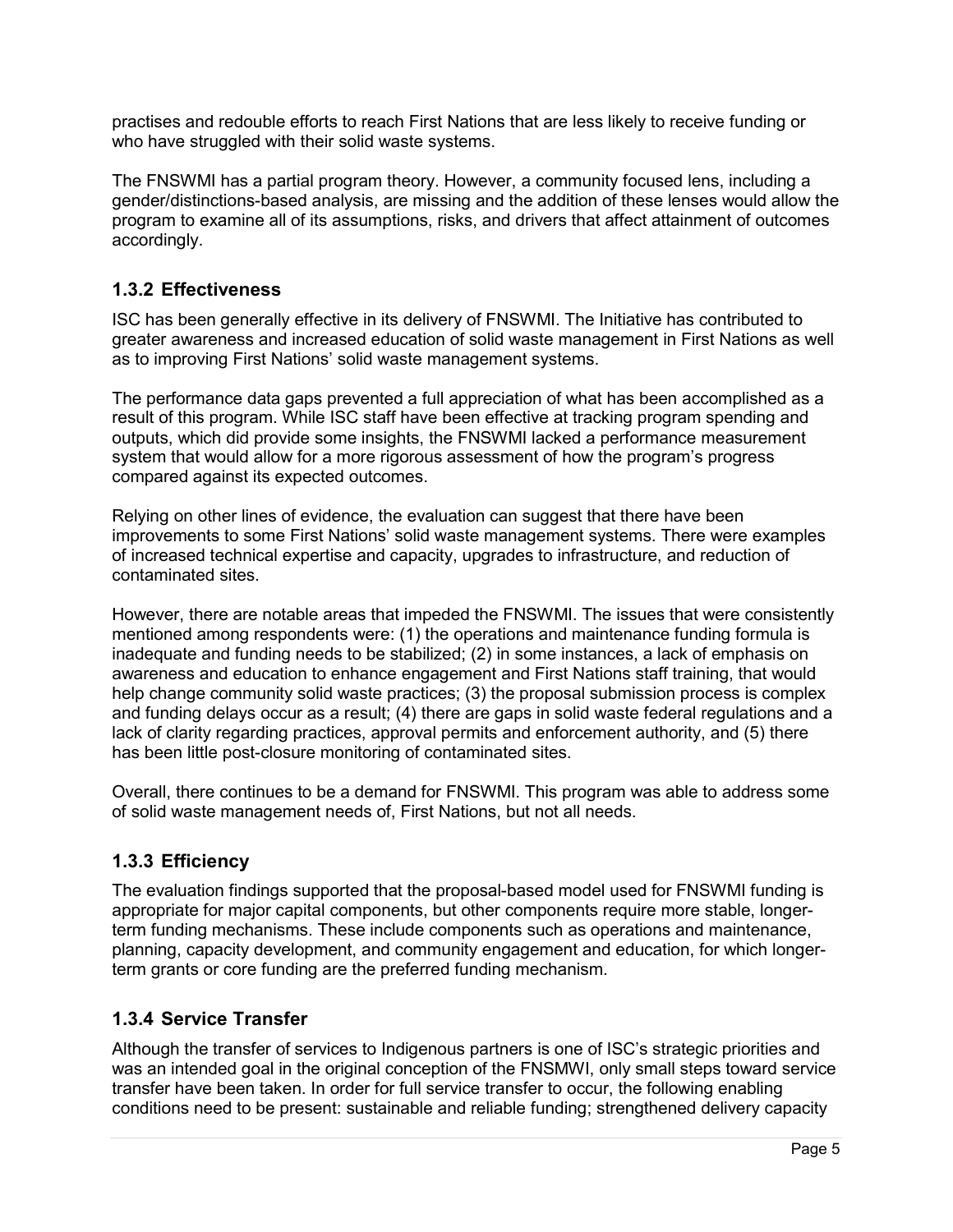of Indigenous technical organizations and tribal councils; clarified program administration; and an enabled policy and regulatory environment.

#### **1.3.5 Best Practices**

Best practises found during the evaluation were also noted:

- Community-based planning can be inclusive and effective for identifying solid waste management needs and solutions.
- Ongoing training and capacity development in First Nations are essential.
- Enlisting the services of Indigenous technical organizations as well as tribal councils in the FNSWMI has proven promising. These organizations bring technical expertise in solid waste management, collaborative approaches, act as an interface between First Nations and ISC, and stimulate community engagement.
- The costs of delaying action on solid waste are greater in the long run than providing adequate funding for waste management now, with respect to health and environmental impacts of poorly disposed waste.

# **2. Recommendations**

ISC should adopt an approach to improving solid waste management systems in First Nations that considers the full lifecycle of solid waste management and incorporates the broader social, cultural, and economic context of each First Nation. Under such an approach, ISC should:

- 1. Allocate sufficient, reliable, long-term funding for the FNSWMI. The funding should provide adequate financial support to First Nations for the ongoing costs of operating and maintaining solid waste management systems.
- 2. Strengthen delivery of FNSWMI through the following:
	- a. Examine and implement methods that will enhance community-led planning practices, decision-making practices, incentivise knowledge transfer from consultants to First Nations, and boost the funding directed to capacity building, engagement, and training.
	- b. Strengthen coordination between Lands and Economic Development sector and Community Infrastructure sector to better serve First Nations by simplifying and streamlining the approval and delivery process for solid waste management infrastructure projects;
	- c. Apply GBA Plus to solid waste projects, program design and delivery; and
	- d. Develop and implement a performance measurement system to monitor progress toward the program's outcomes, which should include the enhanced monitoring of solid waste management investments.
- 3. Assess and revise the National and Regional contracting and procurement policies to encourage and support First Nations, First Nation-owned companies, and Indigenous organizations to deliver their own service.
- 4. Continue working with Environment and Climate Change Canada, Indigenous stakeholders, and provinces to plan, develop, or modify regulations to support effective solid waste management in First Nations.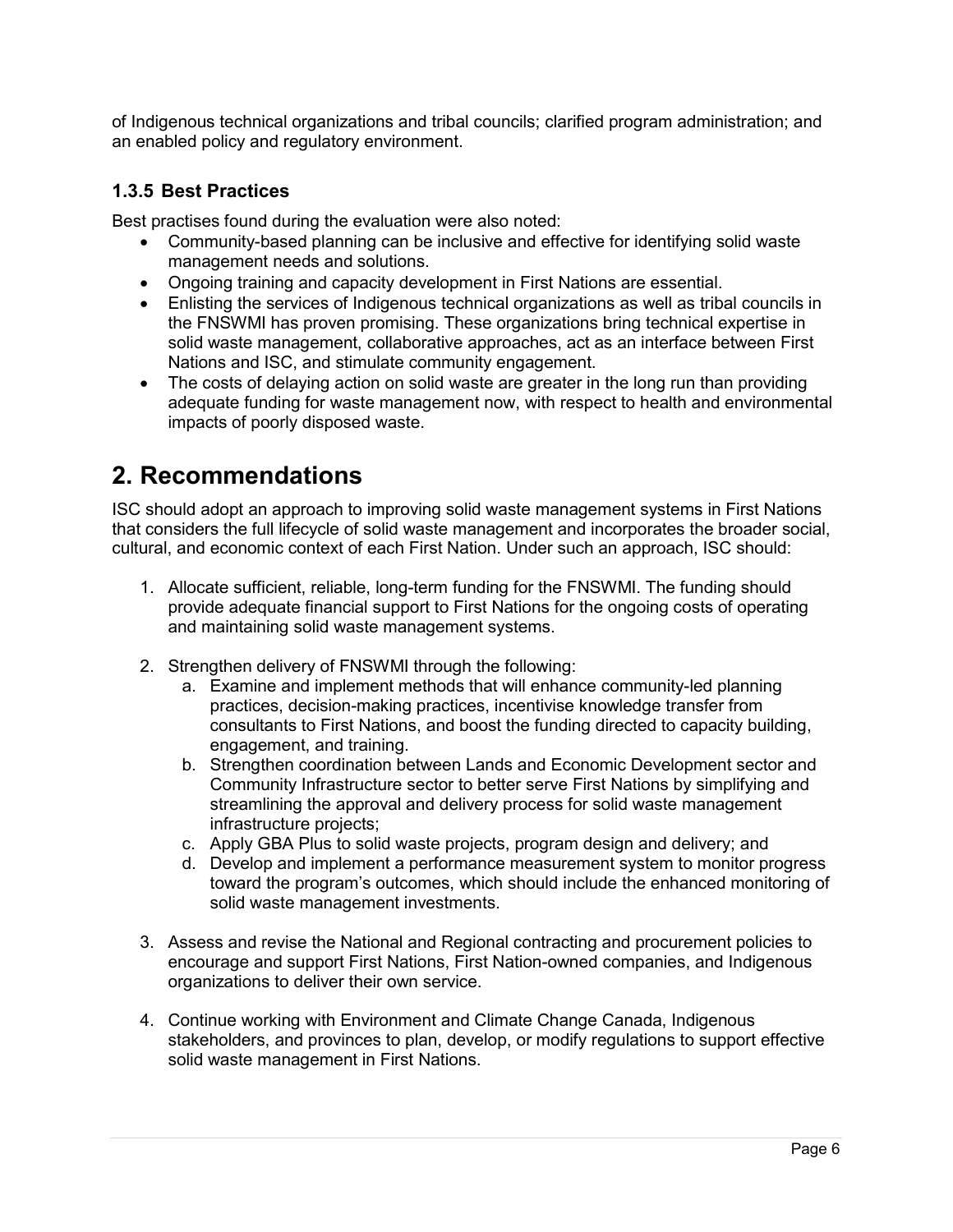5. In keeping with the Department's commitment to support Indigenous communities and organizations to exercise jurisdiction in the design, delivery, and management of services, work with First Nation partners to chart a path toward sustainable service transfer of solid waste management responsibilities.

# **3. Background**

### **3.1 Program Profile**

In Budget 2016, the federal government recognized the challenges faced by many First Nations in managing solid waste on reserve and the environmental, health, and safety risks. It launched the \$409 million, five-year First Nations Solid Waste Management Initiative (FNSWMI), starting in 2016-2017. For First Nations located near municipalities, the focus would be on diverting waste from reserve lands to municipal facilities and on recycling and composting programs to reduce the volume of waste going to landfills. For remote First Nation communities, investments would support construction of properly engineered landfills and efforts to meet environmental standards, and limit potential environmental and health impacts.

Indigenous and Northern Affairs Canada (the department responsible at the time) allocated \$112 million for 2016-2017 and 2017-2018 using a streamlined attestation process that gave the Initiative its initial financial authority. Indigenous Services Canada (ISC) sought approval from Treasury Board for funding (\$297 million) for the subsequent three years of the five-year allocation from Budget 2016. The scope and activities of the Initiative remained the same.

The Initiative was designed to expand on and formalize the need to invest in solid waste management, which was being funded in an *ad hoc* manner using existing larger funding authorities:

- Capital Facilities and Maintenance Program: the main pillar of the Government of Canada's effort to support community infrastructure for First Nations on reserve;
- Lands and Economic Development Services Program: a funding program that enables the provision of lands, environmental and economic development support services to communities; and
- Contaminated Sites (On-Reserve) Program: a funding program that enables First Nations to cost-effectively manage contaminated sites to reduce and eliminate, where possible, risk to human and environmental health and liability associated with contaminated sites.

While none of these programs had an explicit focus on solid waste management, their use enabled the Initiative to be quickly established, building upon capacity already developed inside and outside of the department.

### **3.1.1 Program Outcomes**

The FNSWMI is part of the Lands and Environmental Management Branch, in the Lands and Economic Development Sector. The Land, Natural Resources and Environment Management Program has an overarching logic model, as well as two separate logic models for the FNSWMI specifically, but these have not been used for performance monitoring. Therefore, in collaboration with the Initiative team within the Environment Directorate, the evaluators developed a new draft logic model to guide the evaluation. Table 1 below provides a summary of the Initiative's expected program outcomes, while the full logic model is found in Appendix 1.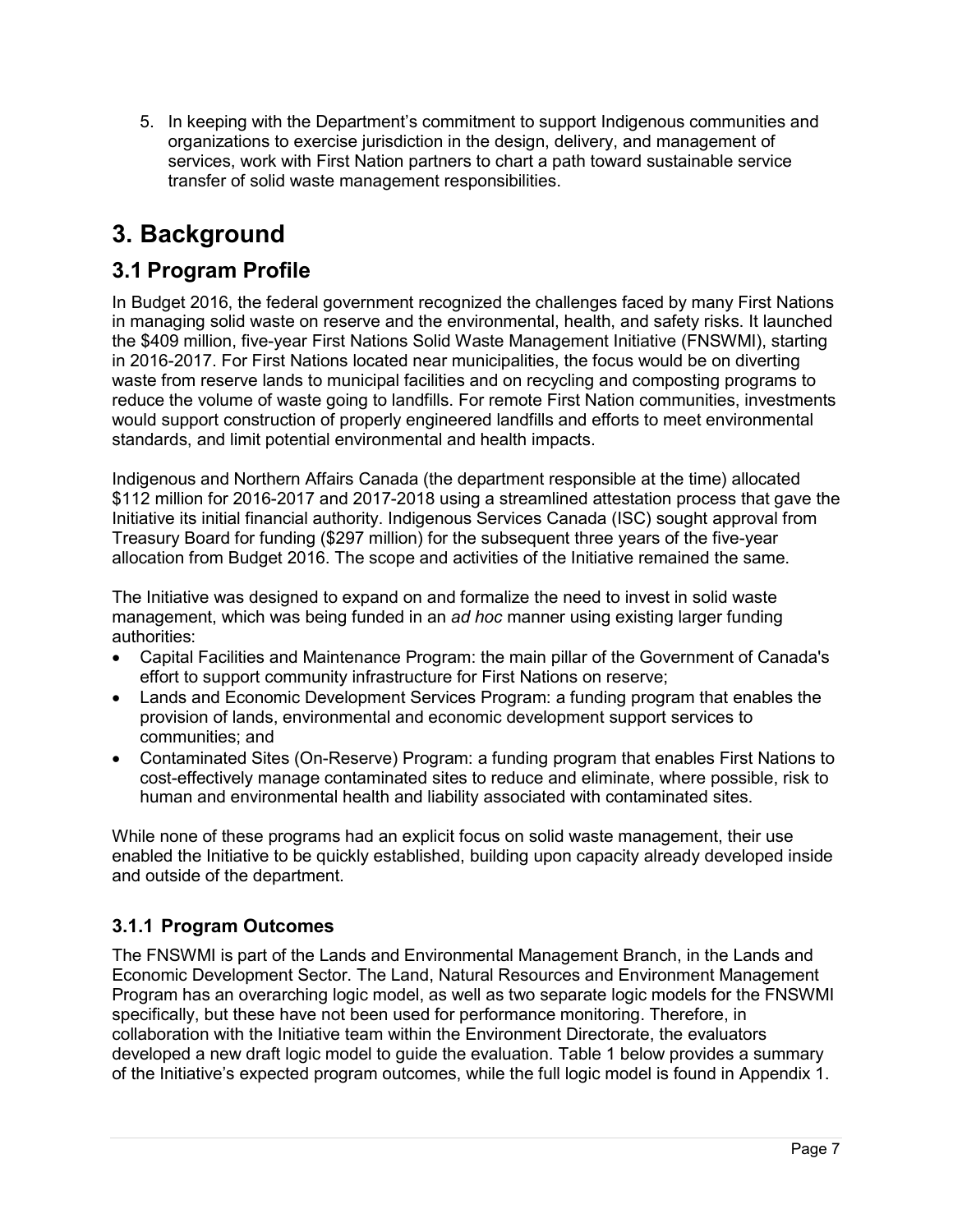| <b>Ultimate</b><br><b>Outcomes</b>  | Increased control of<br>solid waste<br>management in First<br><b>Nation communities</b>                       | Improved environmental conditions<br>in First Nations                                                                                                      |                                                                                                                                                                | Improved safety and<br>health for First<br>Nation communities                                                                                                                                         |
|-------------------------------------|---------------------------------------------------------------------------------------------------------------|------------------------------------------------------------------------------------------------------------------------------------------------------------|----------------------------------------------------------------------------------------------------------------------------------------------------------------|-------------------------------------------------------------------------------------------------------------------------------------------------------------------------------------------------------|
| Intermediate<br><b>Outcomes</b>     | Increased community<br>participation in SWM<br>and diversion systems                                          | Improved management of solid<br>waste in First Nations (modern,<br>environmentally sustainable<br>systems)                                                 |                                                                                                                                                                | Reduction of<br>contaminated sites                                                                                                                                                                    |
| <b>Immediate</b><br><b>Outcomes</b> | Improved community<br>planning for SWM<br>Increased awareness<br>of health, safety and<br>environmental risks | Increased<br>awareness of<br><b>SWM</b> practices<br>and programs<br>by community<br>members<br>Increased<br>technical<br>knowledge of<br><b>SWM staff</b> | Increased<br>community<br>access to SWM<br>infrastructure<br>Contaminated or<br>improper sites no<br>longer used<br>Improved<br>maintenance of<br>waste assets | Increased community<br>access to diversion<br>programs<br>Hazardous waste<br>and recyclables are<br>moved off<br>reserve/disposed of<br>Increased<br>collaboration<br>between First<br>Nations on SWM |
| Program<br><b>Components</b>        | Waste management<br>planning                                                                                  | Capacity<br>building and<br>training                                                                                                                       | Infrastructure and<br>operations                                                                                                                               | Programs and<br>partnering                                                                                                                                                                            |

The FNSWMI is also expected to contribute to broader outcomes that require interventions beyond those of the Initiative, including sustainable economic development and increased economic capacity and reduction of federal liabilities related to fewer contaminated sites, and increased protection of sources of drinking water.

### **3.1.2 Description**

The FNSWMI is proposal-based and funds eligible projects to improve on-reserve solid waste management systems as well as transfer stations off reserve, and support of municipal-type service agreements (MTSAs). Other sources of funding for solid waste management include the Capital Facilities and Maintenance Program, which can fund all types of infrastructure, and the First Nation Infrastructure Fund  $(FNIF)^1$ . While funding under the Initiative was available only for one-year projects in 2016-2017 and 2017-2018, the Initiative permitted multi-year projects starting in 2018-2019.

Eligible recipients of Initiative funding include:

- All First Nation communities in Canada
- Tribal councils

-

- First Nation technical service organizations
- Related not-for-profit organizations (excluding charities)
- Collaborative organizations operating on behalf of First Nations

 $<sup>1</sup>$  The FNIF is a program that addresses long-standing community infrastructure needs that had not been funded</sup> under previous programming (e.g., roads, broadband connectivity, solid waste, fire protection). It has not funded solid waste projects since the Initiative was introduced.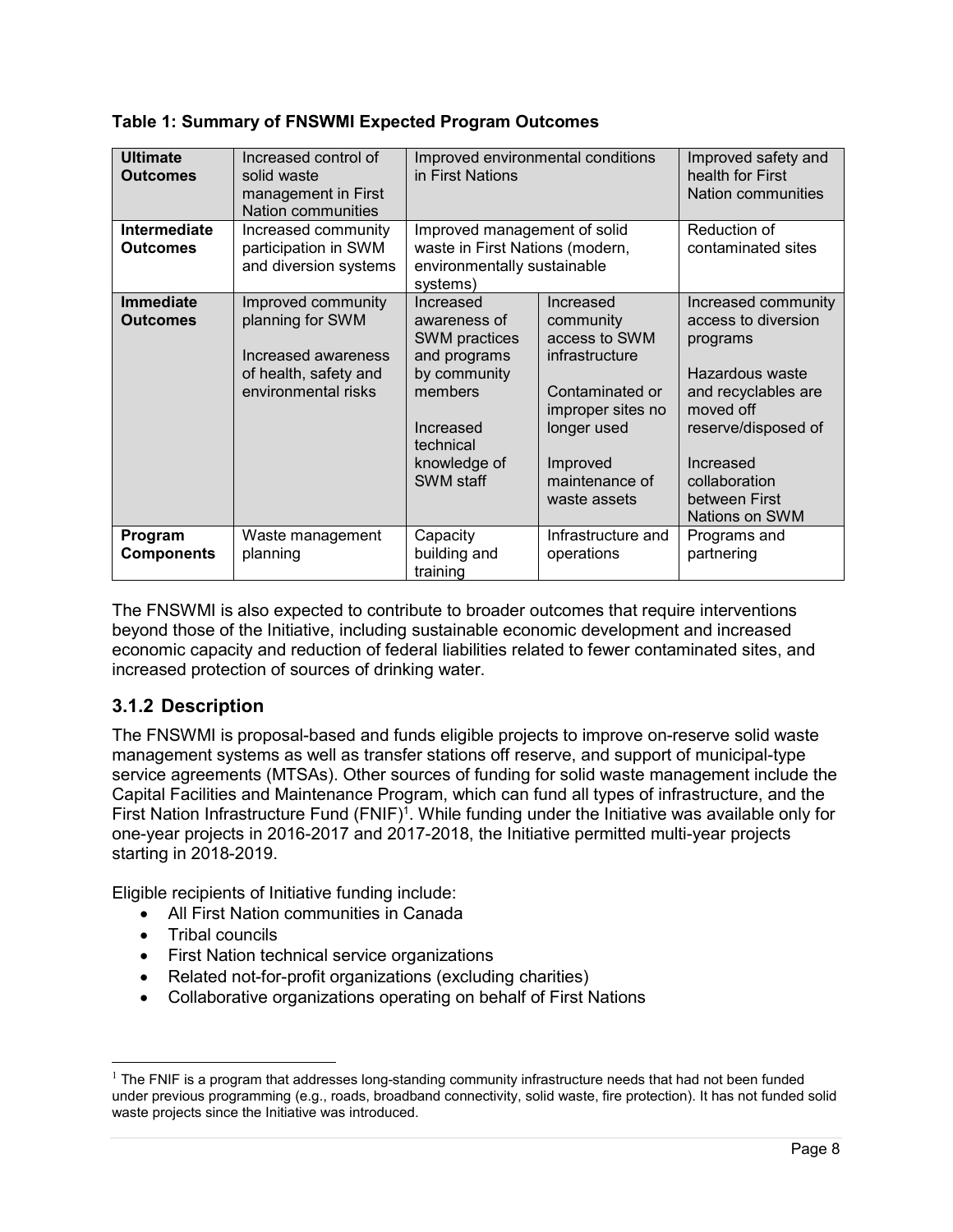Examples of the solid waste management activities funded under the Initiative are found in Appendix 2.

#### **3.1.3 Program Management, Governance and Partners**

#### **Roles and Responsibilities**

The Initiative reports through headquarters and is delivered in collaboration with ISC regional offices. Before the end of each fiscal year, headquarters provides regions with a notional funding allocation and requests that regions prepare investment plans accordingly. Regional staff review community proposals and select projects for inclusion in their plan for the year. The Director General of the Lands and Environmental Management Branch approves the allocation of funding to regions annually.

Regional directors are responsible for approving projects, sometimes with the assistance of regional infrastructure committees (as in Alberta). Regional offices enter into the final funding agreements with First Nations and monitor project spending and progress. They also provide support to First Nations, including guidance in project management and engineering services, as required, to ensure project milestones and deliverables are met.

#### **Governance**

Two types of committees advised the FNSWMI. An Indigenous partner-led National Advisory Committee (NAC) weighs in on policy development, implementation and long-term vision, while Regional Advisory Committees in some regions supported the National Committee and considered regional concerns.

#### **Partners**

Tribal councils, technical bodies and other First Nation organizations are resourced to support First Nations and build capacity, including education, tool and capacity development, as well as providing aggregate services such as coordinating diversion of household hazardous waste, end-of-life vehicles, and white goods.

#### **Human Resources**

For the first year of the Initiative, seven new full-time equivalents (FTEs) were staffed within headquarters and ISC regional offices to plan, implement and deliver the FNSWMI. Staffing increased to ten FTEs in Year 2 and to 13.9 FTEs in Years 3-5, to match resources to increased investments and complexity of projects.

#### **3.1.4 Budget**

The table below shows how the \$409 million was allocated by spending category over the five years.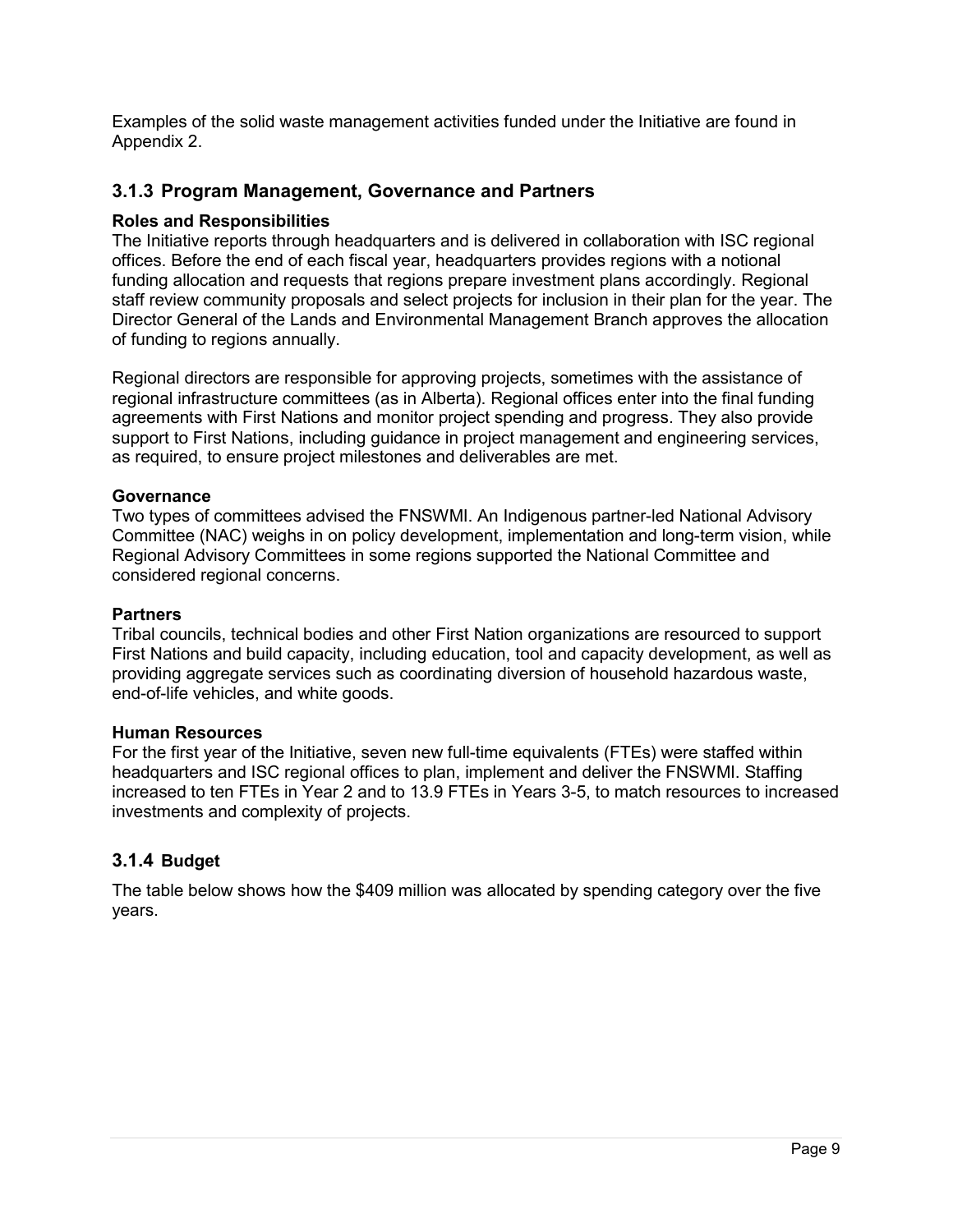| <b>Spending</b>                  | \$ Amounts by Fiscal Year |            |             |             | <b>Total</b> |
|----------------------------------|---------------------------|------------|-------------|-------------|--------------|
| <b>Categories</b>                | 2016-2017                 | 2017-2018  | 2018-2019   | 2019-2020   |              |
| Grants &<br>Contributions        | 14,242,814                | 79,659,838 | 109,205,834 | 100,734,498 | 303,842,984  |
| Operations<br>and<br>Maintenance | 282,302                   | 191,897    | 141,090     | 243,521     | 858,810      |
| <b>Salaries</b>                  | 502,526                   | 1,077,598  | 1,268,765   | 1,359,956   | 4,208,845    |
| Total                            | 15,027,642                | 80,929,333 | 110,615,689 | 102,337,975 | 308,910,639  |

#### **Table 2: Actual Expenditures of the FNSWMI, 2016-2017 to 2019-2020.**

Source: Environment Directorate, ISC

### **4. Methodology**

### **4.1 Evaluation Scope**

The evaluation covers the period from April 2016 to September 2020. ISC's Senior Management Committee approved the terms of reference for the evaluation in November 2019, and data collection occurred between November 2019 and January 2021.

Since the Initiative is relatively new, starting its fifth year of implementation in April 2020, and with primarily output-level performance data available, the evaluation took a formative approach – examining program relevance, performance, and efficiency with a view to determining progress toward early outcomes and potential improvements.

### **4.2 Engagement with Indigenous Stakeholders**

The evaluation team used a participatory and consultative approach through engagement with an Evaluation Technical Advisory Committee (ETAC). Members of this committee, which represents stakeholders from ISC and Indigenous communities and organizations, commented on the purpose and scope of the evaluation, the key evaluation questions and its methodology. Committee members were asked to: review the methodology report, including the data collection instruments; validate the evaluation preliminary findings following data collection; and review the draft evaluation report.

### **4.3 Evaluation Issues and Questions**

The following questions guided the methodology of this evaluation. (A complete list of questions, indicators and evaluation methods is found in Appendix 3.)

#### **Relevance**

- 1. To what extent is the FNSWMI responsive to the needs of First Nations in terms of the design, delivery model and the activities supported? To what extent have gender equality and the needs of diverse segments of the population been considered?
- 2. Does the Initiative have a program theory that can reasonably be expected to achieve the desired results?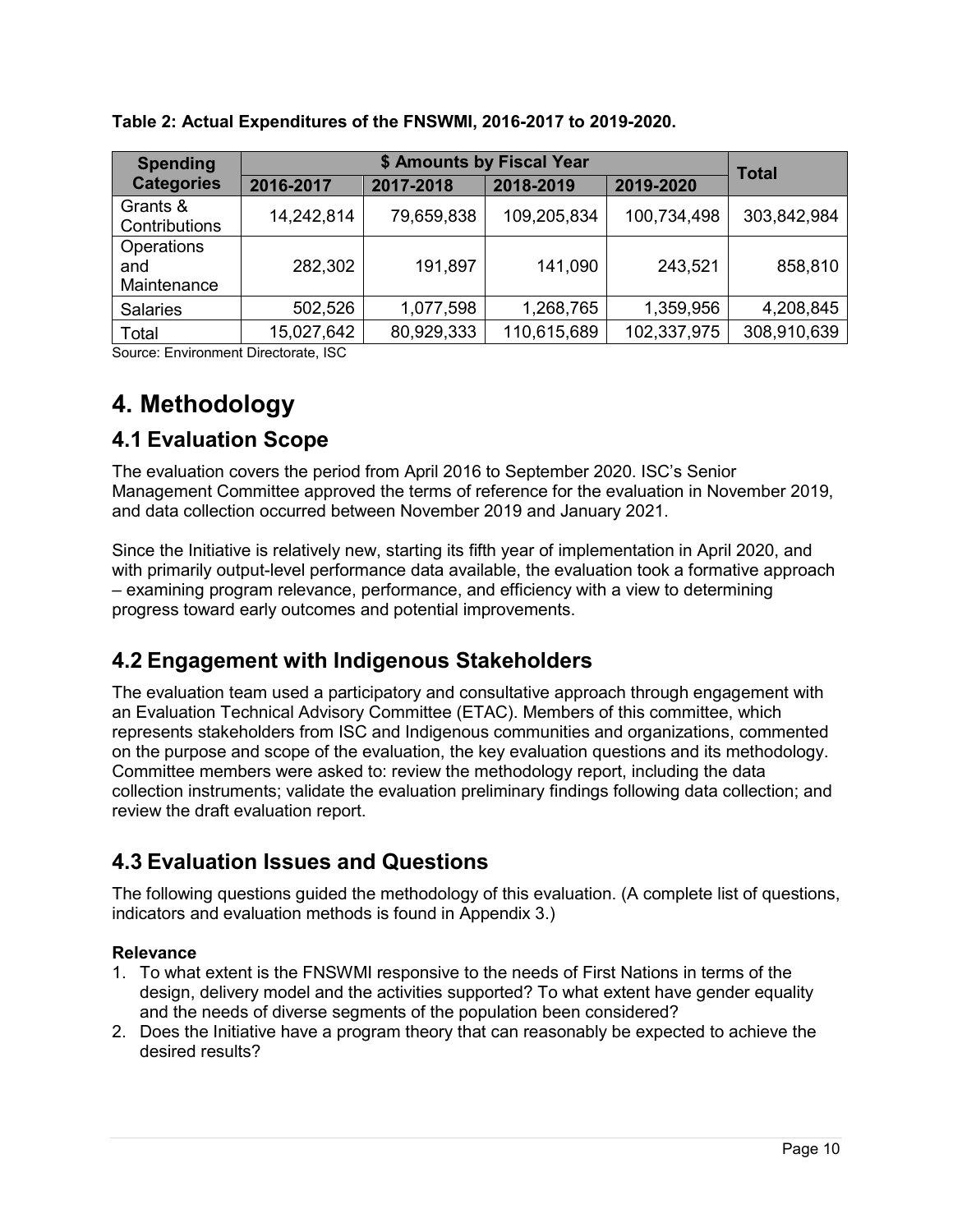#### **Performance**

- 3. To what extent is the Initiative achieving results?
- 4. How sustainable are the Initiative's achievements?
- 5. How effective are the relationships between partners?
- 6. To what extent is the FNSWMI being effectively managed by ISC?

#### **Efficiency**

- 7. Is the design and delivery of the Initiative appropriate to achieving its expected outcomes?
- 8. What is the best funding model for achieving the Initiatives outcomes?

#### **Other Evaluation Issues**

- 9. How can the Initiative work toward ensuring eventual devolution of solid waste management responsibilities from the department to First Nations?
- 10. What lessons and best practices can be learned from the implementation of this initiative or from other initiatives or jurisdictions?

### **4.4 Data sources**

The evaluators drew from multiple lines of evidence using several data collection methods to allow for triangulation and to inform their conclusions and recommendations.

#### **4.4.1 Literature review**

Evaluators conducted a focused review of literature pertaining to solid waste management in First Nations. Sources included peer-reviewed journal articles, reports from reputable organizations, news articles and online media. An investigation of similar initiatives in other countries with comparable issues relating to solid waste management for Indigenous and/or resource-poor communities was part of the review. *Stiles Associates Inc.* updated and finalized the draft literature review conducted by ISC evaluators.

#### **4.4.2 Document review**

ISC evaluation and Stiles Associates Inc. conducted a focused review of key documents*.* It included legislation, Treasury Board submissions, management plans, work plans, progress reports, presentations, government studies/reports, project files, program tracking tools, performance data, briefing notes, meeting minutes and correspondence. These documents helped the evaluators determine how ISC funded and supported activities during the time under review.

#### **4.4.3 Administrative data review**

The evaluation team analyzed administrative and financial data to shed light on the evaluation questions and describe the Initiative's reach. To create a FNSWMI master database, data from the following three sub-databases were compiled:

- Environment Directorate project data (provided April 3, 2020 for projects funded April 1, 2016 to December 31, 2019)
- First Nations Community Profile (data was pulled on May 6, 2020)
- Integrated Capital Management System (data was pulled on April 30, 2020)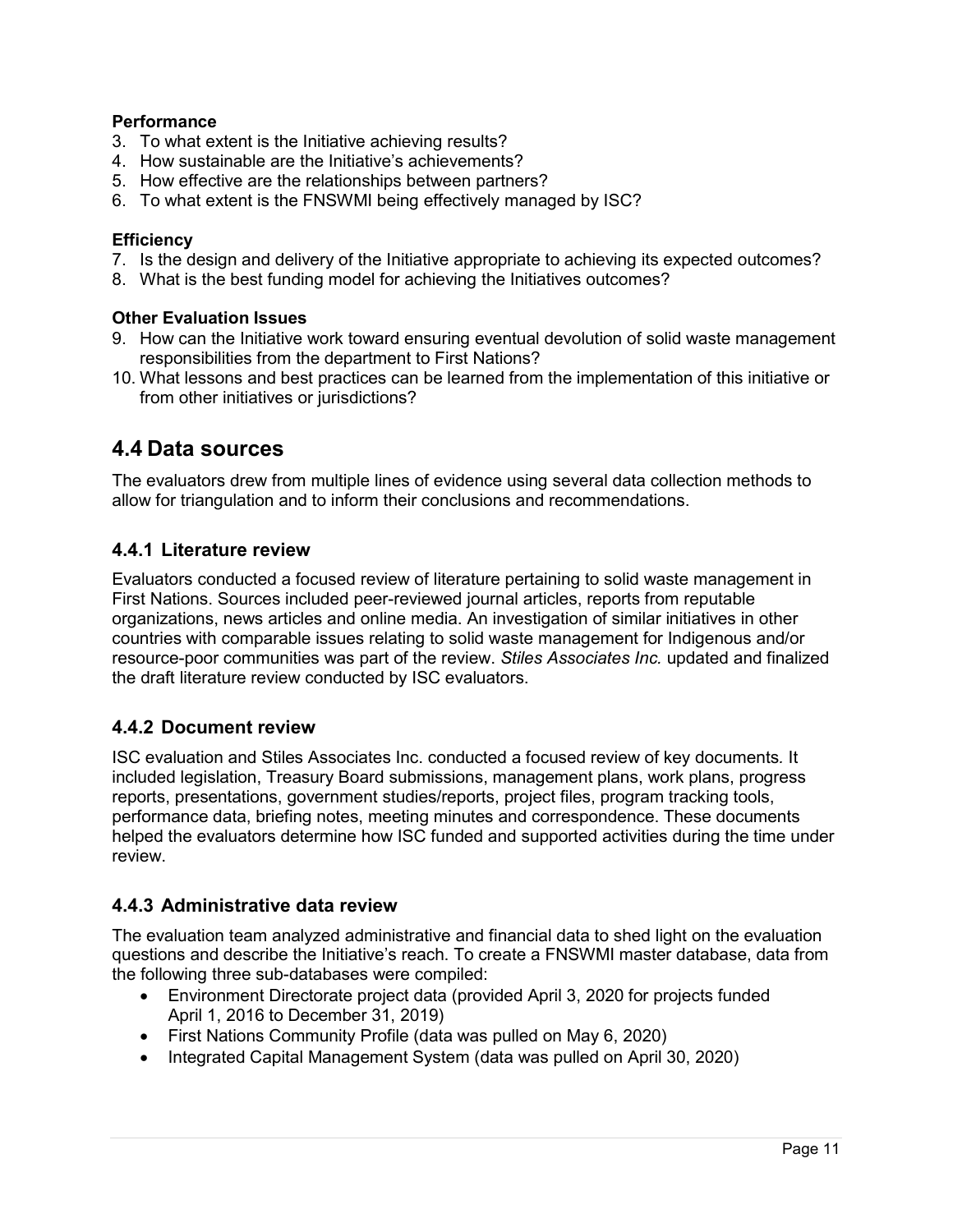#### **4.4.4 Key informant interviews**

Semi-structured interviews were conducted with a purposeful sample (n=28) of key informants.

- GOC staff from ISC (regional offices and headquarters) and Environment and Climate Change Canada (14)
- Indigenous partners and technical organizations, including members of the NAC for the FNSWMI (12)
- Subject matter experts in solid waste management and Indigenous issues (2)

In addition, 42 interviews in seven regions were conducted for the case study research, for a total of 70 interviews for the entire evaluation.

#### **4.4.5 Case studies**

Case studies are useful to help understand how different elements – including implementation, context and other factors – come together to produce outcomes. The initial case study design called for First Nation communities to be the unit of analysis. However, owing to the COVID-19 pandemic, few communities identified in the original sampling framework were able to participate and ISC regions were added to the analysis. Ultimately, all case studies covered the region, and three of the studies also covered a First Nation community in that region. The communities and regions selected were:

- Millbrook First Nation in Atlantic region;
- Communauté Anicinape de Kitcisakik in Quebec region; and
- Aundeck Omni Kaning First Nation in Ontario region.

The other regions included in the case study sample were Saskatchewan, Alberta, British Columbia, and Yukon. Given the constraints imposed by the COVID-19 pandemic, the evaluators were unable to travel to any case study sites or ISC regions. The methods used were interviews and focus group discussions (conducted remotely by telephone or video conference) and document review. In two cases, local community liaisons were contracted to assist in arranging interviews and providing photographs and video footage of solid waste management facilities. Draft case study reports were shared with stakeholders in communities and regions for their review and comment.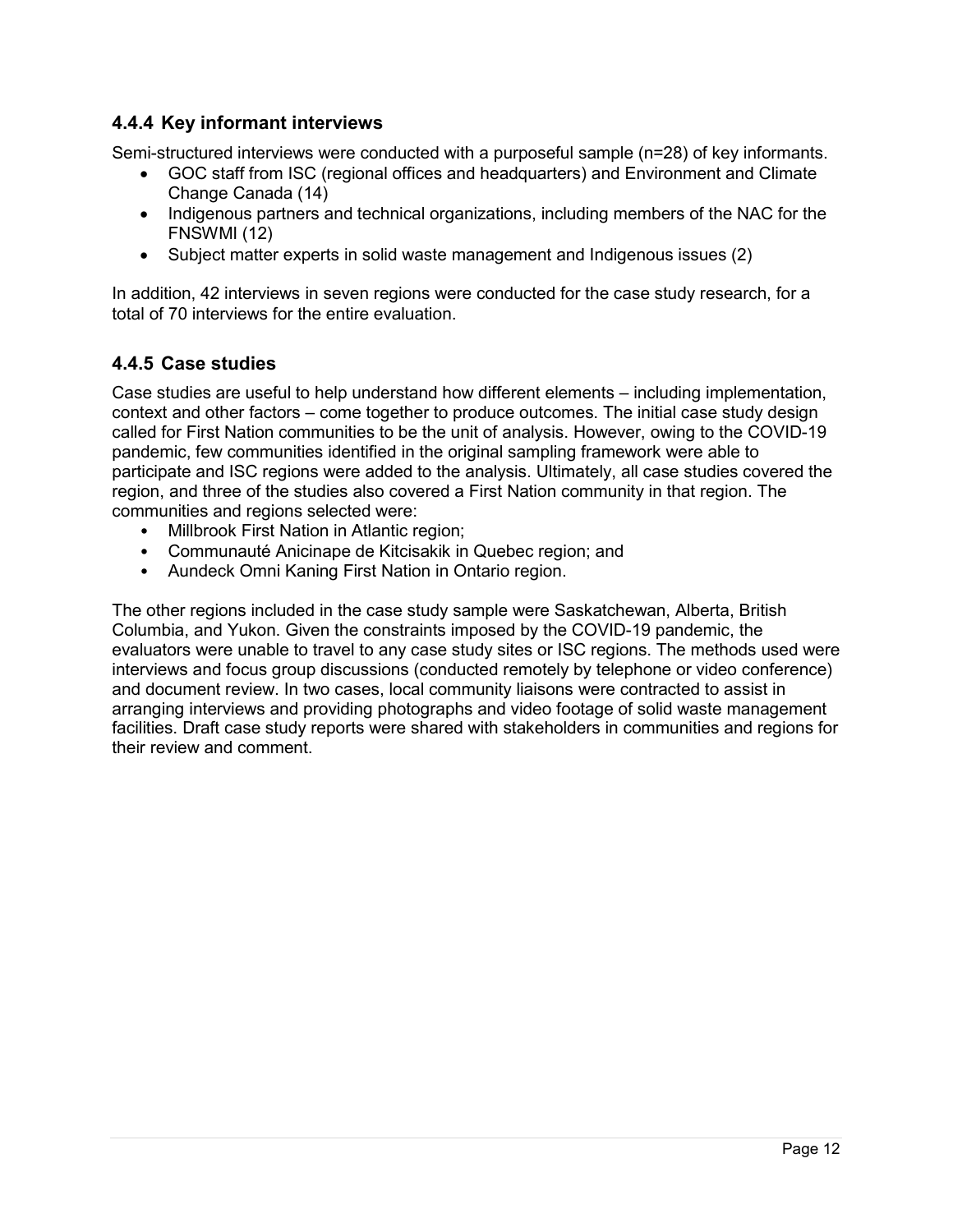### **4.5 Limitations**

| Limitation                                                                                                                                                                                                                                      | <b>Mitigation</b>                                                                                                                                                                                                                                                                                                 |
|-------------------------------------------------------------------------------------------------------------------------------------------------------------------------------------------------------------------------------------------------|-------------------------------------------------------------------------------------------------------------------------------------------------------------------------------------------------------------------------------------------------------------------------------------------------------------------|
| COVID-19 pandemic prevented travel to<br>communities, limited ability to interact<br>and observe. ISC also suspended field<br>research, including virtual<br>communication, in First Nation<br>communities at the beginning of the<br>pandemic. | After a delay of about five months, the<br>evaluation team received permission to<br>continue with field research and conduct<br>of the interviews and case studies was<br>launched. The case studies were<br>conducted virtually. In two cases, local<br>residents were engaged to act as<br>community liaisons. |
| Owing to the COVID-19 pandemic and<br>other factors, fewer First Nations<br>communities than expected were able to<br>participate in the case study research.                                                                                   | ISC regions were added as units of<br>analysis in the case study line of<br>evidence.                                                                                                                                                                                                                             |
| Communities with higher capacity tended<br>to participate in case studies and<br>interviews.                                                                                                                                                    | Evaluators gathered perspectives of<br>communities with lower capacity through<br>tribal councils and Indigenous technical<br>organizations.                                                                                                                                                                      |
| Absence of performance measurement<br>system meant there was no information<br>on results at the immediate, intermediate<br>and ultimate levels.                                                                                                | Evaluators created a draft logic model<br>and used interviews, case studies and<br>administrative data to construct a picture<br>of program effectiveness.                                                                                                                                                        |

### **4.6 Roles and Responsibilities**

ISC Evaluation was the project authority for the evaluation. Data collection and analysis was done jointly by ISC Evaluation and *Stiles Associates Inc*. The draft evaluation report was prepared by *Stiles Associates Inc*. and reviewed by ISC Evaluation.

## **5. Findings: Relevance**

### **5.1 Responsiveness to Needs of First Nations**

The FNSWMI responds to longstanding needs in First Nations for dedicated funding in support of solid waste management. However, significant gaps remain in responding to First Nations' needs, particularly for ongoing and adequate funding for the operations and maintenance of solid waste management systems.

All lines of evidence point to the need to address solid waste management in First Nations. For decades, solid waste management systems in First Nations have lagged far behind those in nearby municipalities. Before 2016, 66% of First Nations did not receive funding for solid waste management infrastructure. An ISC spokesperson noted that many First Nation communities had outstanding issues 30 years ago and that departmental files contained studies going back three decades that recommended action to clean up communities. "It is only now that they are being cleaned up and waste disposal is being addressed."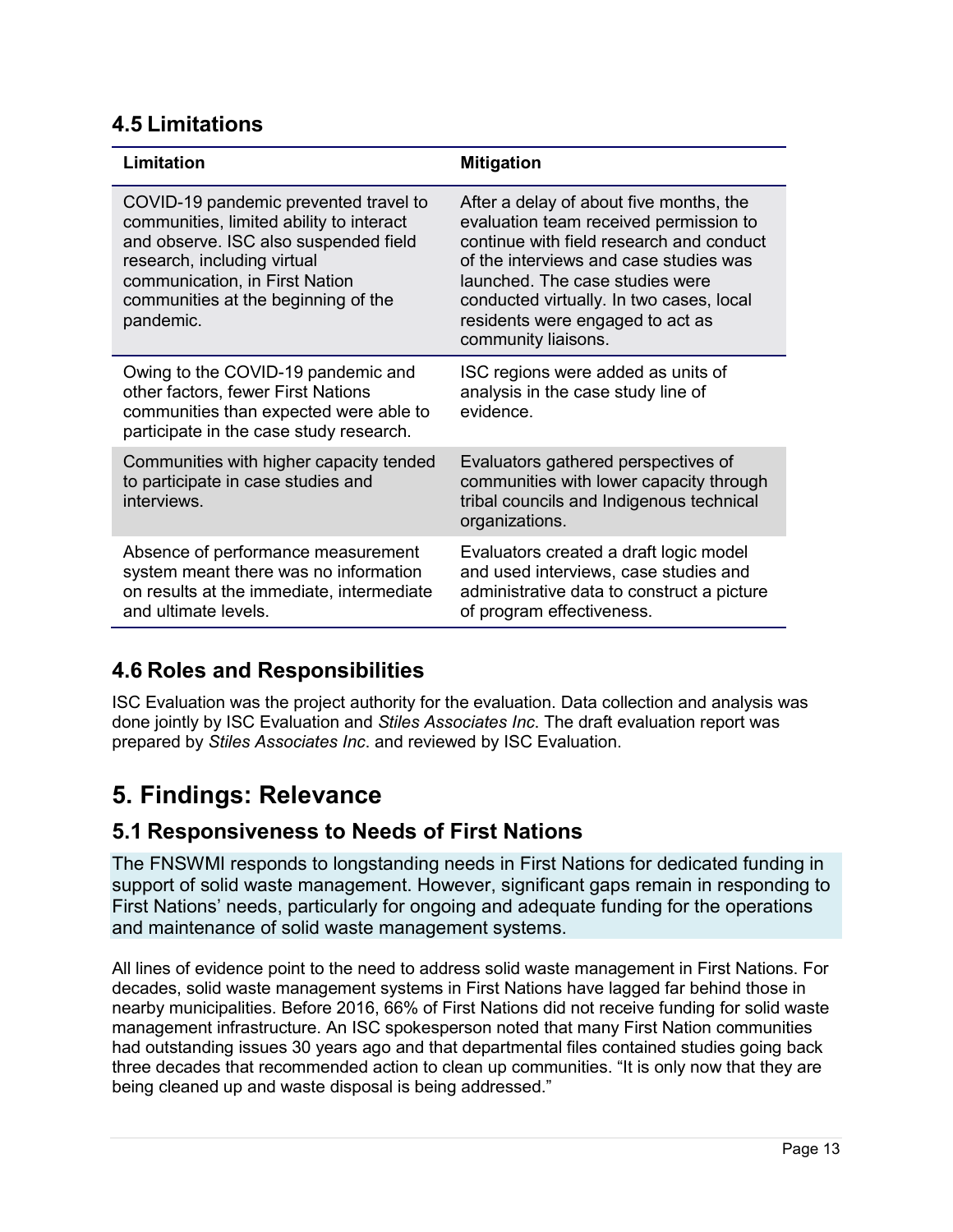As far back as the 1990s, the Indian and Northern Affairs Canada's (INAC) Environmental Issues Inventory program identified many on-reserve landfills as presenting a medium to highrisk environmental liability. In 2017, there were more than 1,400 waste disposal sites on First Nations reserves, the majority unmanaged refuse sites.<sup>2</sup> Thirteen percent of these contained hazardous waste and many were close to community housing. Open-air dumping and burning of garbage – common practices in many First Nation communities – can pose risks to human health by contaminating groundwater and by releasing toxic substances such as furans and dioxins into the soil. $3$ 

Findings from academic research suggest it is not sufficient for the federal government to allocate funding to general public works in First Nations and expect it to be invested in solid waste management. <sup>4</sup> The Public Works Department of a First Nations community is typically responsible for such community services. However, funding allocated to this department is often diverted to other urgent priorities such as clean water and housing. As Zagozewki et al suggest, ensuring that funding actually goes to solid waste management may require funding that is targeted solely for that purpose. 5

For the first time, through the FNSWMI, the federal government provided dedicated solid waste management funding, replacing previous *ad hoc* spending. The Initiative addressed the need to restore the community pride and well-being that comes from living in a clean, safe environment. Evidence from case studies and interviews showed that the FNSWMI allowed some First Nations to begin dealing with accumulated waste such as end-of-life vehicles, discarded tires, scrap metal or oil.

According to guidance from ECCC, funding support for solid waste management is especially needed in First Nations in northern and remote regions since they face unique challenges in waste management owing to climate, geology, population size and distribution, socio-economic factors, and access to services and facilities.<sup>6</sup>

#### **5.1.1 Gaps in Addressing Needs**

Evidence from interviews and case studies showed that despite the positive aspects of the FNSWMI in responding to needs in solid waste management, First Nations lack adequate, ongoing funding for the proper operation and maintenance of their solid waste management systems. This view was expressed not only by representatives of First Nations and Indigenous organizations, but also by ISC respondents.

At the outset of the Initiative, ISC began a needs assessment process based on community waste profiles. However, this exercise was never completed. Therefore, it is uncertain whether the communities with the greatest needs in solid waste management received adequate support or whether the funding provided by the department always responded to the most pressing community priorities in First Nations. Representatives from two regional First Nations

 <sup>2</sup> INAC. 2016. Evaluation of the Contaminated Sites On-Reserve (South of the 60th Parallel) Program.

<sup>3</sup> Zagozewski, Rebecca et al. 2011. "*Perspectives on Past and Present Waste Disposal Practices: A Community-Based Participatory Research Project in Three Saskatchewan First Nations Communities*." Environmental Health Insights 5: 9-20

 $4$  Ibid.

 $5$  Ibid.

<sup>6</sup> ECCC (2017). *Solid waste management for northern and remote communities: planning and technical guidance document*. Available at: http://publications.gc.ca/collections/collection\_2017/eccc/En14-263-2016-eng.pdf (accessed on January 8, 2020).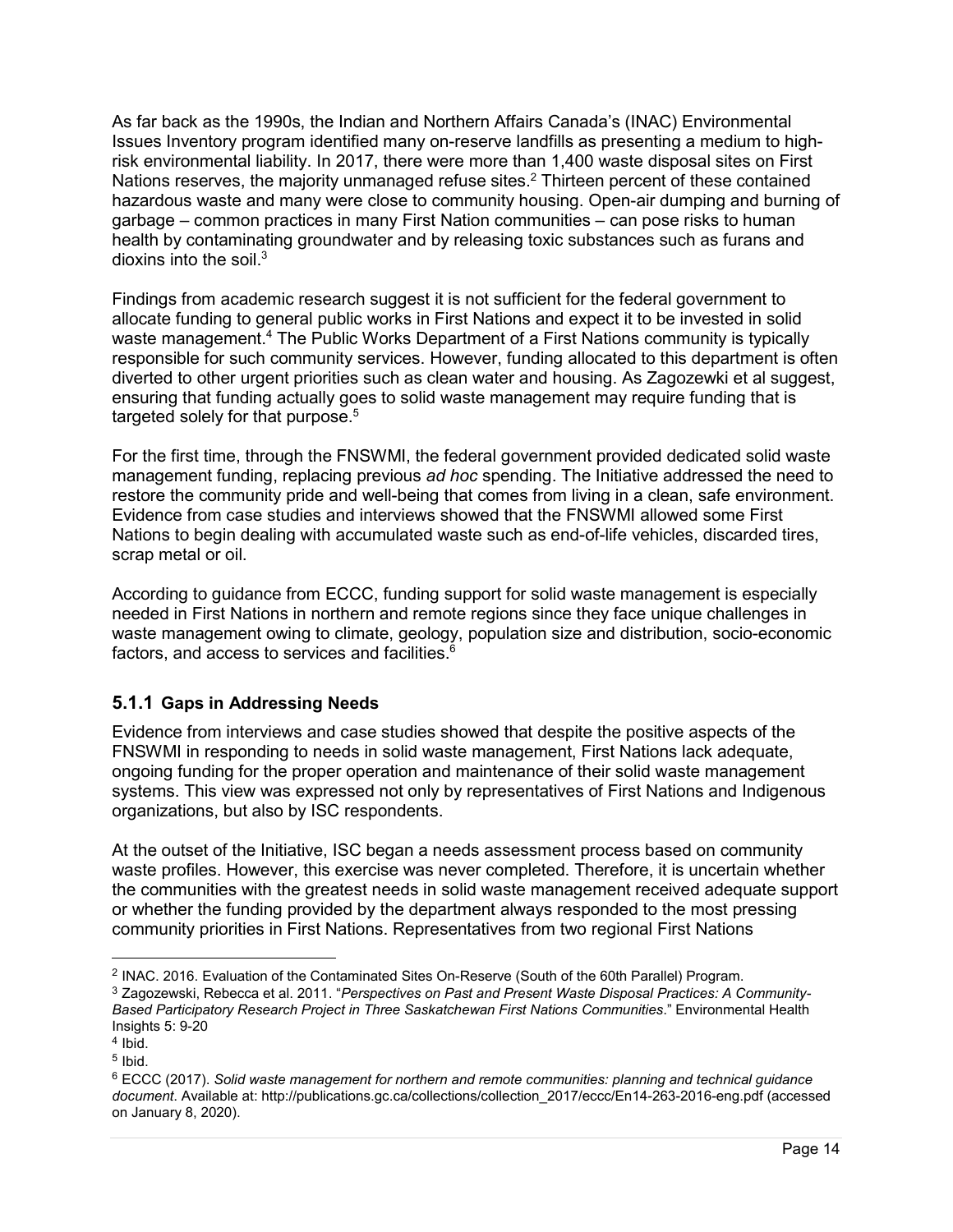Indigenous technical organizations expressed the view that insufficient consultation was carried out in needs assessments to ensure that projects aligned well with First Nation needs. In another region, an ISC representative considered staff capacity to be insufficient for ensuring that investments were strategic in targeting First Nations in the most need.

### **5.2 Reach of the Initiative**

About half of First Nations received direct FNSWMI funding, and many more were funded indirectly. Funding was broadly dispersed across First Nations with differing levels of administrative capacity and among both remote First Nations and those closer to urban centres. First Nations closer to urban centres and those supported by tribal councils are slightly more likely to receive FNSWMI funding. This difference is attributed to some First Nations having less capacity to draft proposals and poor internet connectivity that impedes access to the application process for some First Nations.

The reach of the FNSWMI was extensive. The Initiative directly funded 305 First Nations to implement a project for solid waste management. In addition, 536 First Nations indirectly received funding from FNSWMI. This indirect funding includes financial support to tribal councils that provided services related to solid waste management on behalf of their member First Nations as well as funding from the FNSWMI to help defray some operations and maintenance costs for solid waste management systems in First Nations.

#### **5.2.1 Access to Funding**

Efforts were made by the FNSWMI to reach remote First Nations and those with lower capacity. Especially during its first two years, regional offices conducted outreach to raise awareness about the Initiative, including endeavours to reach out to communities with highest risk. Indigenous technical organizations and tribal councils were a useful means of communicating the Initiative to many First Nations (except for some First Nations not affiliated with a tribal council). For example, the Alberta regional office made use of solid waste management training events held by the First Nations Technical Services Advisory Group (TSAG). The Alberta regional office also promoted the Initiative through other Indigenous organizations. In Manitoba, the ISC regional office hired the Centre for Indigenous Environmental Resources (CIER) to provide training sessions for remote First Nations in two regions on how to apply to the program.

The evaluators analyzed administrative data comparing those First Nations that directly received FNSWMI funding against their general assessment risk rating<sup>7</sup>, which can be considered as a proxy for a community's administrative capacity – including capacity to apply for, and access, project funding. Overall, it appears that a greater proportion of First Nations with low and medium administrative capacity received funding than those with high administrative capacity.

 $7$  The General Assessment is a risk rating, or measure of the risk related to a funding recipient's management of a funding agreement, determined by aggregating risk scores in the areas of governance, planning, financial management, program management and other considerations. Risk scores are rated as "low", "medium" and "high" – with a "low" risk score indicating high administrative capacity, and a "high" risk score indicating low administrative capacity. General Assessments are completed at least annually for each organization, using information collected throughout the year in managing the funding agreement(s). General Assessment (GA) Workbook – 2014. https://www.sac-isc.gc.ca/eng/1390855955971/1618143236981 (accessed April 28, 2021).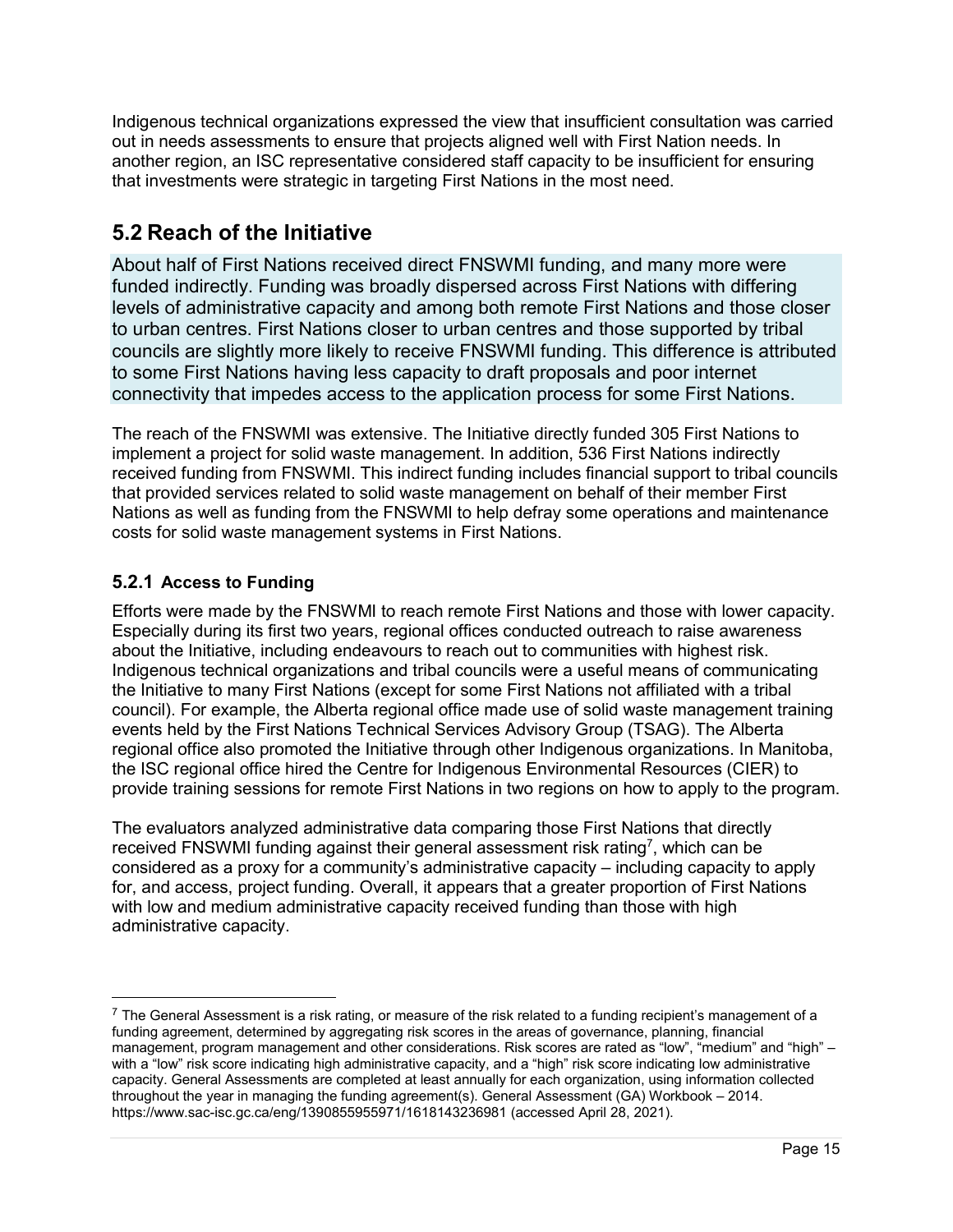#### **Table 3: FNSWMI Project Funding to First Nations by General Assessment Risk Rating, 2016-2020**

| <b>First Nations' General</b><br><b>Assessment Risk</b><br>Rating | <b>Number of First</b><br><b>Nations in this</b><br><b>Category in</b><br><b>Canada</b> | <b>Number of First</b><br><b>Nations in this</b><br><b>Category Funded</b> | <b>Percent of First</b><br><b>Nations in this</b><br><b>Category Funded</b> |
|-------------------------------------------------------------------|-----------------------------------------------------------------------------------------|----------------------------------------------------------------------------|-----------------------------------------------------------------------------|
| <b>High (low administrative)</b><br>capacity)                     | 13                                                                                      | 8                                                                          | 62%                                                                         |
| Medium (medium<br>administrative capacity)                        | 98                                                                                      | 59                                                                         | 60%                                                                         |
| Low (high administrative<br>capacity)                             | 508                                                                                     | 238                                                                        | 47%                                                                         |

Source: developed from FNSWMI administrative data

#### **Remoteness analysis**

Administrative data show that FNSWMI project funding has gone toward a relatively balanced proportion of First Nation communities when compared to their zones (1, 2, 3 and 4), which are based on their distance from the nearest town with services and whether there is year-round road access (see Table 4).

| <b>Remoteness of First Nations</b>     | <b>Percent of All First Nations</b><br>in Canada Located in this<br>Zone | <b>Percent of First Nations</b><br>in this Zone Funded by<br><b>FNSWMI</b> |
|----------------------------------------|--------------------------------------------------------------------------|----------------------------------------------------------------------------|
| Zone 1: within 50 km of nearest        | 31%                                                                      | 31%                                                                        |
| service centre <sup>9</sup>            |                                                                          |                                                                            |
| <b>Zone 2:</b> 50 to 350 km to nearest | 47%                                                                      | 50%                                                                        |
| service centre                         |                                                                          |                                                                            |
| <b>Zone 3: More than 350 km from</b>   | 5%                                                                       | 4%                                                                         |
| nearest service centre                 |                                                                          |                                                                            |
| Zone 4: No year-round road             | 17%                                                                      | 15%                                                                        |
| access                                 |                                                                          |                                                                            |

#### **Table 4: FNSWMI Projects Funded by Level of Remoteness, 2016-20208**

Source: developed from FNSWMI administrative data

Notwithstanding the analysis above, some respondents perceived that the FNSWMI may have been less effective in addressing the needs of remote First Nations and those with lower administrative capacity. Some ISC respondents and Indigenous organization representatives said that isolated First Nations, including some with critical needs (non-engineered landfills without leachate collection systems), were slow or unable to access the program. Respondents said this is especially true for First Nations who are not part of a tribal council or served by a technical organization funded under the Initiative and for remote First Nations that require significant capital investments to fix major problems.

In one region, specifically, representatives of Indigenous organizations said that cutbacks to tribal councils from previous governments led to the loss of technical expertise and hindered the ability of the tribal councils to support First Nations under the FNSWMI. According to representatives of two Indigenous organizations outside that province, the FNSWMI was more

<sup>&</sup>lt;sup>8</sup> The remoteness analysis may mask disparities within ISC regions with respect to proportions of funding going to communities in different zones.

<sup>&</sup>lt;sup>9</sup> For zones 1, 2, and 3, distances are measured from the nearest service centre with year-round road access.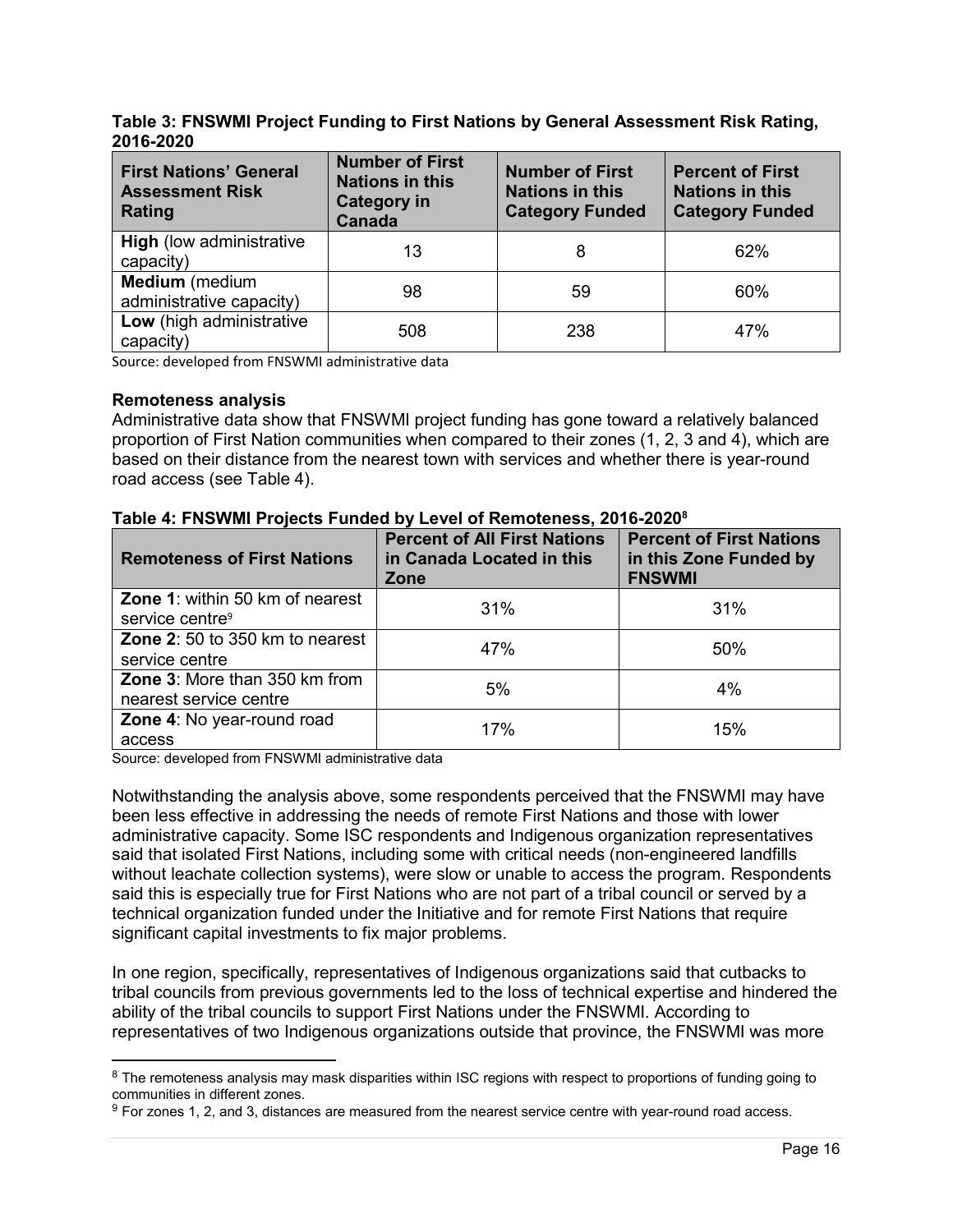effective at assisting reserves closer to urban centres that could develop MTSAs and haul their waste to municipal landfills. Some ISC and subject matter experts said that more southern First Nations than northern remote First Nations were able to access the program. This difference was attributed to some First Nations having less capacity to draft proposals and internet connectivity issues that impeded access to needed documents.

### **5.3 Completeness of Program Theory**

The FNSWMI has a partial program theory, but certain key conditions are missing, which inhibit the Initiative's ability to examine all assumptions, risks, and drivers that affect attainment of its outcomes.

Program theory, or theory of change, refers to the way an initiative is expected to produce its results. A theory of change builds on a program's logic model – the outputs and outcomes hierarchy – and it outlines the mechanisms of change, as well as the assumptions, risks, drivers of change and context that support or hinder the process of change. The FNSWMI has a logic model, which ISC Evaluation developed with FNSWMI program staff input, but does not yet have an explicit theory of change. The Initiative does have some of the components of a program theory since the funding categories reflect the solid waste management programming cycle as described in the literature, with emphasis on the infrastructure pieces. There is also some planning, capacity development and training, and partnership development (mainly MTSAs). The literature shows that solid waste management also requires behavioral change and, as will be shown later in the report, these aspects – promotion, education, training, awareness and engagement campaigns – have been less present in the implementation of the Initiative.

A more complete theory of change would borrow from systems thinking in planning and implementing interventions through the FNSWMI. The initiative is ultimately working toward improved health, safety and environmental conditions in First Nations. According to Hernandez et al, such change requires 'holistic, integrated approaches that address the causes of inequalities' rather than a narrow framing of technical solutions.10 A systems approach would consider the larger picture at the community level, including the social, economic and cultural situation and their interconnections, rather than narrowly focusing on short-term technical fixes such as an engineered landfill or waste transfer station. The key to implementing a systems approach appears to be community-based planning and management, as experience in the BC region suggests.

#### *BC Region Incorporates Aspects of a Systems Approach*

In BC region, a team comprised of ISC staff, a community planner and an engineer collaborate with community-based solid waste management working groups on project planning and implementation. The solid waste management working groups are composed of a cross-section of demographic groups in the community and provide advice to chief and council on solid waste management project planning and implementation. By having this mix of representatives, the BC approach allows for engagement with multiple perspectives and encourages a better understanding of inter-relationships.

 <sup>10</sup> Hernández, Alison et al. 2017. *Engaging with complexity to improve the health of indigenous people: a call for the use of systems thinking to tackle health inequity. International Journal for Equity in Health*.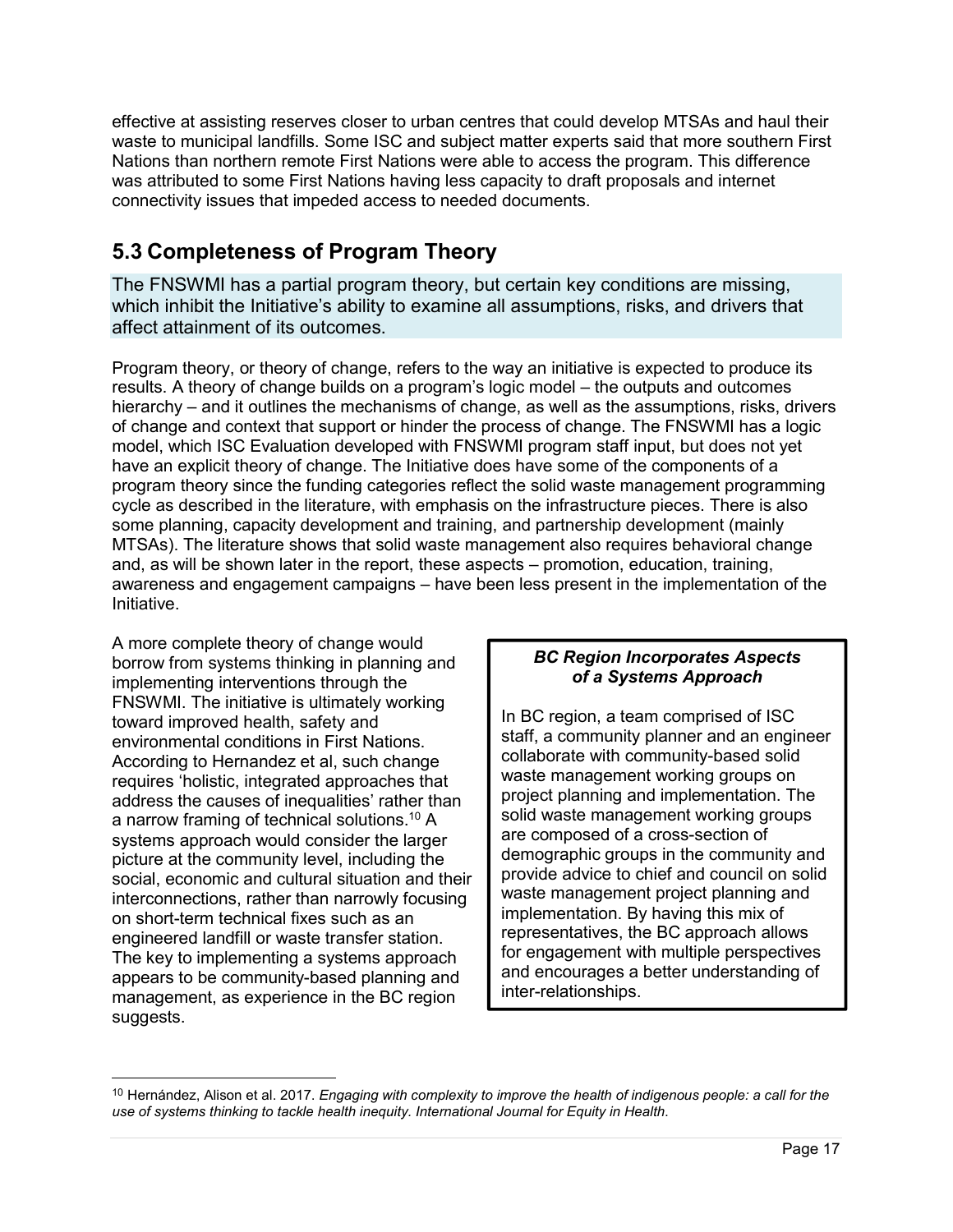A more comprehensive theory of change would also require incorporating or strengthening the following components, which are discussed in detail elsewhere in the report:

- Sufficient, long-term funding for operations and maintenance
- Defining a path toward transfer of solid waste management responsibilities to Indigenous communities and organizations
- Comprehensive national needs assessment
- Continuous community engagement and education
- Ongoing training for operators
- Ensuring that monitoring of decommissioned landfills is being conducted

### **5.4 Gender-Based Analysis Plus**

FNSWMI managers did not conduct gender-based analysis plus (GBA Plus) in the design of the FNSWMI nor in regional delivery of the Initiative. Some efforts were made by First Nations and Indigenous organizations to reflect the needs of elders and youth in their communities.

Gender-based analysis policy was developed originally in 1999 and revised in 2006 by ISC's predecessor department, Indian and Northern Affairs Canada.<sup>11</sup> Although these policies have been in place for many years, they have not been formally adapted into federal government program budget requirements until recently. ISC staff at headquarters and in the regions said that gender-based analysis was not conducted for the FNSWMI and specific criteria were never established to ensure the needs of different groups were addressed by FNSWMI projects. A member of the NAC said that such analysis is vital as it is the most vulnerable – children and the elderly – who are most at risk from the effects of poor waste management, such as air pollution from burning garbage or contamination of the local water supply.

Efforts were made in some projects to involve sub-groups within communities such as elders and youth in programming, or to address their distinct needs. According to one respondent, the BC regional office's team approach to solid waste management delivery included community engagement to prepare and launch new solid waste programs, input from experts and elders, and door-to-door communication to gain insights and customize solutions based on community needs. Several Indigenous organizations, including in Atlantic Canada, British Columbia, and Quebec, developed initiatives targeting youth. Examples include tools to increase solid waste management education in schools and the eco-patrollers initiative in Quebec that hired youth in some First Nations communities to raise awareness about solid waste management. Initiatives supported by First Nations organizations in Atlantic Canada and Ontario worked to incorporate assistance in getting waste to the curbside for elders and others with disabilities. Although these examples are commendable, overall, the Initiative missed potential opportunities and benefits had ISC applied GBA Plus consistently in each project.

 <sup>11</sup> INAC. 2006. Gender-Based Analysis Policy.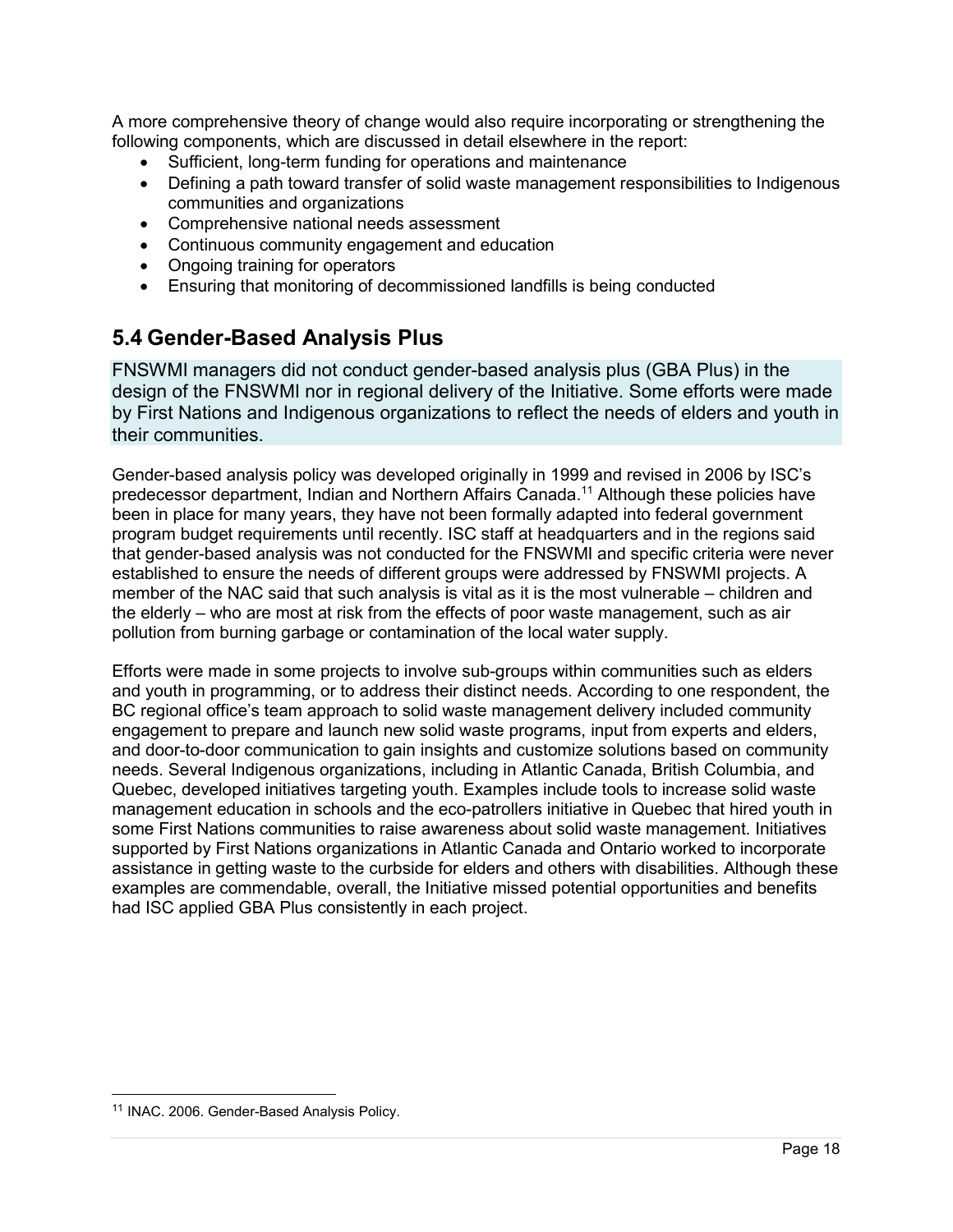# **6. Findings: Effectiveness**

### **6.1 Results**

The Initiative has made significant progress in delivering funding in support of solid waste management in First Nations. A lack of performance data prevents a full appreciation of what has been achieved, especially with the delivery approaches varying significantly between regions, which produced differing results.

While the FNSWMI's administrative data explain where and how investments were made, they do not show what impact those investments have had in First Nations. Owing to the lack of an effective performance measurement system, the evaluation team relied largely on evidence from the case studies and interviews to assess the results of the Initiative. The sections below examine the results achieved against the expected outcomes at the intermediate level of the FNSWMI's draft logic model, while also covering expected outcomes at the immediate level.

#### **6.1.1 Increased Community Participation in Solid Waste Management and Waste Diversion**

The FNSWMI has contributed to greater awareness and increased education of solid waste management in First Nations. In regions that emphasized more awareness and education, there was typically an increase of community participation in recycling and other solid waste management efforts. However, where there was less emphasis on awareness and education, there typically was insufficient community engagement and First Nation staff training, and greater difficulty to bring about change in community practices. In some instances, there was over-emphasis on an external consultant's plan, whose reports were not well suited to local conditions in the First Nations receiving the service.

The FNSWMI, through the efforts of ISC regional offices, tribal councils, and Indigenous technical organizations, has contributed to greater awareness and a higher profile for solid waste management in First Nations, especially among political and administrative leaders. An example is growing participation in the annual solid waste management forum held by the First Nations Technical Services Advisory Group (TSAG) in Alberta and more discussion of solid waste management at TSAG's Chief's steering committee. According to respondents from the First Nations of Quebec and Labrador Sustainable Development Institute (SDI), whereas solid waste management was not a priority for First Nation councils during the first year of the FNSWMI, there is growing appreciation of what can be achieved and more personnel have been hired. Institute respondents say that their training sessions, annual solid

#### **Atlantic First Nations Engage Communities in Waste Diversion**

In 2018, through FNSWMI funding, Millbrook First Nation in Nova Scotia undertook the Diversion Starts at Home Project (DASH). The pilot project was run by a local garbage company, G-Man Waste Removal, owned by members of the First Nation. To improve diversion, the DASH or "bin" project provided education, and indoor and outdoor recycling systems to all households in the community. Before the new indoor and outdoor recycling bins were dropped off, summer students hired for community outreach met with each household to talk to them about compost and recycling and provided them with information materials. Residents said the project led to increased waste diversion and a cleaner community. Since 2018, through the Confederacy of Mainland Mi'kmaq, the bin project has been rolled out to six other First Nations.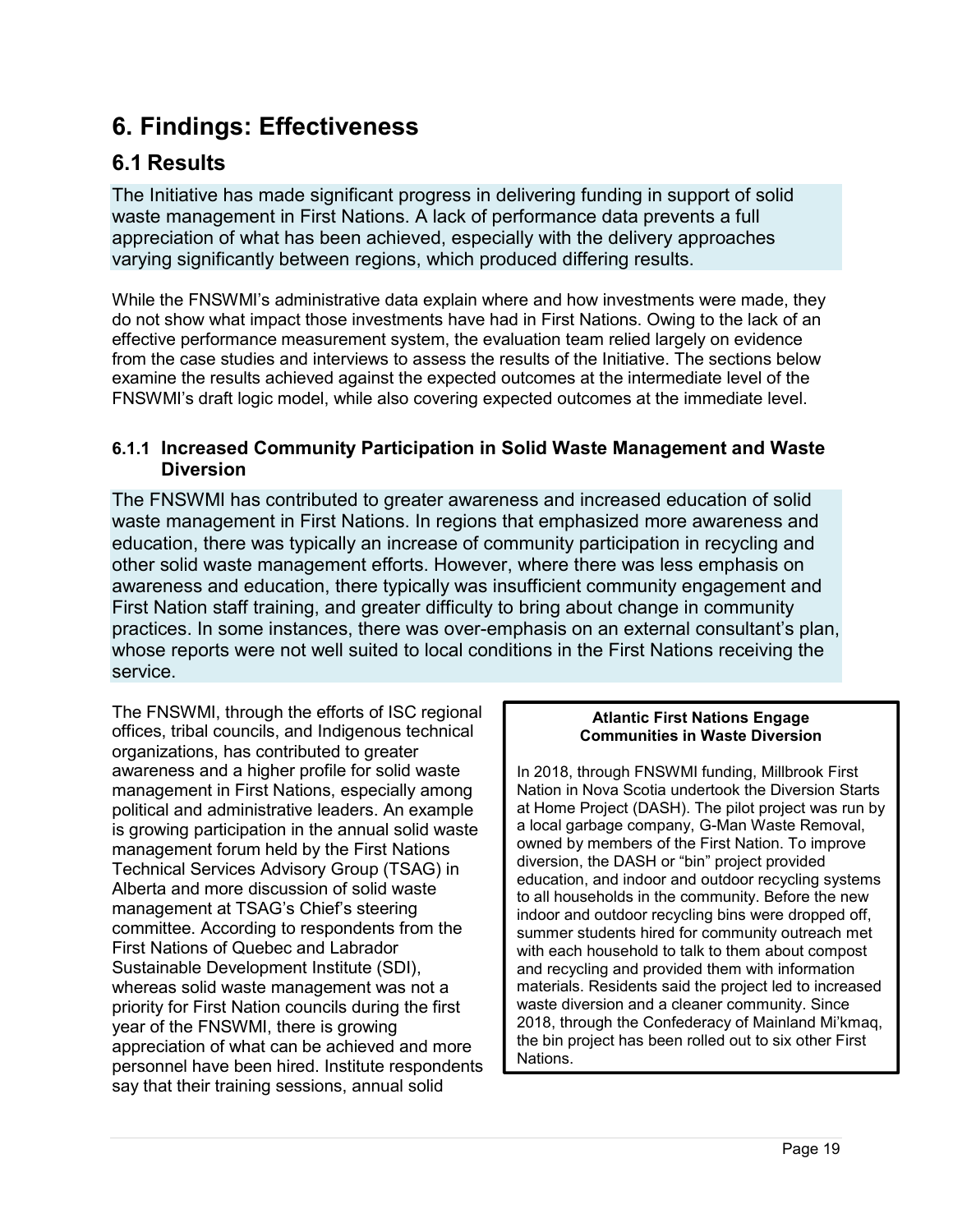waste management forums, and other events are creating a community of First Nation people who know each other and share knowledge, expertise, and best practices.

In the area of improved community planning for solid waste management, FNSWMI supported solid waste management plans, feasibility studies, environmental management plans, and data collection projects to inform on-reserve solid waste management, including planning for recycling and composting. In some cases, the plans integrate land use, source water protection, and solid waste management.

A weakness of some of the solid waste management planning work is that it is often conducted by external consultants and engineering firms. Thus, knowledge and capacity around solid waste management planning may not be strengthened in the community. Another consequence is that consultants' reports may be too technical, may not be entirely appropriate for each community, and therefore may not be used. For example, a consulting firm produced a lengthy and detailed solid waste management plan, at significant cost, but case study respondents were uncertain that the First Nation made full use of the plan. A representative from an Indigenous organization said that the FNSWMI needs to direct less money toward consultants and more to the communities themselves. This person said that the progress made in solid waste management in First Nations has come not from consultants but from community efforts. An ISC spokesperson agreed that although the services of engineers were a requirement in some cases, more engineers received money through the Initiative in his region than did First Nations, and some of these engineers knew little about solid waste management in First Nations.

Education and public outreach fall into the capacity building and training category of FNSWMI funding, a category that also includes training of waste facility operators. This category as a whole accounted for 22% of FNSWMI investments (over half of these in Quebec), and community education accounted for a smaller portion of these investments. When attempting to establish better solid waste management, the literature emphasizes the importance of activities to raise public awareness and promote the adoption of environmentally sound waste management practices, including educational programs and public outreach. <sup>12</sup> For example, a World Bank report states: "The success of sustained solid waste management is critically linked with public engagement and trust. Waste managers rely on citizens to consciously reduce the amount of waste they generate, separate or manage specific waste types at home, dispose of waste properly, pay for waste management services, and approve new disposal sites."<sup>13</sup>

Although there were examples of strong community engagement in BC and the Atlantic region, some ISC regions funded few, if any, projects centred on community engagement and education. In Saskatchewan and Alberta, Indigenous organizations expressed the view that not enough resources from FNSWMI went toward

"There is very little focus [in the FNSWMI] on the services associated with solid waste management and too much focus on the infrastructure." – ISC respondent

education and community engagement to bring about the behavioural changes needed for improved waste management. An ISC representative in Alberta said the region has not yet had a chance to work with First Nations on outreach, education, and programming to effectively use new solid waste management facilities, but that it hopes to do so in the next stage of the Initiative.

 <sup>12</sup> ECCC. 2017. *Solid waste management for northern and remote communities: planning and technical guidance document*; World Bank. 2018. *What a Waste 2.0: A Global Snapshot of Solid Waste Management to 2050*. <sup>13</sup> World Bank. 2018. *What a Waste 2.0: A Global Snapshot of Solid Waste Management to 2050*.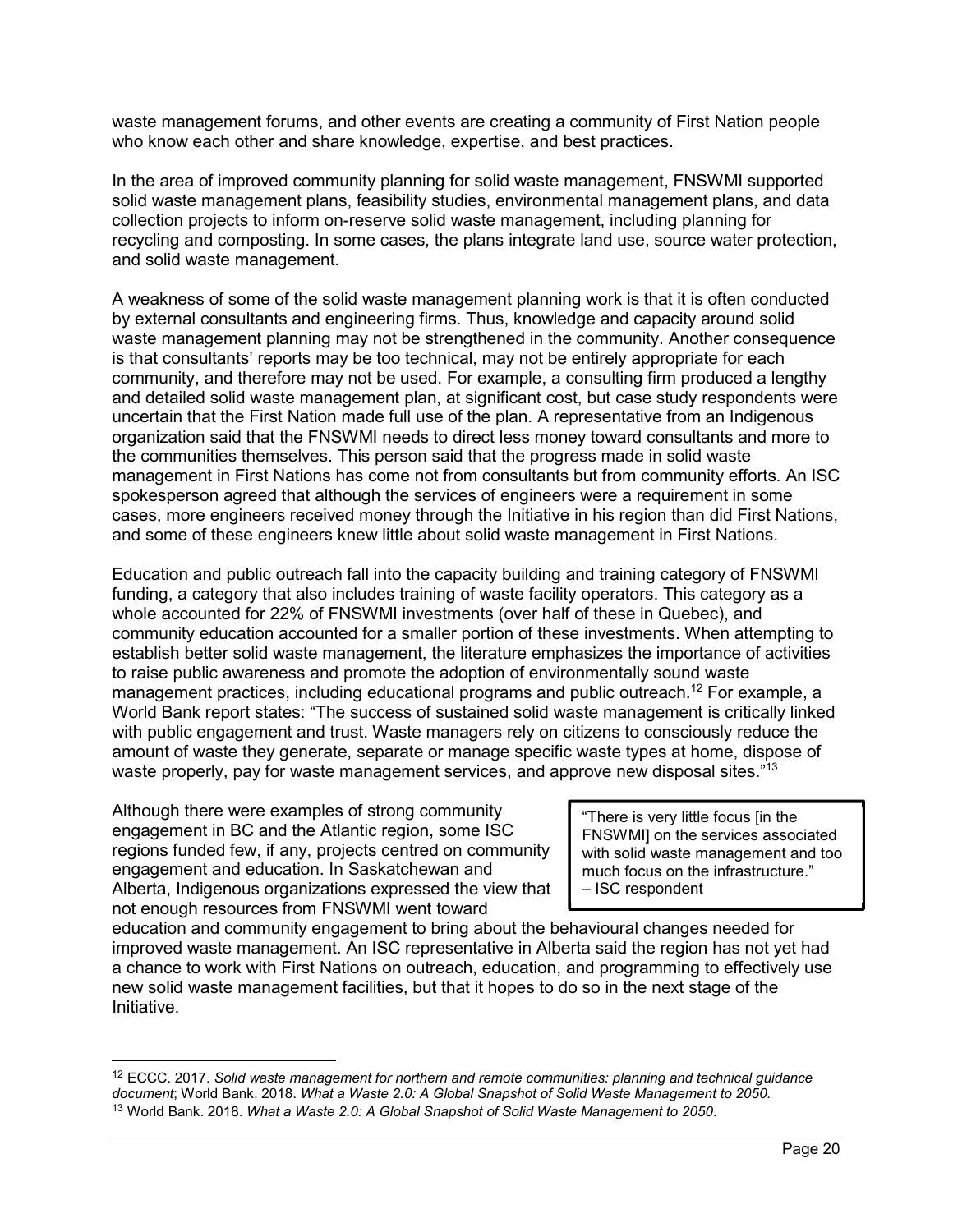According to representatives of Indigenous organizations and subject matter experts in Quebec, Manitoba, and Alberta, there were gaps in developing the capacity of local operators to maintain new infrastructure such as landfills and transfer stations. Subject matter experts suggested that training programs, such as those delivered by the Solid Waste Management Association of North America, should be developed by Indigenous organizations so they are adapted to the realities of First Nations, particularly where many participants may be dealing with trauma. Some Indigenous respondents emphasize the importance of renewing capacity within First Nations for trained operators of solid waste management facilities, owing to high levels of turnover among solid waste management operational staff. Without such trained staff, large investments in new infrastructure can be jeopardized.

For example, in one Manitoba First Nation, a new landfill facility seen as a model of waste reduction in 2019 was described by an Indigenous representative as "a mess" a year following the loss of trained staff to operate it. This person said changing the perception of the waste station operator positions will be key to retaining staff. In some Manitoba First Nations the title for the waste operator position was changed to "land and water protectors" to denote the importance of the position to preserving the environment.

#### **6.1.2 Improved Management of Solid Waste in First Nations Using Modern, Environmentally Sustainable Systems**

The majority of FNSWMI funding has been spent on infrastructure such as landfills, transfer stations, and garbage trucks that are bringing First Nations closer to the solid waste management standards of neighboring municipalities. Support for solid waste management coordinators and technical expertise in First Nations, and Indigenous organizations have increased First Nations' capacity to implement solid waste management projects. Increased access to recycling and other diversion programs along with efforts to move hazardous waste off reserve have contributed to cleaner communities.

The FNSWMI has increased community access to solid waste management infrastructure, which comprised 59% of Initiative investments. This includes waste and recycling bins, garbage trucks, landfill closures, waste transfer stations, recycling centres, and facilities and equipment for safe storage and disposal of hazardous waste. ISC and First Nation representatives said these investments are bringing many First Nations closer to the solid waste management standards of neighbouring municipalities. In Aundeck Omni Kaning (AOK) First Nation in Ontario, the closure of the old landfill has meant less garbage in the community, less pollution going into Lake Huron from landfill seepage, and fewer people from off reserve dumping garbage illegally. Investments made in facilities in Dease River First Nation, BC and in Kitcisakik, Quebec have led to cleaner communities, and fewer problems with bears and other animals scavenging in garbage. In BC, where ISC had begun significant work in solid waste management ten years before the FNSWMI, investments have allowed the closure of all but one non-engineered landfill located in First Nations, and all others have high-functioning solid waste management systems with local governance.

The FNSWMI has contributed to increased technical knowledge of staff in First Nations about effective solid waste management. The Initiative provided funding for solid waste coordinators in tribal councils and some larger First Nations, although only in the Ontario region. These coordinators assisted First Nations in completing funding applications, conducted training, and provided other technical support. In Quebec, the First Nations of Quebec and Labrador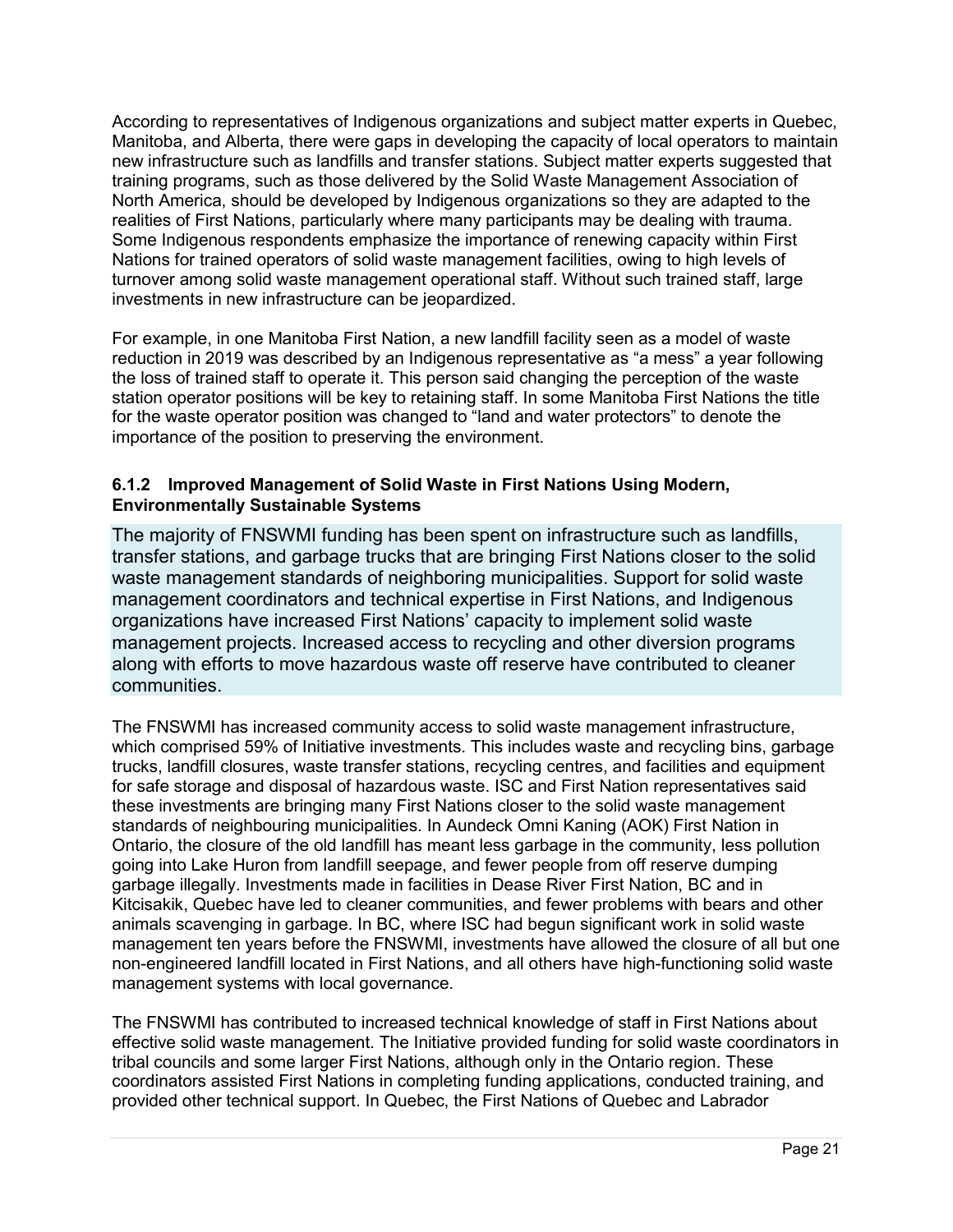Sustainable Development Institute holds an annual two-day colloquium on solid waste management for its member First Nations, which features workshops, presentations, and tours of community solid waste management infrastructure. The Ontario First Nations Technical Services Corporation provides training on waste diversion, landfill monitoring, maintaining waste transfer stations, and handling and managing household hazardous waste to its member First Nations. It also helps communities to connect with provincial recycling programs. In BC, the Indigenous Zero Waste Technical Advisory Group (IZWTAG) has adapted the circuit rider training program, an ISC program originally designed to provide hands-on training for First Nations water system operators. IZWTAG's circuit riders provide mentorship and training to solid waste management system operators and can be on site quickly with support when issues arise.

The FNSWMI has contributed to increased community access to diversion programs and moved hazardous waste and recyclables off reserve or disposed of them properly. As of April 2019, the Initiative reported that 132 communities removed hazardous and recyclable materials from the waste stream to off-reserve programs. Examples include:

- In Manitoba, the FNSWMI supported the Garden Hill, Wasagamack, and St. Theresa Point First Nations to remove end-of-life vehicles from their communities. This included building the skills of community members, vehicle removal, and the development of partnerships that will enable future shipments of materials out of communities.
- In Saskatchewan, many tonnes of waste such as used tires, vehicles, white metals and hazardous materials have been transported out of communities.
- In British Columbia, one First Nation used a mobile 'eco-depot' trailer to allow communities to have a recycling system in place in a year, rather than having to wait to build a waste transfer station.
- In Ontario, the tribal council United Chiefs and Councils of Mnidoo Mnising hired a waste coordinator to serve its six member First Nations. Among the coordinator's duties are providing education on blue box programs, and recycling of tires, white metals, electronics, and other materials.
- In Alberta, the TSAG has also been supporting First Nations to participate in provincially supported diversion programming. Respondents said that although community participation and diversion have improved, much remains to be done.

However, some diversion projects have not moved ahead, despite being considered priorities by First Nations. In the Atlantic region, studies were completed early in the Initiative in member communities of the Confederacy of Mainland Mi'kmaq (CMM) for the construction of waste diversion centres. But four years later, none had been approved by ISC.

#### **6.1.3 Reduction of Contaminated Sites**

In some regions, the FNSWMI has made progress in reducing contaminated sites. However, there has been little post-closure monitoring of closed sites, and other regions have yet to fully address and support the reduction of contaminated sites.

As of April 2019, through the FNSWMI, 32 waste sites were decommissioned, 54 waste sites were assessed for risks to the environment, human health and safety, and six sites were added to the contaminated sites inventory. Progress has varied by region. In Ontario, old landfills have been decommissioned and extensive work undertaken to protect the surrounding lands and waters from contamination. For example, in AOK First Nation in Ontario, waste from a smaller and older landfill was moved to the existing landfill, which was then compacted, graded,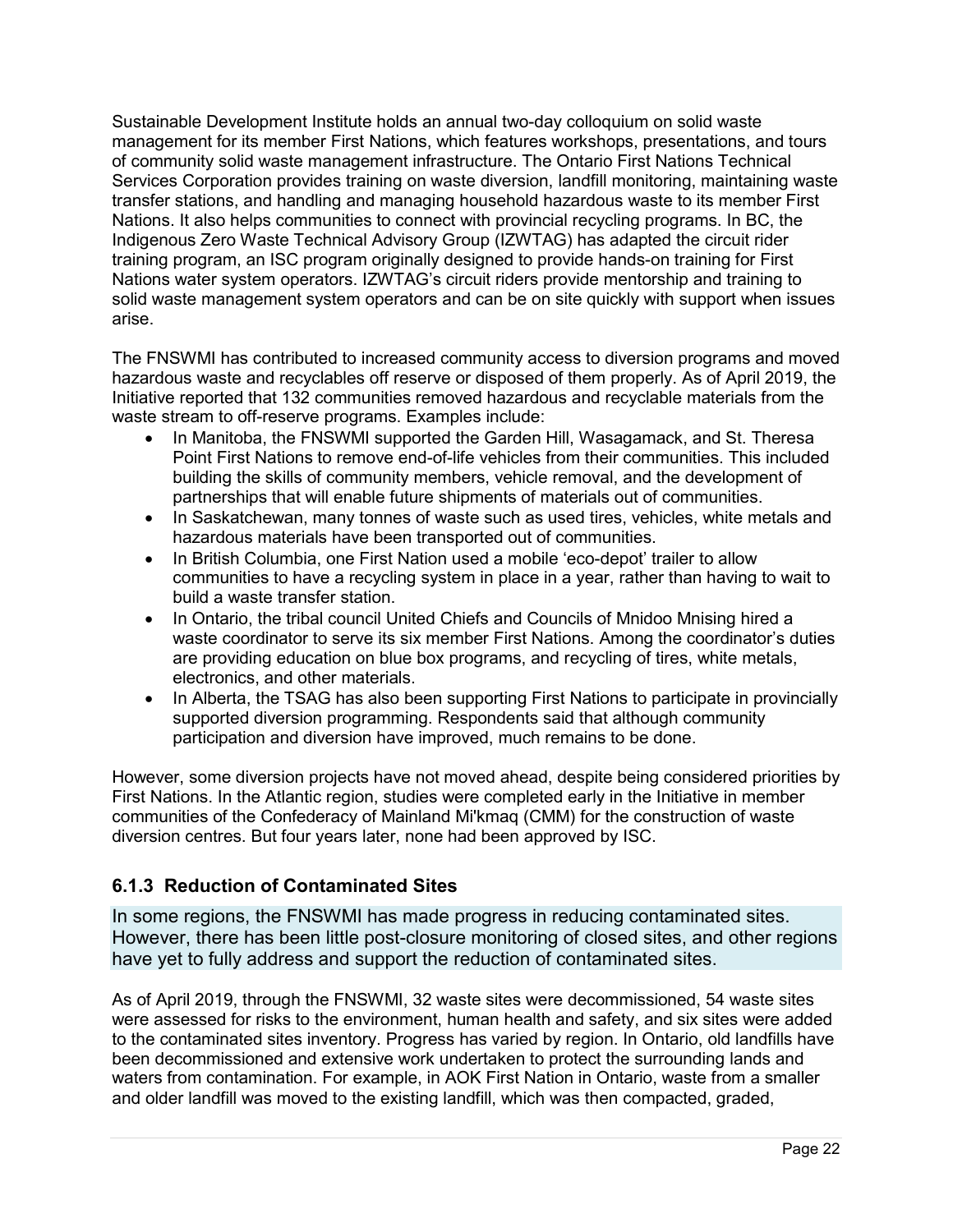mounded, covered with a clay cap, and vegetated with topsoil and grass. The entire landfill was fenced and gated. By contrast, in Alberta, the regional office informed First Nations that landfill closures were not a priority for the initial phase of FNSWMI and would be addressed in the next round. Some First Nation respondents in Alberta said they had hoped for more control and elimination of older dump sites in this first phase of the Initiative. In Ontario, an Indigenous organization said that some communities where closing of landfills should have been high priorities were left out.

Based upon interview responses, there appear to be gaps in post-closure monitoring when landfills are decommissioned through the FNSWMI. Despite risks to the environment and human health, regular testing of water and soil quality is not conducted consistently. For example, although the funding agreement with AOK First Nation in Ontario specifies that the First Nation should submit annual reports to ISC on water quality from test wells at its decommissioned landfill, community administrators were unaware of this requirement. ISC representatives said that the Initiative funds this type of monitoring only on a one-time basis.

#### **6.1.4 Indirect Outcomes**

Solid waste business opportunities have not been fully taken advantage of, such as the hauling of waste to municipal landfills by First Nations, due to some ISC regional policies. In other cases, there were examples of First Nations companies directly benefiting from solid waste economic opportunities.

Among the expected indirect outcomes of the FNSWMI is sustainable economic development, and the Initiative has contributed to results in this area. For example, the Initiative indirectly supported Four Nations Welding, owned by a member of Samson Cree Nation, which manufactures roll-off bins for multiple First Nations in Alberta. The FNSWMI also supported Kanaskiy Services Ltd., owned by Swan River First Nation and managed by a member of Sucker Creek First Nation. This company produces goods to support recycling. At Little Red River Cree Nation in northern Alberta, the First Nation's own company, Caribou Mountain, won the contract to build a waste transfer station and a landfill. In Millbrook First Nation in Nova Scotia, a project funded under the Initiative paved the way for the locally owned G-Man Waste Removal to win the contract to haul the community's waste by strengthening relationships and credibility.

But economic development and solid waste management are areas where ISC policies and practices vary from region to region, and not always to the advantage of First Nations. An ISC representative said that First Nations in Alberta were able to haul their own waste, unlike First Nations in Ontario. First Nations in Ontario such as AOK First Nation would like to have contracts for hauling their solid waste rather than having to contract with external private haulers for the service. In Saskatchewan, First Nations respondents said they would like to become shareholders in the companies contracted to remove waste bins from communities. They said if there was more flexibility to build local systems staffed by local Indigenous firms, there would be more success and community uptake in waste diversion. A First Nations spokesperson in the Atlantic agreed that modifications to ISC policies are needed to ensure that First Nations have a higher level of involvement and benefit from solid waste management economic opportunities.

Overcoming obstacles that prevent First Nations from being able to provide services such as waste hauling would require adjustments to the capital funding policies of ISC's Capital Facilities and Maintenance Program (CFMP) in regions such as Ontario and the Atlantic. ISC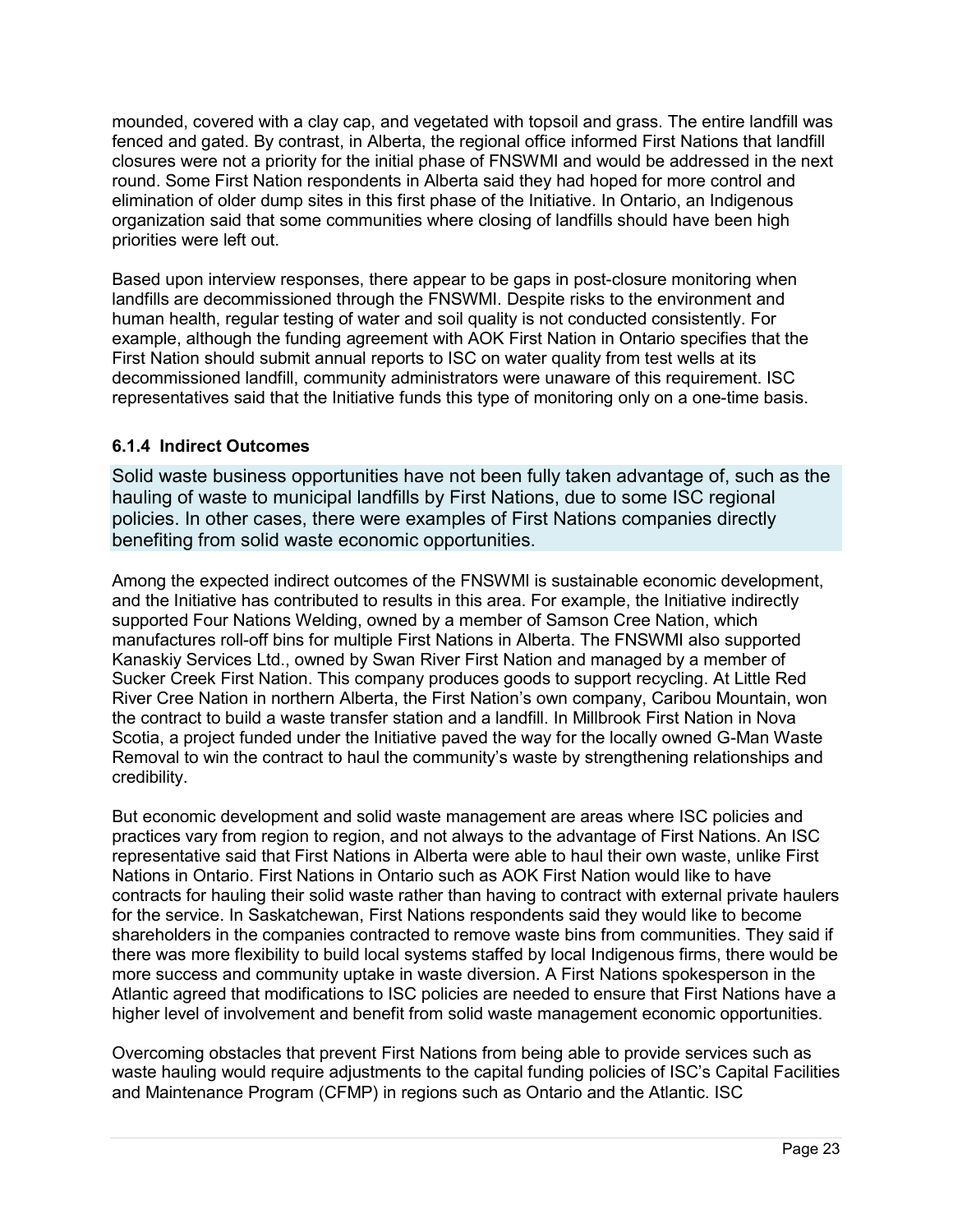representatives said that operations and maintenance funding support for MTSAs, whereby a First Nation's solid waste is removed to a municipal landfill, fall under these capital funding rules. They require a First Nation to request bids from third parties to provide services such as waste haulage. The First Nation must select the lowest bidder, which means that an external contractor could underbid an on-reserve contractor. Some communities could use their own economic development corporation to bid on service contracts, but not all First Nations have such corporations.

### **6.2 Sustainability of Achievements**

The FNSWMI faces significant risks to the sustainability of its achievements, especially in the absence of an adequate funding formula for operations and maintenance costs, post-project or life cycle monitoring, and the lack of funding for ongoing monitoring of decommissioned landfills.

Representatives from all sectors agree that the major risk to the sustainability of the Initiative's achievements is the inadequacy of the funding formula for operating and maintaining solid waste management systems. Interviewees said that solid waste management is a municipaltype, essential service for First Nations that needs to be funded 100%. An ISC spokesperson said that the current asset-based funding formula "will be the death of everything that FNSWMI has accomplished," that the formula has zero to do with the reality of what it costs to run a solid waste management system, and that there is no way for First Nations to succeed under this regime. A study conducted by an Indigenous technical organization found that most municipalities in Ontario spend \$120,000 per year on average to maintain their solid waste management programs. But ISC, between the Capital Facilities and Maintenance Program and the FNSWMI, provides Ontario First Nations with amounts that are typically less ranging from only \$8,000 to \$25,000 per year in operations and maintenance funding to sustain both diversion programs and a landfill. Operations and maintenance support from the Initiative can be higher in other regions, but is still inadequate, according to many interviewed for the evaluation.

A 2017 study for INAC made this recommendation: "INAC should update funding formulae based on recent reliable solid waste management system cost data as they become available, holistic waste management practices (recycling and composting) and best practice standards."<sup>14</sup> The Auditor General recently made a similar finding with respect to water infrastructure.<sup>15</sup> ISC's inadequate funding formula for operations and maintenance costs is therefore not limited to the waste sector.

Many respondents across all stakeholder groups suggested that First Nations should receive regular funding for solid waste management, including for operations and maintenance, using formulas similar to those used for schools and other infrastructure, based on population or an agreed average cost. Some First Nations and tribal councils are open to considering charging residents user fees, but these would likely cover only a portion of the operations and maintenance costs and their viability would depend on factors such as remoteness, economic health of communities, and household incomes.

<sup>&</sup>lt;sup>14</sup> Sonnevera international corp., Kelleher International. 2017. Review of Operations and Maintenance Funding for INAC-Funded Waste-Related Infrastructure and Assets.

<sup>&</sup>lt;sup>15</sup> Auditor General of Canada. 2021. Report 3: Access to Safe Drinking Water in First Nations Communities— Indigenous Services Canada.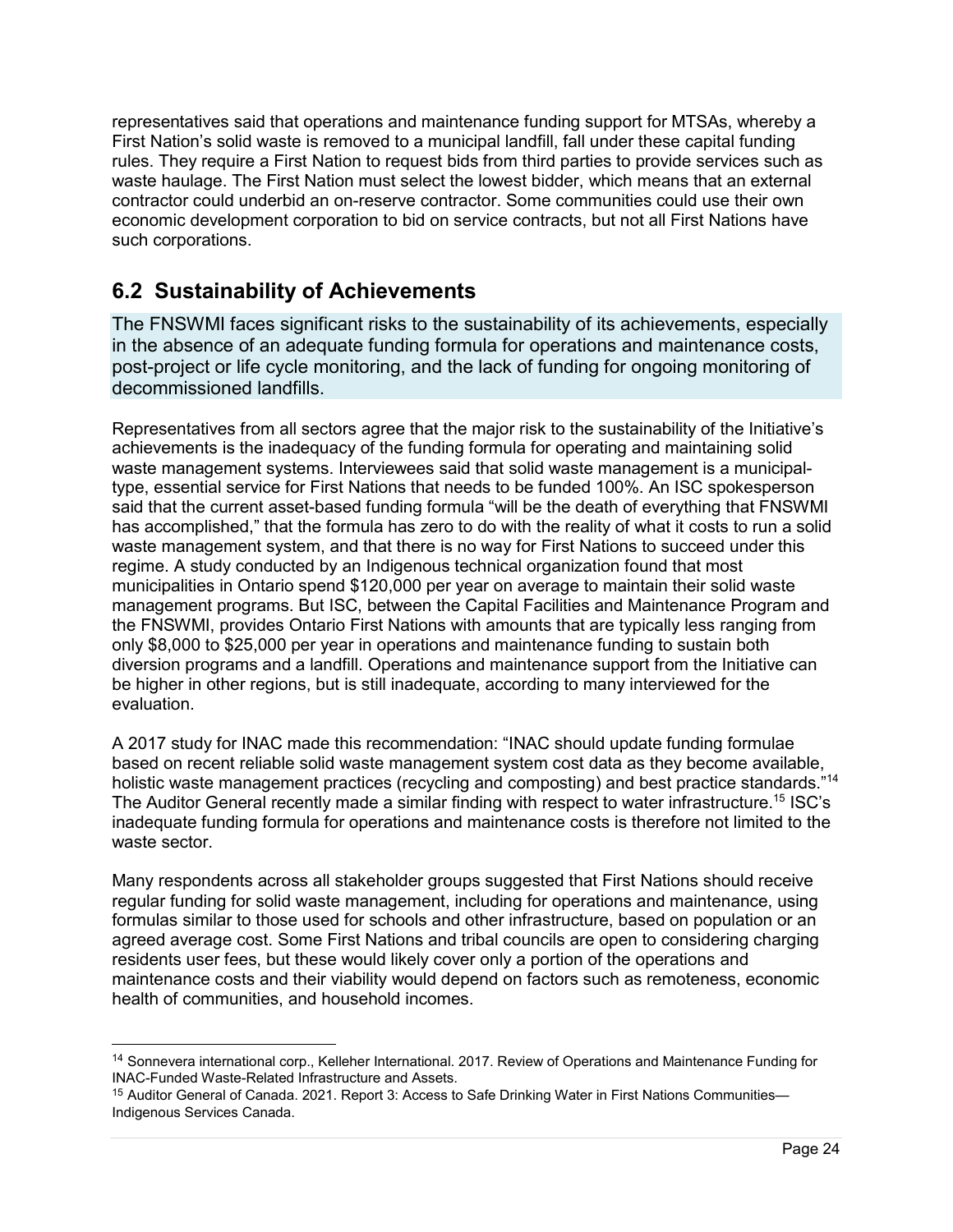Another risk to sustainability of the Initiative's achievements is the low level of monitoring conducted by ISC staff in regions. Some First Nation representatives in Ontario reported having fewer visits from ISC officers in recent years and limited follow-up by ISC after project completion. In Alberta, a spokesperson from an Indigenous organization said the regional office needs to gather feedback from First Nation waste operators on how well solid waste management is working and how it can be improved. An Indigenous organization representative in Quebec said that while there was good follow-up by the regional office on whether projects were completed and infrastructure built, there was little follow-up to see whether the solid waste management infrastructure was operational and achieving results. According to ISC regional staff, there is no formal mechanism in place to follow up and track the success of supported initiatives beyond the completion of individual projects. This speaks to the absence of a performance measurement system.

As discussed, another important gap identified by ISC regional staff in Ontario is the lack of funding for ongoing monitoring of decommissioned landfills. The current operations and maintenance funding formula can only fund existing landfills or refuse sites. An ISC representative said the FNSWMI cannot fund the monitoring of contaminated sites unless they have been deemed a waste site and are not eligible for funding through the contaminated sites program.

### **6.3 Effectiveness of Relationships**

Most relationships among the various stakeholders are effective. In particular, Indigenous technical organizations and tribal councils have effective relationships with the First Nations they serve. ISC headquarters and regional offices collaborate well in program delivery. Relationships between Indigenous stakeholders and some regional offices could be improved. The role of the National Advisory Committee could be clarified and better use of the expertise of its members could be made. Relationships between First Nations and adjacent municipalities vary widely across the country.

Cases studies and interviews showed that First Nations were well served with support, technical advice, and training from Indigenous technical organizations and tribal councils. The waste coordinators funded in tribal councils had an important role, especially for smaller First Nations with lower capacity. Training and support delivered through organizations such as the Centre for Indigenous Environmental Resources in Manitoba helped many First Nations apply for funding and implement solid waste management projects. Knowledge-sharing was facilitated by annual solid waste forums and conferences held by the Sustainable Development Institute in Quebec and TSAG in Alberta, and through publications such as the *Merganser* newsletter from IZWTAG in BC, which reports on First Nations solid waste programs in the province.

Relationships between ISC headquarters and regional offices were effective in planning the annual distribution of FNSWMI funds to each region and collaborating to deliver the Initiative on the ground. By and large, relationships between ISC regional offices and First Nations have been effective. Where there is dissatisfaction on the part of First Nation stakeholders, it has been related to issues discussed elsewhere in the report, including delays in project approvals, lack of clarity on approval processes and funding decisions, and having to navigate between officers in the Environment Directorate and officers in Community Infrastructure or Capital Funding.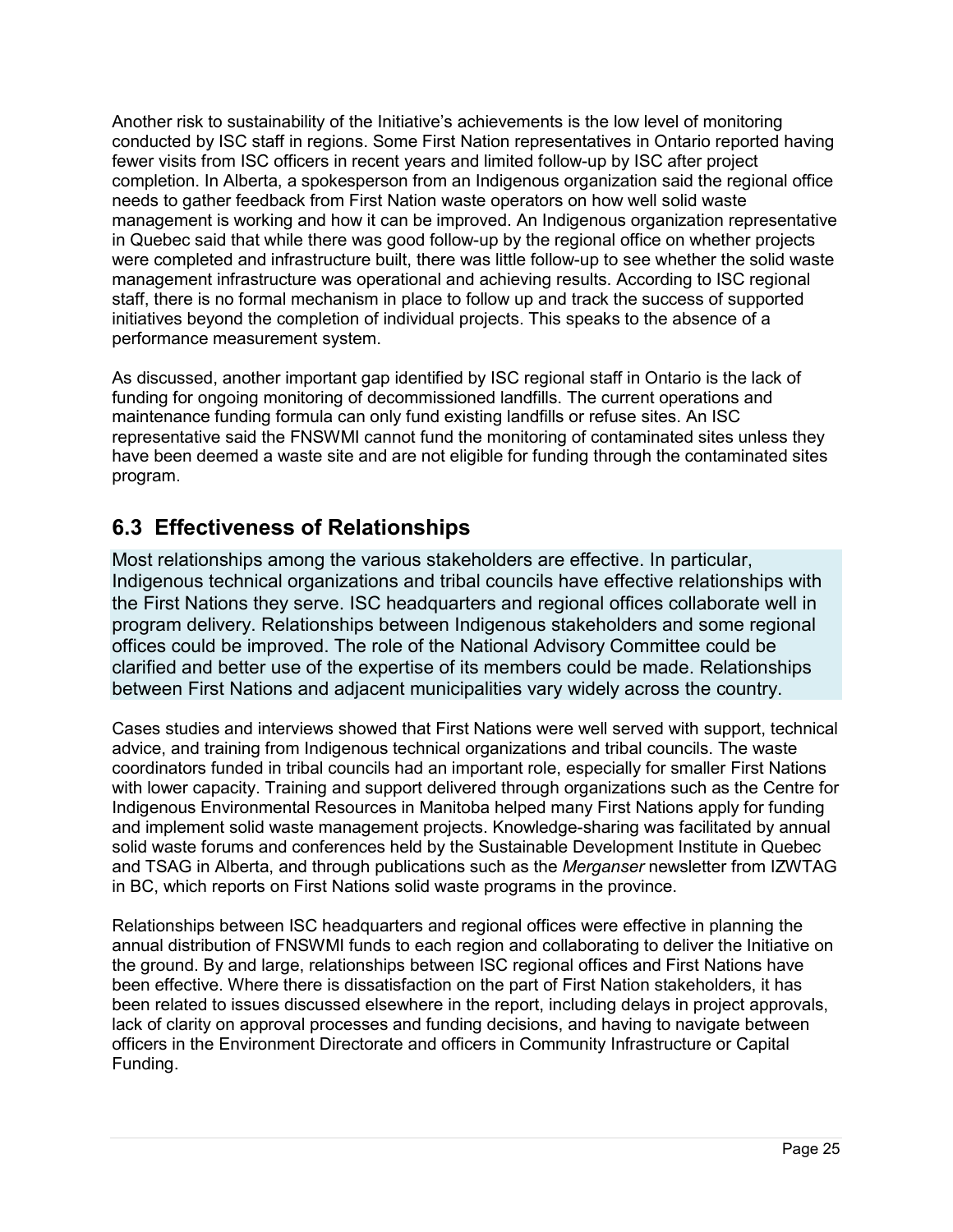According to an ISC representative, the NAC for the FNSWMI was used to communicate the results of the Initiative, discuss eligibility criteria, and consult about any gaps. The spokesperson said, however, that there was uncertainty about the exact role of the committee. When interviewed, some members of the NAC agreed that the role of the committee was unclear, recounting meetings that included many presentations, but limited opportunity for discussion or to provide technical advice. One said they were informed "after a project had been implemented and they were not asking us for feedback – they were reporting on what had happened and how much money they had spent." Regional Advisory Committees were established to provide regional information to the NAC. These functioned in some regions. However, an ISC spokesperson said some regional committees were never set up.

An important relationship is that between First Nations and neighbouring municipalities that have landfills and where First Nations would like to establish municipal-type service agreements (MTSAs) to bring their solid waste to the municipal landfill. These relationships have varied in effectiveness across the country. Numerous First Nations have established good relationships and negotiated MTSAs for solid waste, for example between the community of Kitcisakik and the regional municipality in Vallée de l'Or in Quebec. However, in other regions some municipalities are less open to collaboration on solid waste management. In some cases, municipal representatives have exhibited openly racist attitudes and behaviours, according to an ISC respondent.

In Manitoba, where the province is moving to regional waste disposal sites, considerable effort was expended during the first phase of the FNSWMI to increase First Nations' access to these sites. But no new MTSAs were established between First Nations and municipalities. Many Ontario municipalities have been reluctant to enter MTSAs, owing to the province's long process for approval of new landfills and the concern on the part of municipalities of running out of space for their own solid waste. ISC regional office staff are closely involved in supporting First Nations in negotiations for MTSAs.

There are mixed views on how much emphasis the FNSWMI should place on developing MTSAs. According to a subject matter expert, the agreements are key to overall improvements in solid waste management for First Nations and that collaboration with neighboring municipalities can be a component of reconciliation. However, an Indigenous organization expressed the view that the Initiative places too much emphasis on MTSAs, transfer stations, and working with municipalities and not enough emphasis on supporting First Nations to pursue innovative approaches to recycling and waste diversion.

### **6.4 Management Effectiveness**

ISC has delivered funding to support solid waste management projects across all regions. However, improvements are required in best aligning investments with community assets and needs, implementing GBA Plus, performance measurement, streamlining funding processes, and internal coordination between the sectors involved in implementing this program.

#### **6.4.1 Effective Aspects of FNSWMI Implementation**

As discussed in section 5.2 (Reach of the Initiative), managers at ISC headquarters and in regional offices were effective in creating awareness of the FNSWMI. Hundreds of First Nation communities have applied for and received funding, and other FNSWMI funding has been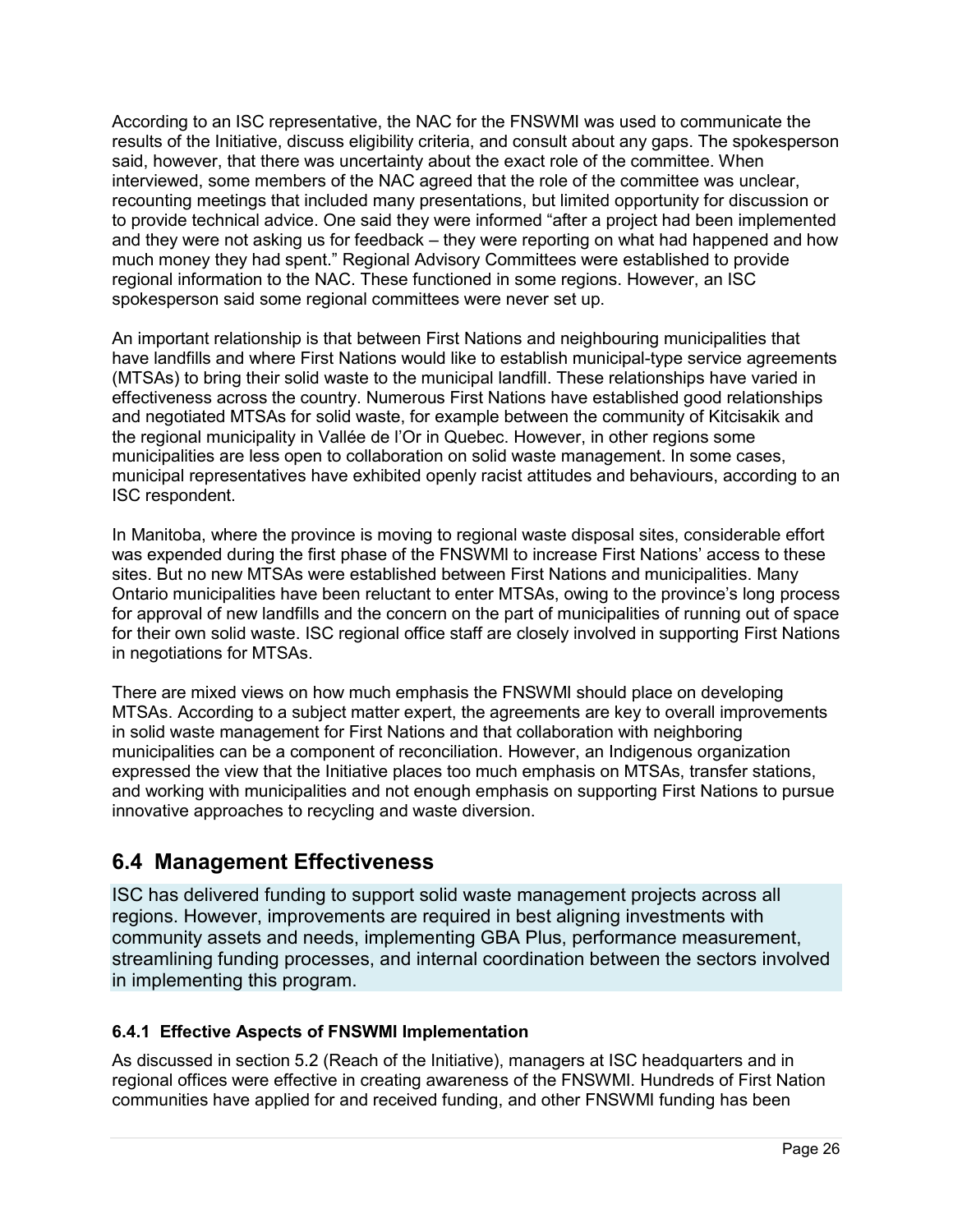directed to tribal councils and Indigenous technical organizations acting in support roles for First Nations. Regional offices created a prioritization plan of contaminated sites each year using the national classification system for contaminated sites. The Initiative also created a priority ranking tool for two types of major capital project proposals, i.e., new construction of landfills and transfer stations; and upgrades of existing landfills and transfer stations.

By and large, regional delivery of the Initiative has worked well since regional offices have direct connections to the First Nations and Indigenous organizations in their regions. Regional offices had the flexibility to respond to the differing needs of individual First Nations as they arose – from closing dumpsites in Ontario to funding the demolition of the remaining buildings from a residential school in Yukon. Representatives from Indigenous organizations in Quebec, Manitoba and BC praised the FNSWMI's flexibility. A spokesperson for one organization said the Initiative allowed for changes to accommodate unforeseen events, facilitated program access and accountability. A representative of another organization praised how the funding could be moved around between different categories.

Using the Integrated Capital Management System and the Environmental Management Branch project database, Initiative managers track solid waste management spending in each First Nation or organization and many other variables. As of September 2020, \$320.5 million of \$408.9 million in confirmed funds had been invested through the FNSWMI to support 955 projects. According to program managers, the remaining \$88.4 million was on track to be spent by March 31, 2021, the end date of the Initiative's first five years.

ISC Evaluation analyzed administrative data as of April 30, 2020 to determine the distribution of investments among different types of projects. Using data received from ISC HQ Environment showing 16 different project categories, the evaluation team coded the projects and categorized them using the four project types: capacity building and training, infrastructure and operations, programs and partnerships, and waste management planning (fuller descriptions of the four project types are found in Appendix 2).

As shown in Figure 1, almost 60% of projects were in infrastructure and operations. The next largest percentage were in capacity building and training, the majority (57%) of which took place in Quebec. Thirteen percent of projects were in waste management planning, and only 6% of projects were in programs and partnerships. In both of these latter categories, Ontario region carried out more such projects in waste management planning and programs and partnerships than any other region.

#### **Figure 1: FNSWMI Projects by Type, 2016-2020**



#### Source: FNSWMI administrative data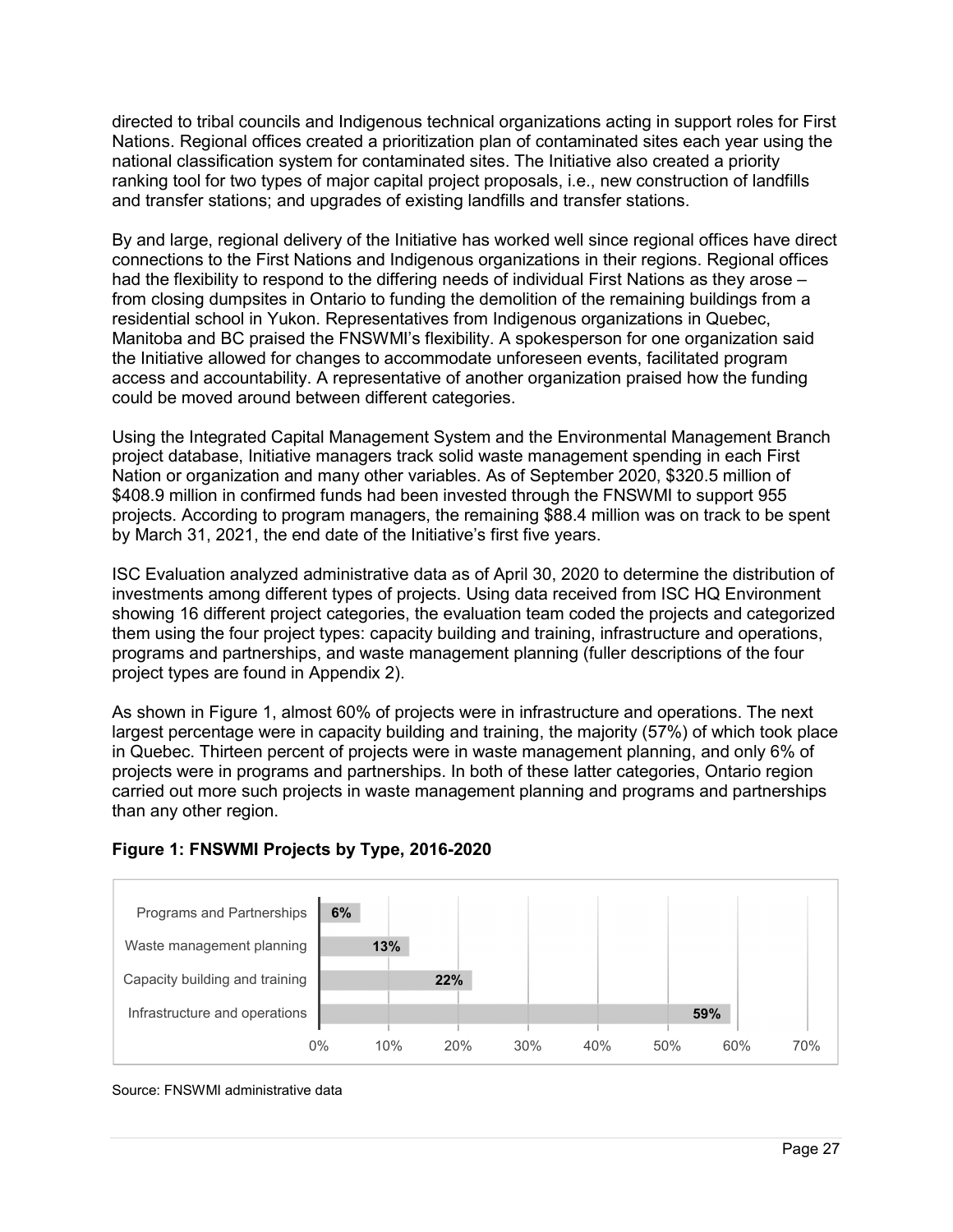#### **6.4.2 Challenges to Management Effectiveness**

There were reoccurring issues that impeded FNSWMI from meeting its ultimate outcomes: lack of comprehensive needs assessment, and lack of GBA Plus integration, complex proposal submission process, and funding delays in part caused by disconnections between sectors. Some of the factors that contributed towards these issues were a lack of: uniform standards, policies, and approaches across all regions, a working logic model, and integration of the Environmental public health officers.

#### **Needs assessment**

Each region took a different approach to assessing solid waste management needs in First Nations and determining where investments would be directed. The ISC BC region based its funding decisions on First Nations' priorities and needs, as well as provincial enforcement orders with the goal of creating functioning, locally-driven solid waste management systems that included infrastructure, human resources and governance. In Quebec, the regional office used a 2016 profile of solid waste management conditions in First Nations prepared by the First Nations of Quebec and Labrador Sustainable Development Institute to guide funding decisions. In Alberta, the regional office conducted a province-wide needs assessment and developed its own ranking system that gave more points to First Nations with the highest needs.

While assessing needs at the regional level was a necessary step, a national comprehensive needs assessment based on community waste profiles and featuring community engagement was never completed. The department would now benefit from arriving at standard national criteria to determine greatest need in order to prioritize investments within and among regions. Completing the inventory of community waste profiles and combining this with risk-based criteria would allow managers to compare, for example, the needs of remote communities with potentially hazardous landfills to other communities where investments may be less urgent. ISC staff and subject matter experts agreed that in a renewed FNSWMI, a more systematic approach is required to prioritize the communities with highest needs. An assessment methodology could be co-developed with Indigenous organizations.

#### **Absence of standard procedures and policies**

While the absence of standard procedures and policies gave regional offices latitude in making decisions, it also produced regional differences in how needs were assessed, and funding allocated. For instance, funding for operations and maintenance costs was allocated differently by region (although universally said to be inadequate). Some regions funded closure of old landfills, whereas others did not. In some regions, First Nation spokespersons expressed dissatisfaction with what they described as a lack of clarity and transparency around the allocation of funding.

#### **Obstacles in the funding process**

Although representatives from First Nations and Indigenous technical organizations agreed that applying for funding for infrastructure projects was appropriate, they also considered the application process too complex, requiring unnecessary steps, and taking too long for approvals. They said the proposal process places a heavy burden on smaller communities with limited staff and those not affiliated with a tribal council. A tribal council representative noted that infrastructure projects were more difficult to set up than planning or education projects. This person said "For some projects I would be bounced between multiple people and it took months to get something started and to secure funding, even for the smallest of projects." A spokesperson from a technical organization said there are too many hoops for First Nation communities to be able to navigate the process. This person suggested a simplified process to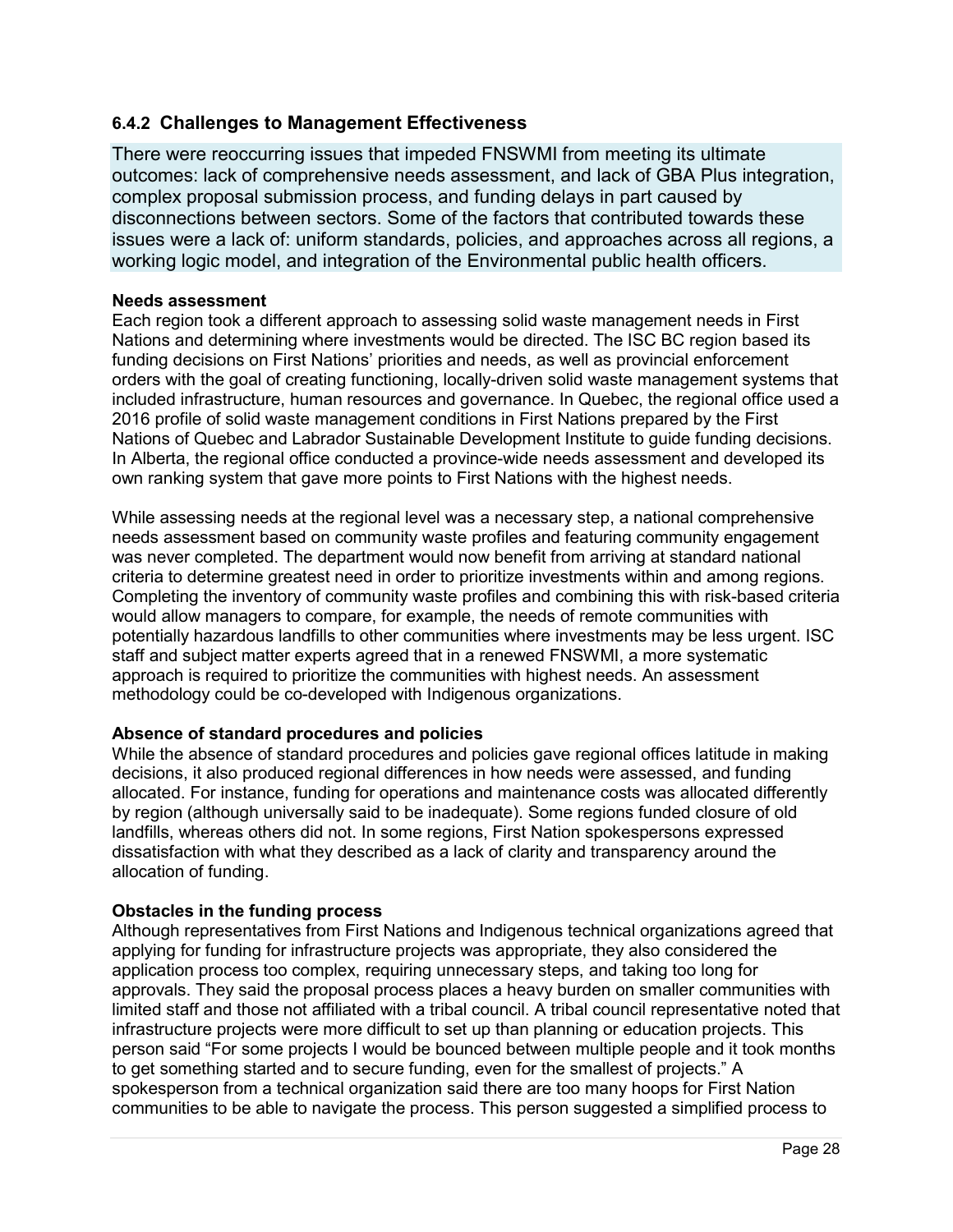allow, for instance, a First Nation to combine in one application a feasibility study and a solid waste management plan since they are similar.

A factor that complicates and lengthens the application process is that First Nations and Indigenous organizations must deal with officers from different directorates or branches. Within ISC, the Environment Directorate and the Community Infrastructure sector report to different assistant deputy ministers and have different priorities and work plans. The funding for a solid waste management project may come from a different branch than the one deciding on approvals.

Respondents said that disconnects between different ISC sectors have led to long delays in infrastructure approvals. An ISC regional respondent said delays in receiving funding can oblige a First Nation to cash manage its projects, putting them in difficulty if they must draw bridging funds from their general budget. Managers in the ISC headquarters environment directorate are aware of these issues and are open to examining internal relationships. They say their objective is to be able to provide a single-window service for the FNSWMI so that applicants are not obliged to deal with multiple ISC officers. One ISC respondent would like to see better coordination between Lands and Economic Development and Community Infrastructure sectors to eliminate the complications experienced in securing project funding. ISC's Quebec region moved the environment team under the Community Infrastructure sector. In this structure, the environment team continues to manage FNSWMI for the region, while creating a new bond between the environment team and engineers in the Community Infrastructure sector. The two groups now work under the same director.

#### **Lack of performance measurement**

A logic model was developed for the FNSWMI about three years into implementation, but the subsequent step of developing a performance measurement system with indicators to measure progress toward results was never undertaken. Reporting done by Initiative managers in the Environmental Management Branch is based on administrative data and essentially tracks inputs and outputs. The Initiative collects financial and project-level data on every element that is needed to report on Treasury Board targets, and it reports quarterly on every project in progress. The absence of a performance measurement system means there is no baseline for the state of solid waste management systems in First Nation communities. While managers can see how money was invested, the Initiative is unable to tell the full story of what those investments have achieved by way of improved solid waste management. There is a need for ISC to be able to accurately describe the state of solid waste management in First Nations across Canada as well as the results of projects (for example, the number of tons of garbage diverted from First Nations landfills). A performance measurement system would provide an opportunity to complete, and regularly update, community waste profiles as part of renewed program funding.

#### **Lack of GBA Plus analysis**

As discussed in section 5.4, ISC did not conduct GBA Plus analysis of the FNSWMI. It is important for the Initiative to use this analytical tool in future programming and to encourage Indigenous partners and communities to use GBA Plus checklists and tools in their projects.

#### **Role of FNIHB environmental health officers**

Environmental public health officers (EPHOs) from the First Nations and Inuit Health Branch of ISC play a role in the FNSWMI. They inspect solid waste facilities in First Nations communities, including transfer stations, engineered and non-engineered landfills, and provide guidance to chief and council and facility operators on how to address potential risks to public health.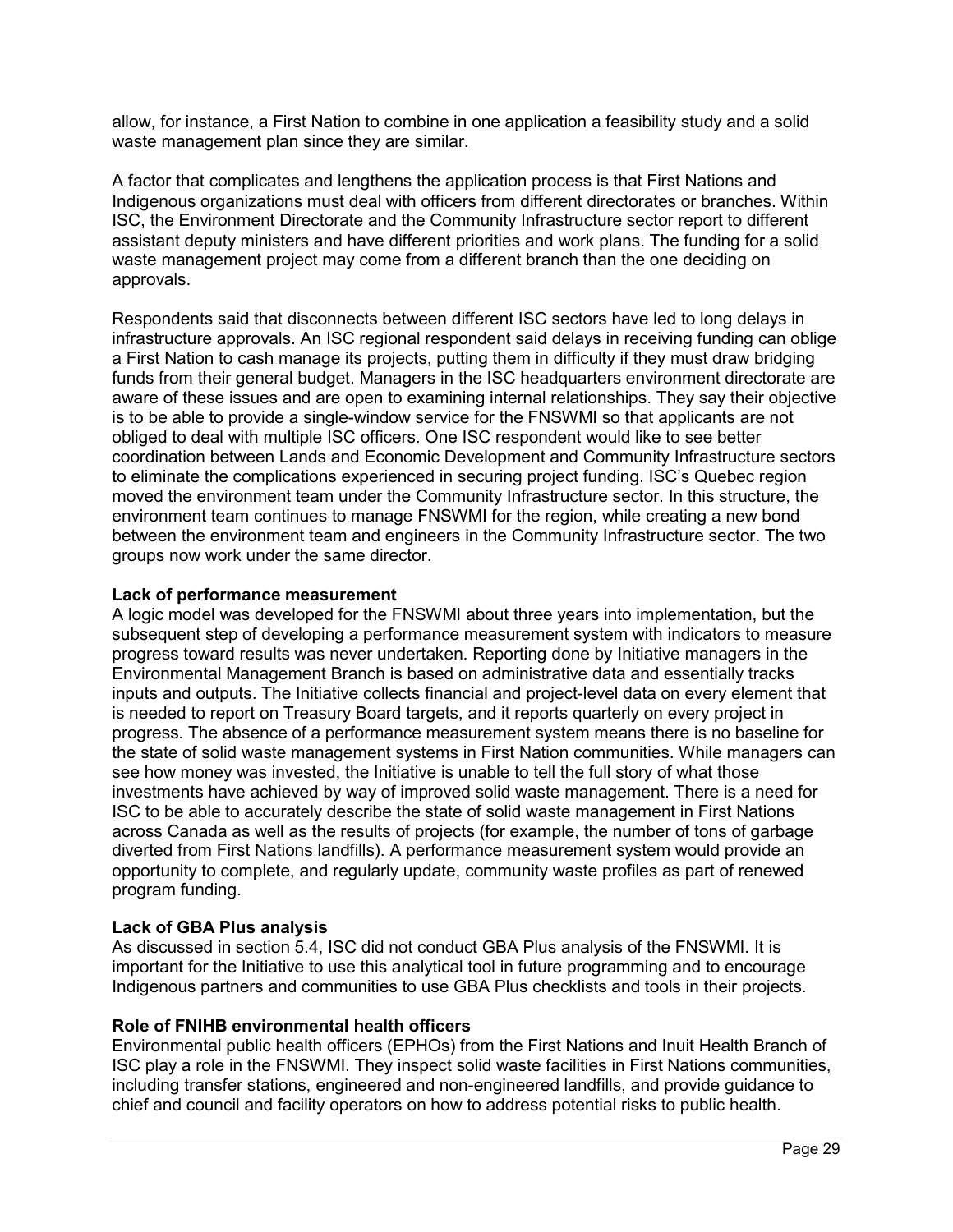Inspecting solid waste facilities is just one of eight service delivery lines in the mandate of EPHOs. ISC interviewees said that owing to time and human resource shortfalls, solid waste falls lower on the priorities of EPHOs than other responsibilities such as inspecting water and wastewater facilities, food facilities and restaurants, schools and daycares, and disease control. Moreover, some ISC respondents said that even before the COVID-19 pandemic, the normal complement of over 100 EPHOs was short by 54 officers. They said data from FNIHB indicates that about half of solid waste facilities were inspected in 2017-2018.

EPHOs are often unaware of which solid waste management projects are going to be funded, although this varies by region. In Alberta EPHOs are part of the funding and decision-making process. However, in other regions, such as Manitoba, EPHOs do not see FNSWMI proposals or the projects being funded. A FNIHB spokesperson said that Lands and Economic Development regional staff need to be encouraged to consult with regional environmental public health managers.

### **6.5 Regulatory Framework**

Gaps in federal regulations, including a lack of clarity, practises, approval permits, and enforcement authority, continue to be obstacles to improving solid waste management in First Nations. Further work is required by ISC in collaboration with Environment and Climate Change Canada to update and revise regulations.

In 2009, the Auditor General of Canada reported that "… while regulations under the *Indian Act* require a permit issued by INAC to operate a landfill site or burn waste on reserve lands, the Department has issued few permits and is not equipped to conduct inspections, monitor compliance, and enforce the regulations. Consequently, garbage is often not confined to licensed landfill sites and there is no monitoring of the impacts on drinking water sources and air quality."<sup>16</sup> The findings from this evaluation show that conditions in 2021 are largely unchanged from over a decade ago.

Most case studies conducted for the evaluation showed the absence of adequate federal regulation for the management of solid waste on reserve has resulted in illegal dumping in many First Nations. Even in First Nations that have put in place their own bylaws to curb illegal dumping, enforcement can be difficult and expensive. Representatives from the ISC Ontario regional office said that while First Nations are implementing their own bylaws to deal with solid waste pollution on reserve, they have no means to charge delinquent third parties, monitor and enforce bylaws. One First Nation discovered that the maximum fine that could be levied under the *Indian Act* for illegal dumping was \$100.

Lack of regulations also means there is no clear standard for the construction of new infrastructure on reserve under the FNSWMI. A respondent from the Alberta regional office said it usually applies the provincial regulations, but only when funding permits. For its 2009 report, the Auditor General found that about 200 First Nations in British Columbia, Saskatchewan, and Ontario should have been issued permits by INAC for landfills but were not. The Auditor General found that only 14 permits had been issued (all in Saskatchewan) under the *Indian Reserve Waste Disposal Regulations*. <sup>17</sup> This evaluation found that this situation persists: ISC

<sup>&</sup>lt;sup>16</sup> Auditor General of Canada. 2009. Fall Report: Chapter 6 – Land Management and Environmental Protection on Reserves.

<sup>&</sup>lt;sup>17</sup> Auditor General of Canada. 2009. Fall Report: Chapter 6 - Land Management and Environmental Protection on Reserves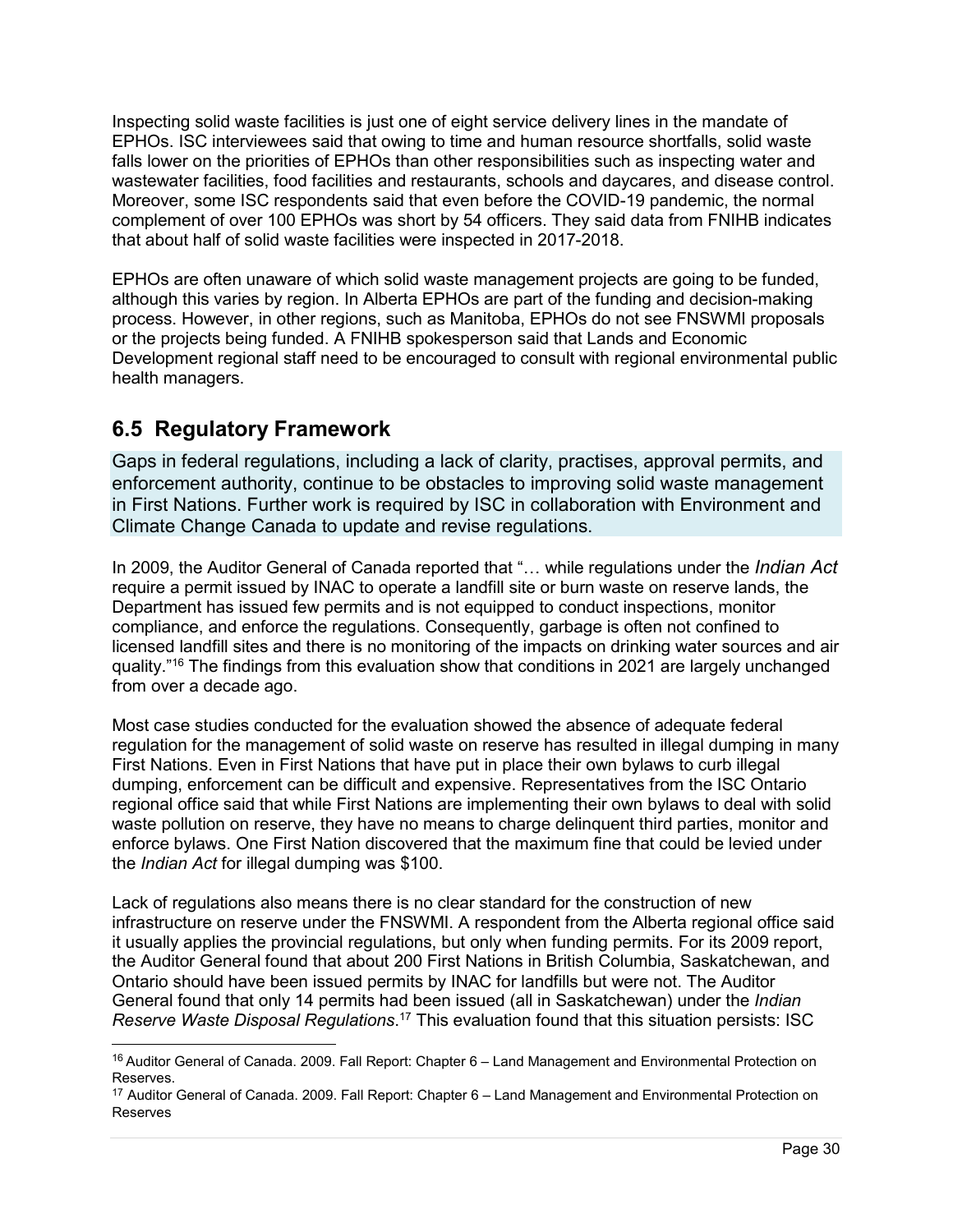regional offices generally do not issue permits and the Saskatchewan region is still the sole region to use permits and contractual obligations to regulate solid waste on reserves. A representative from that office said there is potential to make greater use of the department's regulatory controls in other regions.

In some cases, ISC regional offices have approved the siting of solid waste management facilities such as landfills off-reserve, where provincial regulations apply. In northern BC, the Yukon regional office supported this option to build a transfer station serving a First Nation. This approach has also been used in Saskatchewan. When First Nation solid waste facilities are non-compliant on provincial crown land in Saskatchewan, the province seeks first to point out violations, but may resort to enforcement action such as cancelling the permit to operate, or summary offence charges. The province does not remedy non-compliance with education or training.

The *First Nations Land Management Act* (FNLMA) allows for signatory First Nations (of which there are over 150) to create and enact their own land codes through which they can develop solid waste management regulations. However, designing and implementing a FNLMA regime requires significant funding, dedicated resources, technical knowledge and training.

ISC has been working with Environment and Climate Change Canada to develop an approach to close the environmental protection regulatory gap. In 2020-2021, the Initiative allocated \$1M for work in this area, including support for Indigenous organizations to begin discussions on the environmental regulatory gap and develop potential solutions.

# **7. Findings: Efficiency**

### **7.1 Funding Model**

-

The current proposal-based model used by the FNSWMI is appropriate for major capital components of the FNSWMI, but other components would be better served with more stable, longer-term funding mechanisms such as a 10-year grant or core funding.

There was a consensus among those interviewed for this evaluation that the proposal-based model for project applications is appropriate and has worked well for major infrastructure and capital spending such as landfill decommissioning, building new facilities such as waste transfer stations, and purchasing costly equipment such as garbage trucks. However, delivery of the proposal-based model can be improved, according to many. Some ISC regions expressed concerns with the lateness of annual allocation of regional funding envelopes for infrastructure. A solution could be to spread infrastructure funding to First Nations over more than one year to allow sensible timelines for larger, multi-phase projects.

For other components of solid waste management, most Indigenous organizations and many ISC staff consider 10-year grants or core funding to be more appropriate. In this view, these components should be assumed to be ongoing, regular aspects of solid waste management and should not require repeated proposals. They include operations and maintenance costs, planning, capacity development, and community engagement and education. A spokesperson for an Indigenous technical organization said that core funding or a longer-term grant would be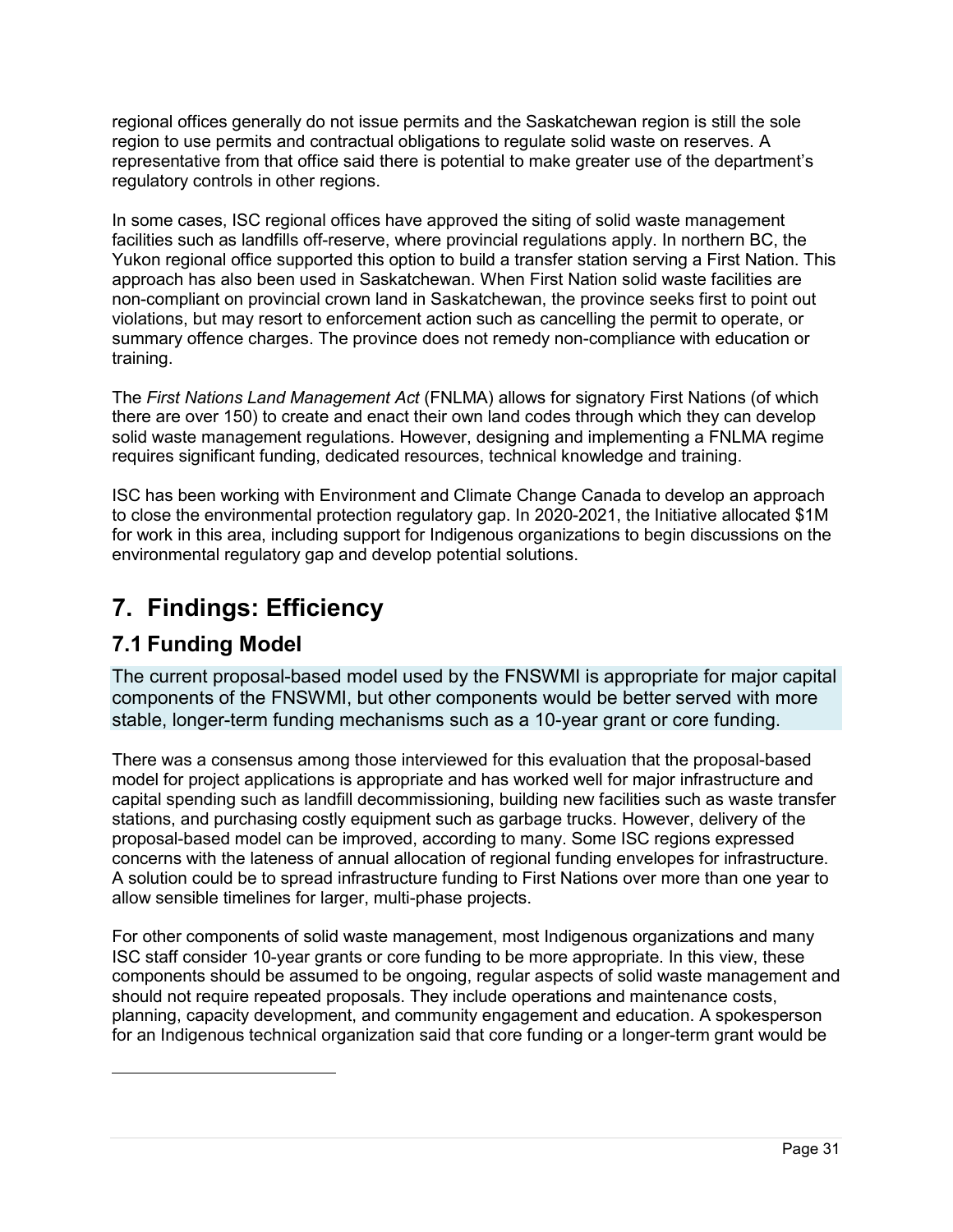a better way of funding the program to allow communities to invest in exactly what they need, when they need it. An ISC representative said that this approach would allow First Nations to build capacity and self-reliance. With longer-term, stable funding, more First Nations or tribal councils could hire a solid waste coordinator, who would provide program continuity despite frequent leadership changes in communities. A tribal council respondent said that longer-term funding would allow their organization to hire a solid waste coordinator who would be proactive in developing projects and education plans, and in examining opportunities for First Nations to save or make money. ISC is moving toward more block funding and 10-year agreements, and this approach should continue to be pursued for First Nations that qualify for longer-term funding arrangements.

# **8. Findings: Other Issues**

### **8.1 Service Transfer**

Although service transfer for solid waste management is a departmental priority objective and was part of the design of the FNSWMI, only small steps have been taken towards this planned direction. There is further work to be done in creating the necessary enabling conditions.

In 2016, the foundational document for the FNSWMI foresaw a gradual approach to devolution (or service transfer) whereby First Nations would assume full care and control of delivery of infrastructure within three to ten years. The foundational document notes that the Initiative's ultimate goal is to support First Nation self-determination by transferring solid waste management from government to First Nations. In this approach, funding in the first three years would allow critical needs to be addressed while also co-developing reform options with First Nations, to be implemented through years four to ten. Solid waste management assets would first need to be brought up to an acceptable standard, requiring significant investment over the ten years, well beyond the existing targeted funding.

To advance the goal of service transfer, the program needs to support the following conditions: (1) develop and implement First Nation-led hubs, institutions, authorities and other aggregations, (2) remove of barriers to financing, (3) guarantee support of operations and maintenance and minor capital assets, and (4) incentives for the use of service agreements where possible. The foundational document anticipated that the Initiative would require significant human resources within the department in its early years – almost 14 full-time equivalents (FTEs) per year for three years – so that resources match increased investments and complexity of projects. In this scenario, as First Nation communities and organizations increased their capacity, federal FTEs would move into First Nation organizations, reducing the overall departmental need for operations and maintenance funding, and increasing the need for grants and contributions.

In the 2019-2020 departmental plan, ISC states that among its planned results is that Indigenous people control the design, delivery and management of services.<sup>18</sup> In the plan, ISC commits to supporting Indigenous communities and organizations to exercise jurisdiction in the design, delivery and management of services, noting that this result is aligned with the United

 <sup>18</sup> ISC. 2019. Departmental Plan 2019-20.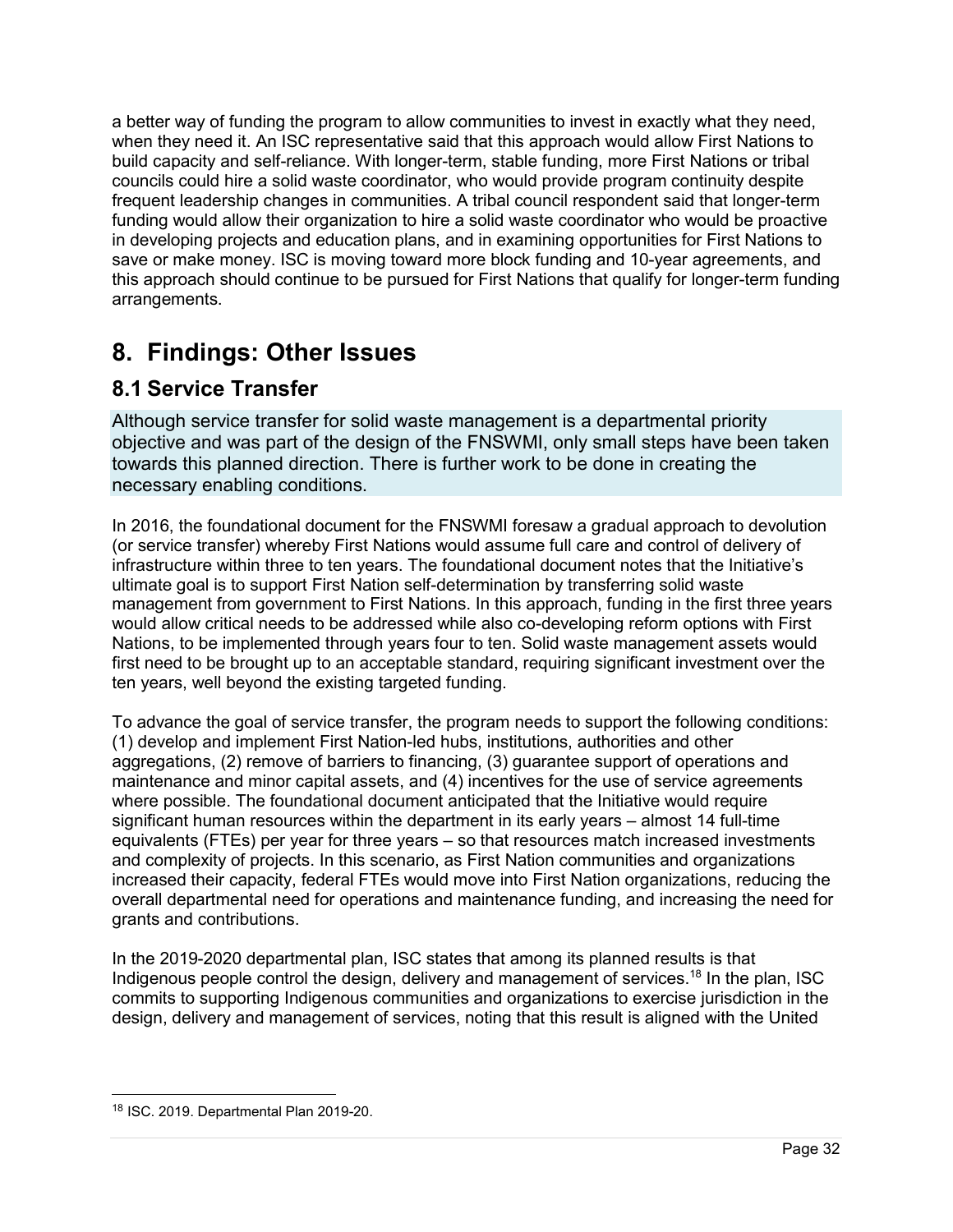Nations Declaration of the Rights of Indigenous Peoples and the Truth and Reconciliation Commission's Calls to Action.19

Overall, few ISC representatives had much to say when asked about service transfer. One ISC respondent acknowledged that all departmental programs should be developing a plan to transfer program delivery to Indigenous partners, but noted that implementing a credible plan for devolution requires time and consultation with partners. In 2019, a FNSWMI presentation stated that the Initiative was exploring new funding models to transfer regional office functions to First Nation organizations and considering new institutional approaches such as regional First Nations waste management authorities.<sup>20</sup> In the first phase of the FNSWMI, ISC devolved the responsibility for the delivery of education and waste diversion programming to CMM for eight First Nations in the Atlantic Region and to the First Nations Land Management Resource Centre, which has coordinated over 40 solid waste projects in regions across Canada. While CMM has demonstrated success in the Atlantic region, it would need stronger capacity to manage and deliver infrastructure projects, including engineering capacity for approving plans and inspecting infrastructure.

First Nations and Indigenous technical organizations had varied reactions to the prospect of service transfer. Some respondents expressed caution, since they have seen past instances of devolution where services were downloaded without adequate resources. Other representatives among First Nations and Indigenous technical organizations want more action on this front. The representative of a national Indigenous organization said that investments in new ISC staffing within Lands and Economic Development at the beginning of the Initiative should have gone to strengthening regional Indigenous organizations to build capacity as a natural step toward devolution. All Indigenous respondents said that for service transfer to happen, there is significant work to be accomplished by the department to create the necessary enabling conditions. These include:

- **Sustainable and reliable funding:** Indigenous organizations in several regions said effective service transfer requires sustainable, predictable and reliable funding.
- **Strengthened delivery capacity of Indigenous technical organizations and tribal councils:** Many Indigenous technical organizations and tribal councils have suffered funding cuts in recent years and need to regain technical capacity, and specifically in solid waste management.
- **Clarity about FNSWMI administration:** Representatives of technical organizations said they want to understand more clearly how the FNSWMI is administered, its internal processes and how funding decisions are made as a first step in assuming solid waste management responsibilities.
- **Development of an enabling policy and regulatory environment:** There are several jurisdictional and policy issues to address that stand in the way of service transfer. These include provisions of the *Indian Act* as well as the First Nations Land Management Regime and self-government agreements. ISC respondents say that the FNSWMI has limited control over some aspects of the program owing to its use of funding authorities from other programs. For instance, it cannot make decisions on service delivery related to funding

<sup>19</sup> Ibid.

<sup>&</sup>lt;sup>20</sup> First Nations Solid Waste Management Initiative - FNSWMI 101, Lands and Economic Development Sector, April 24, 2019. PowerPoint presentation.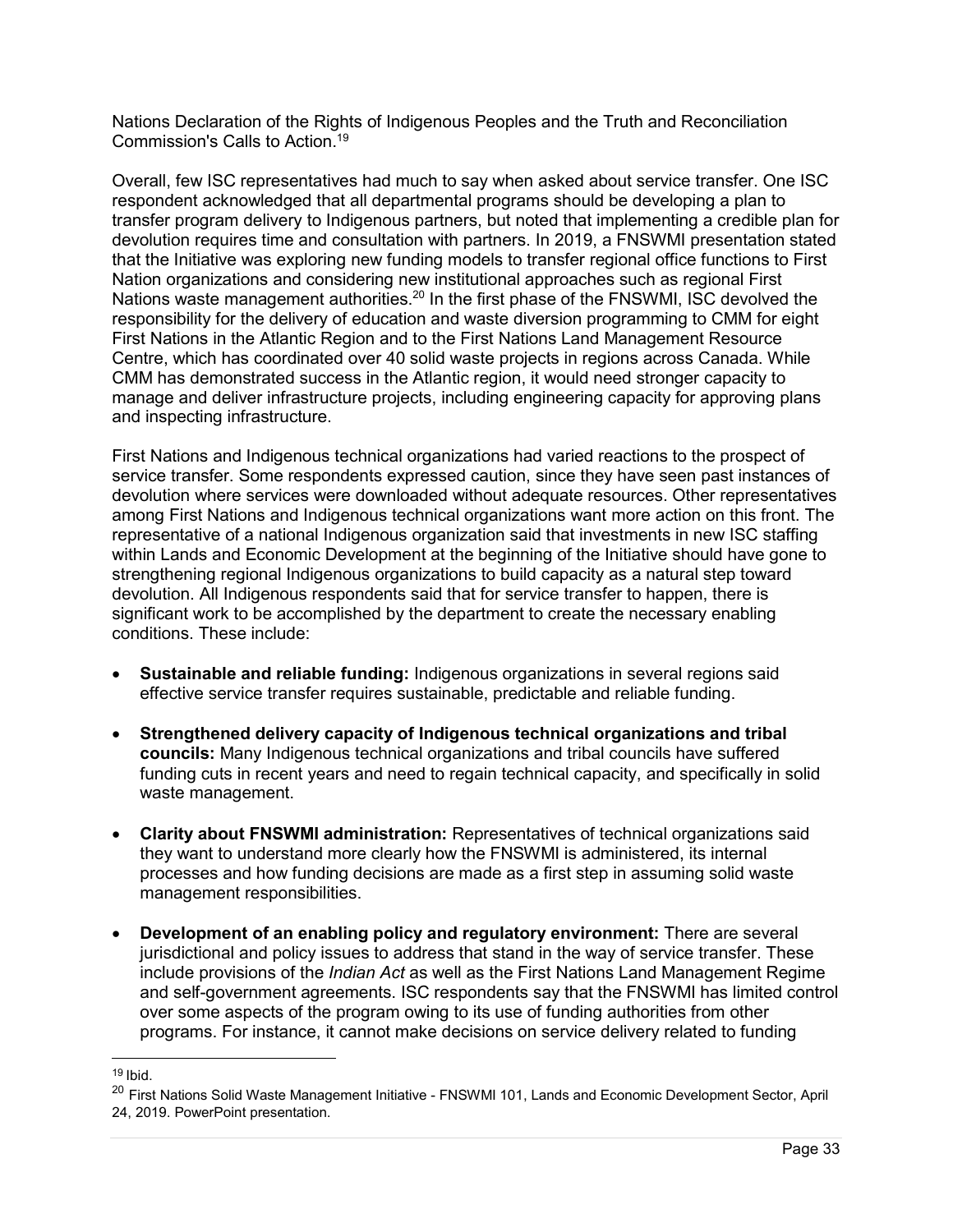spent through the infrastructure process since that authority resides with the Capital Funding Management Program.

### **8.2 Best Practices**

Lessons and promising practices emerged from implementation of the FNSWMI and from the literature that are worth considering for continuing or wider application in the next phase of the Initiative.

**Community-based planning can be inclusive and effective for identifying solid waste management needs and solutions:** Based on nearly a decade of work on solid waste management in collaboration with First Nations, the BC regional office developed a promising practice that fits with the department's Indigenous Community Development National Strategy.<sup>21</sup> It based its funding decisions on First Nations priorities and needs, as well as provincial enforcement orders with the goal of creating functioning, locally driven solid waste management systems that included infrastructure, human resources and governance. A team comprised of ISC staff, a community planner and an engineer worked in collaboration with Community-based Solid Waste Management Working Groups on project implementation. In this model, the planning process went beyond consultation and emphasized the engagement of stakeholder groups at the community level in First Nations.

**Success in solid waste management is tied to good communication and ongoing education for First Nation community members:** According to one ISC respondent, the need for better communication and promotion inside communities was a recurring theme at NAC meetings. In communities where education, toolkits, and training were provided and there was good communication, there seem to have been more successful programs. Examples of this type of effort come from the Sustainable Development Institute in Quebec, which has produced videos and an activities book for children on solid waste, recycling, composting and related topics. Based on ecological and scientific knowledge, and highlighting six Indigenous languages, the book and complementary materials are educational tools for Indigenous students to learn about their languages, as well as science and technology.

**Ongoing training and capacity development in First Nations are essential:** Training and capacity development are essential for managers and operators of solid waste management systems in First Nation communities. Capacity development involves strengthening First Nations and Indigenous organizations, which may include, but go well beyond, training. Both components need to be ongoing to embed good solid waste management practices within public works departments of First Nations and overcome high turnover among waste system operators. Promising practices have been implemented in BC by the Indigenous Zero Waste Technical Advisory Group, which has developed training for operators, technical manuals, and a circuit rider program, all of which are critical supports for small communities.

**Indigenous technical organizations and tribal councils can play a major role, including acting as centres of excellence:** Enlisting the services of Indigenous technical organizations as well as tribal councils in the FNSWMI has proven to be a promising practice. They bring technical expertise in solid waste management, collaborative approaches, act as an interface between First Nations and ISC, and stimulate community engagement. Indigenous technical organizations are essential to sharing knowledge and technical expertise among First Nations

 <sup>21</sup> Indigenous Community Development National Strategy. https://www.sacisc.gc.ca/eng/1550512330682/1550512404487 (Accessed April 28, 2021).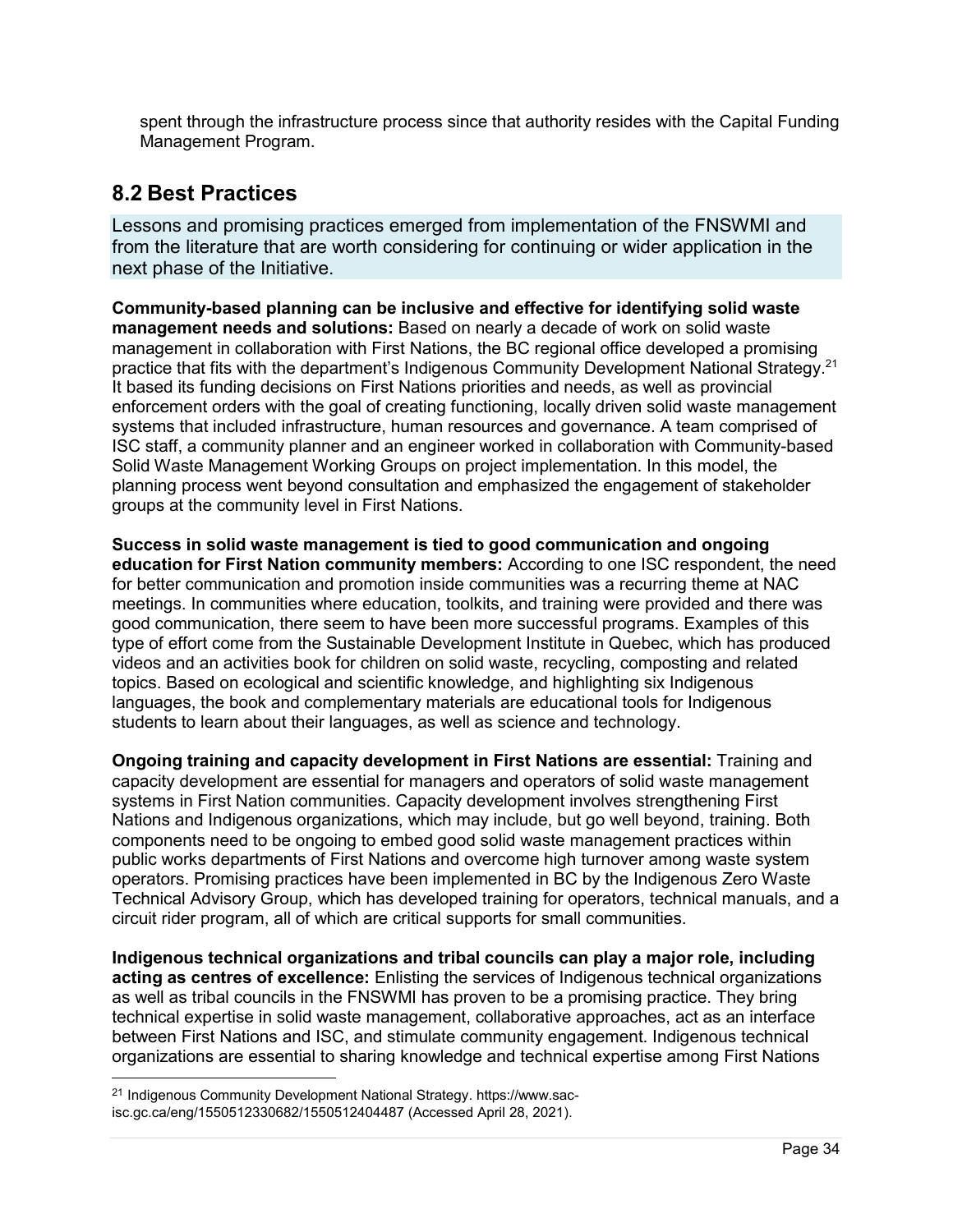within regions. Currently, the Sustainable Development Institute in Quebec acts as a centre of excellence in solid waste management. The Sustainable Development Institute has developed a comprehensive regional portrait of solid waste management in First Nations in Quebec, created webinars and toolkits on solid waste management practices, and organizes an annual symposium on solid waste management.

**Appropriate local solutions do not always need to be high-tech:** Appropriate and innovative solutions can be low-tech. For example, in BC, mobile 'eco-depots' provide an all-in-one operation for the collection, sorting, and storage of recyclables in at least eight communities in the Hazelton region. The mobile eco-depot combines roadside collection and sorting of recyclables with movable storage and hauling of materials in a cube van outfitted with large bags and containers. Household recyclables are taken weekly, and large bulky items are taken monthly to a regional depot.<sup>22</sup> The literature supports this lesson: "Technology is not a panacea, however, and is usually only one factor to consider when managing solid waste. Locally appropriate solutions must be selected and the best technology is often not the newest or most advanced." 23

**Partnerships for solid waste management can contribute to reconciliation:** Strong partnerships and relationships with municipalities and provincial bodies can be part of reconciliation efforts, and can help overcome prejudicial attitudes on the part of municipal or provincial staff toward First Nations communities. Through work with the provincial stewardship organization Divert Nova Scotia, CMM assisted with the development of educational materials that are inclusive of Mi'kmaq worldviews for schools across the province. People involved in the waste management projects in Millbrook First Nation said they have received support from municipal authorities who have attended community workshops and worked with the First Nation when it struggled to comply with waste diversion regulations.

**The costs of delaying action on solid waste management are greater in the long run***:* This lesson comes from a comprehensive study by the World Bank.<sup>24</sup> "Uncollected waste and poorly disposed waste have significant health and environmental impacts. The cost of addressing these impacts is many times higher than the cost of developing and operating simple, adequate waste management systems." The study cites research in Southeast Asia that estimated the economic cost of uncollected household waste that is burned, dumped, or discharged to waterways to be US\$375/tonne. "For the same region, the World Bank estimated the integrated waste management costs for basic systems meeting good international hygienic standards to be US\$50–US\$100/tonne." In other words, it is about four to eight times cheaper to act decisively on proper solid waste management.

# **9. Conclusions and Recommendations**

### **9.1 Conclusions**

The FNSWMI is a major step forward in responding to longstanding needs in First Nations communities for dedicated funding in support of adequate solid waste management. However, significant gaps remain in responding to First Nations' needs, particularly for ongoing and adequate funding for the operations and maintenance of solid waste management systems.

 <sup>22</sup> Boate, Nolan and Chu, Emily. 2019. Mobile Eco-Depots Adopted in Northern B.C. *The Merganser*. Fall.

<sup>&</sup>lt;sup>23</sup> World Bank. 2018. What a Waste 2.0: A Global Snapshot of Solid Waste Management to 2050.

 $24$  World Bank. 2018. What a Waste 2.0: A Global Snapshot of Solid Waste Management to 2050.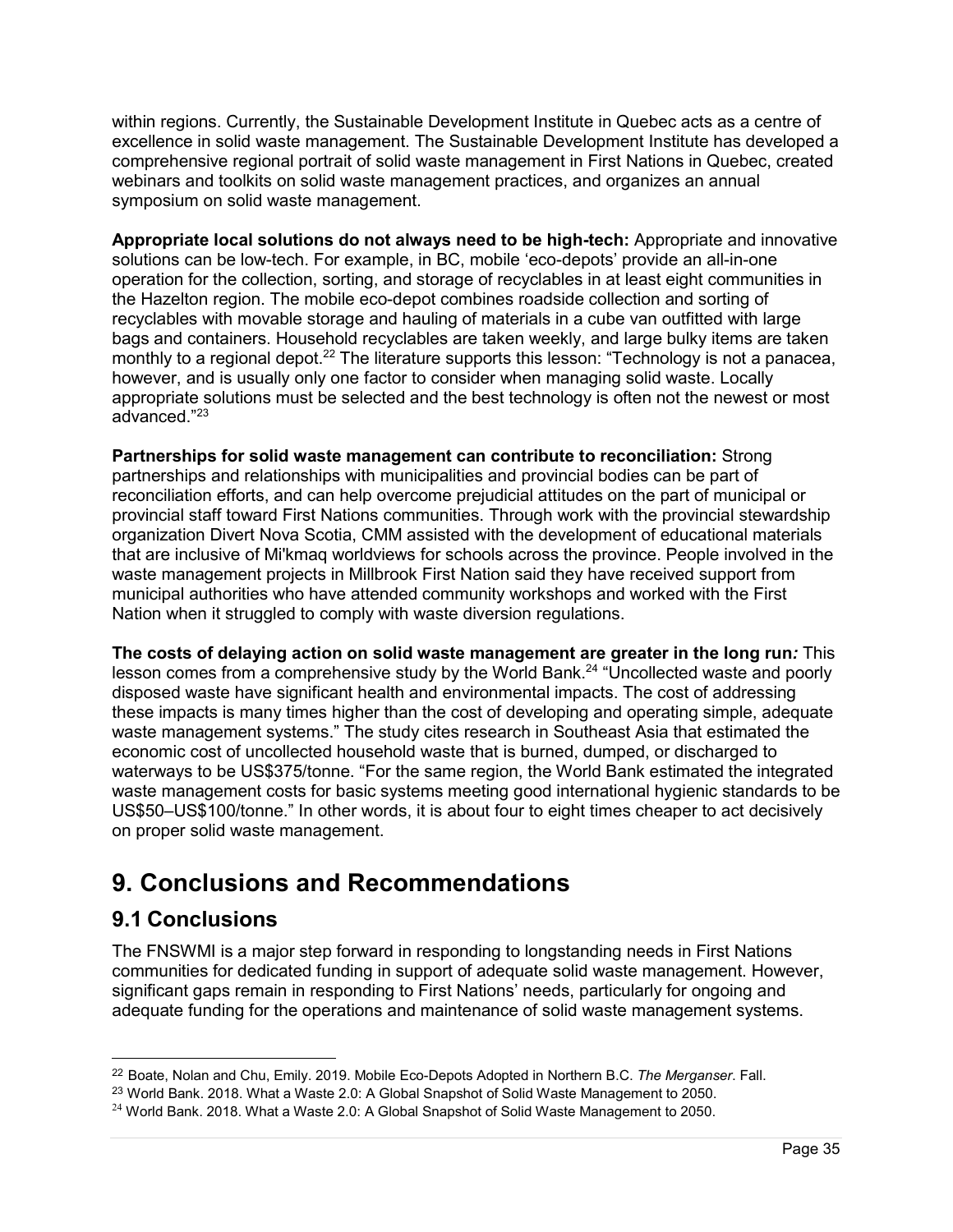Most First Nations received either direct or indirect funding through this Initiative, and the funding was broadly dispersed among both remote communities and those close to urban centres. Those First Nations that are closer to urban centres and supported by a tribal council are slightly more likely to receive funding. There are perceptions and real concerns that remote First Nations are struggling to access funding, to draft proposals and with poor internet connectivity. While there are areas that need improvement, the program has had some successes in promoting the program and partnering with Indigenous organizations to achieve results across regions. As such, the program needs to continue its successful outreach practises and redouble efforts to reach First Nations that are less likely to receive funding or who have struggled with their solid waste systems.

FNSWMI did support some First Nations by increasing technical expertise and capacity, upgrading infrastructure, reducing contaminated sites, increasing the awareness and education level of solid waste management in First Nations, increasing community access to diversion programs, and reducing the amount of solid waste in First Nations.

However, the performance data gaps prevented the evaluation from telling the full story and scale of impact of this program, including data on and integration of GBA Plus. FNSWMI's implementation was impeded by a few aspects, most notably: operations and maintenance funding formula is inadequate and funding needs to be stabilized. In some instances, a lack of emphasis on awareness and education to enhance engagement and First Nation staff training, which will help change community solid waste practices. There has been little post-closure landfill monitoring, despite risks to the environment and human health, regular testing of water and soil quality is not conducted consistently. In other cases, when an indigenous partners were attempting to access the program, they found it had a complex proposal submission process and were confronted with funding delays. Respondents suggested that proposal issues were, in part, caused by disconnects in coordination and communication between the Lands and Economic Develop and the Community Infrastructure sectors.

Additionally, the evaluation found that some solid waste business opportunities have not been fully taken advantage of, such as hauling their waste to municipal landfills, by First Nations due to some ISC regional policies. In instances where indigenous partners are operationalizing their solid waste management system there has been a lack clarity and practices around approval permits and enforcement authority in federal regulations solid waste, which has led to some waste sites to be degraded over time. And, there was little post-closure monitoring of landfill sites to help maintain First Nation's facilities.

While the proposal-based model is widely considered to be appropriate for major capital components of the FNSWMI, other components would be better served with more stable, longer-term funding mechanisms such as a 10-year grant or core funding.

Although the transfer of control of services to Indigenous partners is one of ISC's strategic priorities and it was an intended goal in the original conception of the FNSMWI, only small steps toward service transfer have been taken. In order for full service transfer to occur, the following enabling conditions need to be present: sustainable and reliable funding; strengthened delivery capacity of Indigenous Technical Organizations and Tribal Councils; clarified program administration; and an enabled policy and regulatory environment.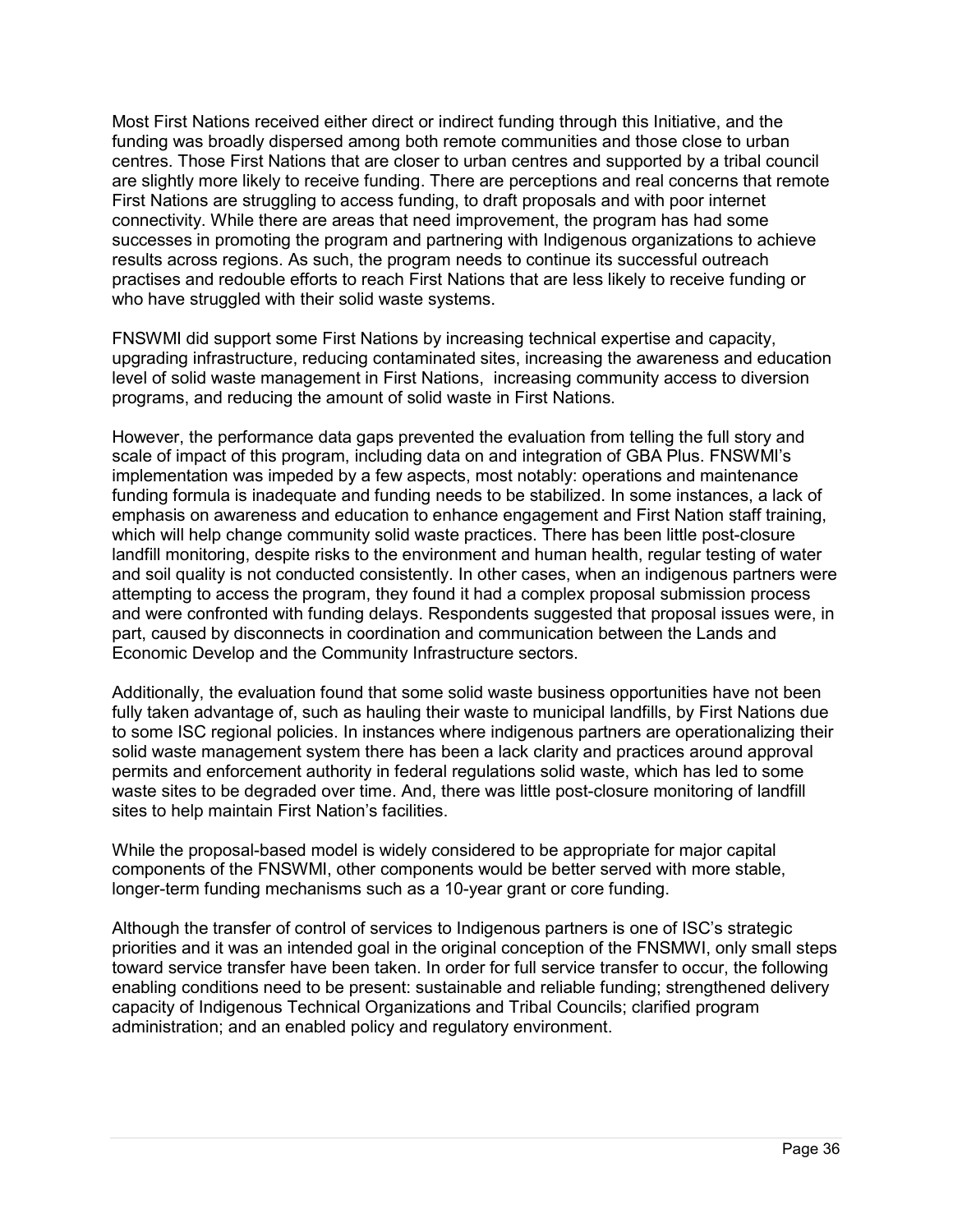### **9.2 Recommendations**

Based on the evidence presented and the above conclusions, the evaluators recommend that:

ISC adopt an approach to improving solid waste management systems in First Nations that considers the full lifecycle of solid waste management and incorporates the broader social, cultural, and economic context of each First Nation. Under such an approach, ISC should:

- 1. Allocate sufficient, reliable, long-term funding for the FNSWMI. The funding should provide adequate financial support to First Nations for the ongoing costs of operating and maintaining solid waste management systems.
- 2. Strengthen delivery of FNSWMI through the following:
	- a. Examine and implement methods that will enhance community-led planning practices, decision-making practices, incentivise knowledge transfer from consultants to First Nations, and boost the funding directed to capacity building, engagement, and training.
	- b. Strengthen coordination between Lands and Economic Development sector and Community Infrastructure sector to better serve First Nations by simplifying and streamlining the approval and delivery process for solid waste management infrastructure projects;
	- c. Apply GBA Plus to solid waste projects, program design and delivery; and
	- d. Develop and implement a performance measurement system to monitor progress toward the program's outcomes, which should include the enhanced monitoring of solid waste management investments.
- 3. Assess and revise the National and Regional contracting and procurement policies to encourage and support First Nations, First Nation-owned companies, and Indigenous organizations to deliver their own service.
- 4. Continue working with Environment and Climate Change Canada, Indigenous stakeholders, and provinces to plan, develop, or modify regulations to support effective solid waste management in First Nations.
- 5. In keeping with the Department's commitment to support Indigenous communities and organizations to exercise jurisdiction in the design, delivery, and management of services, work with First Nation partners to chart a path toward sustainable service transfer of solid waste management responsibilities.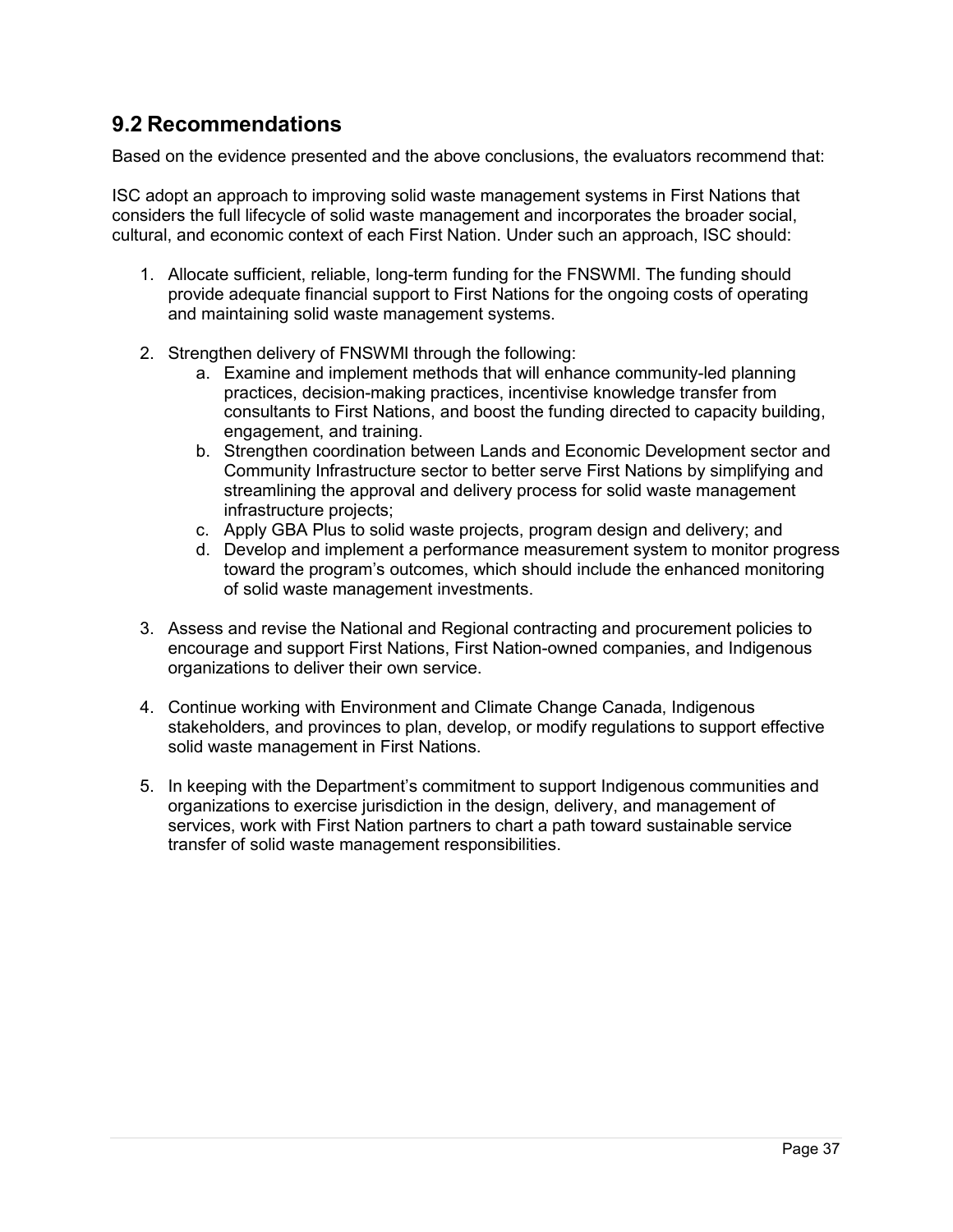### **Appendix 1: Logic Model for the First Nations Solid Waste Management Initiative**



Source: ISC. 2019. Evaluation of the First Nations Solid Waste Management Initiative, Final Terms of Reference. December.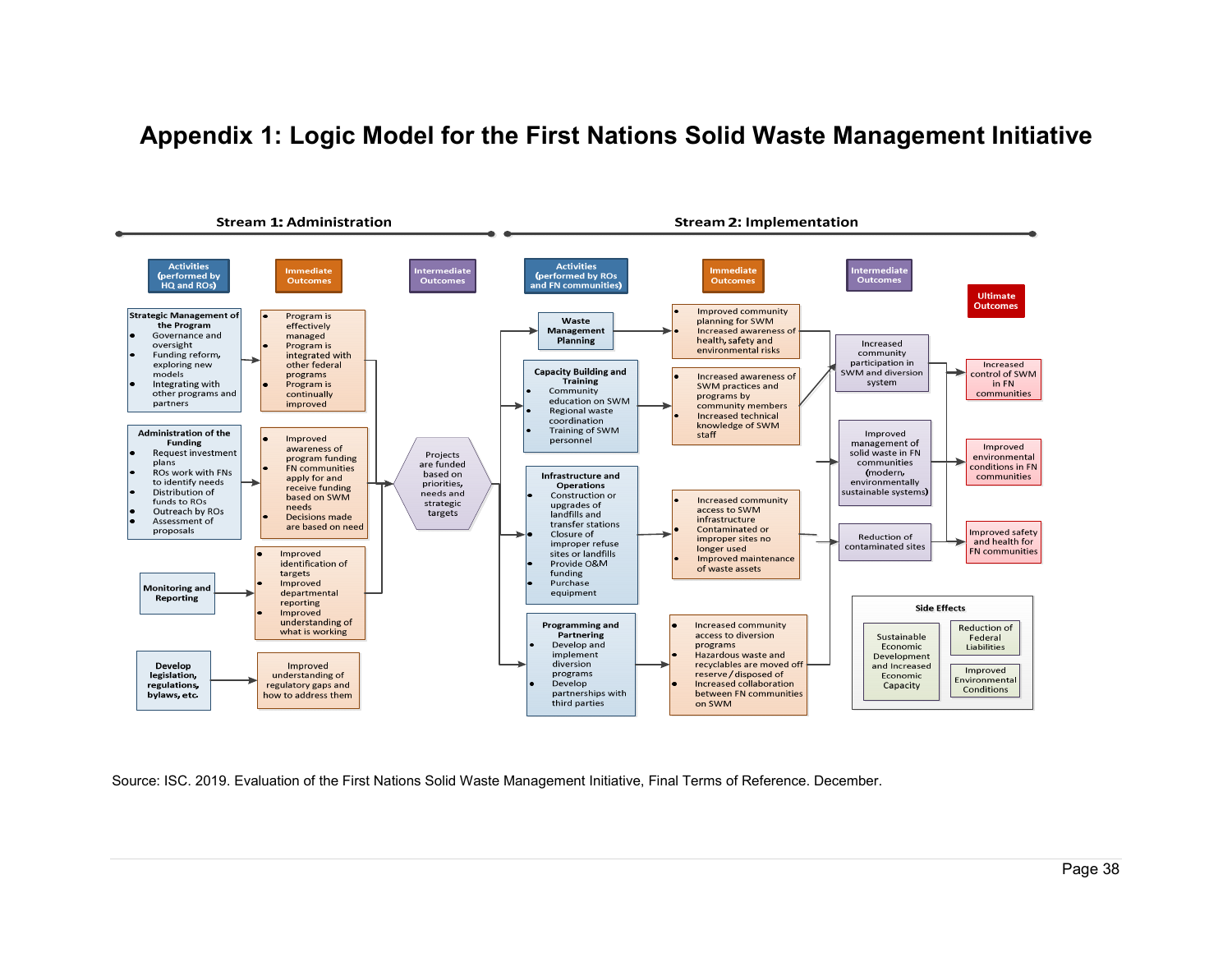# **Appendix 2: FNSWMI Eligible Funding Components**

| <b>Category</b> | <b>Example Activities</b>                                                                                                               |
|-----------------|-----------------------------------------------------------------------------------------------------------------------------------------|
| Planning        | Land use and waste management plans<br>$\bullet$                                                                                        |
|                 | Feasibility studies and design studies                                                                                                  |
|                 | Environmental site assessments and investigations (e.g., groundwater)<br>$\bullet$                                                      |
|                 | Waste site operation plans<br>$\bullet$                                                                                                 |
|                 | Waste site closure and monitoring plans                                                                                                 |
| Capacity and    | Training of waste management operators<br>$\bullet$                                                                                     |
| Training        | Training of waste site operators                                                                                                        |
|                 | Regional waste coordination (for example, to coordinate recycling programs)                                                             |
|                 | Promotion of the development and use of First Nations-led tools and resources                                                           |
|                 | General community waste education and awareness, including materials development and outreach<br>$\bullet$                              |
|                 | In-school programming                                                                                                                   |
| Programs and    | Facilitation of municipal type service agreements<br>٠                                                                                  |
| Partnerships    | Diversion programming development and implementation (recycling, organic composting, hazardous<br>waste)                                |
|                 | Seed funding for innovative partnerships and programs with First Nations organizations, industry<br>associations and other key partners |
| Infrastructure  | Construction or upgrade of existing landfill sites and transfer stations<br>٠                                                           |
|                 | Decommissioning / remediation of refuse sites and legacy landfills; post-closure monitoring<br>$\bullet$                                |
|                 | Operations and maintenance funding for newly constructed or upgraded sites, including salaries for                                      |
|                 | landfill and transfer station operators                                                                                                 |
|                 | Equipment                                                                                                                               |

Source: ISC. 2019. Evaluation of the First Nations Solid Waste Management Initiative. Final Terms of Reference, December 3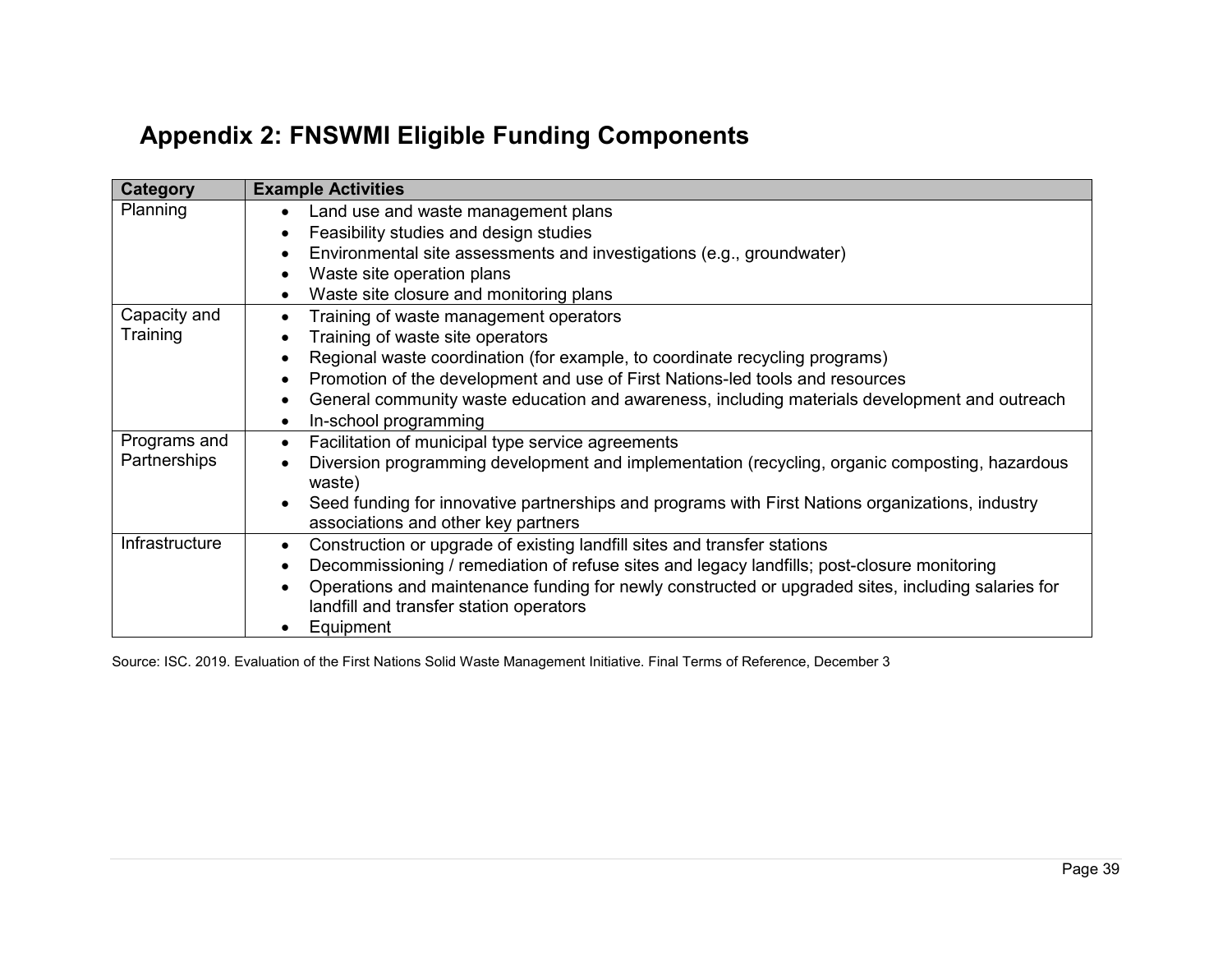# **Appendix 3: Evaluation Design Matrix**

| <b>Issues / Questions</b>                                                                                                                                                                                                                                                                                                                                                                                                                                                                                                                                                                                                                                                         | <b>Indicators</b>                                                                                                                                                                                                                                                                                                                                                                                                                                                                                                                                                                                                                                                                                                                                                                                                                                                                                                            | <b>Data Collection Methods</b>                                                                                                                        |  |  |
|-----------------------------------------------------------------------------------------------------------------------------------------------------------------------------------------------------------------------------------------------------------------------------------------------------------------------------------------------------------------------------------------------------------------------------------------------------------------------------------------------------------------------------------------------------------------------------------------------------------------------------------------------------------------------------------|------------------------------------------------------------------------------------------------------------------------------------------------------------------------------------------------------------------------------------------------------------------------------------------------------------------------------------------------------------------------------------------------------------------------------------------------------------------------------------------------------------------------------------------------------------------------------------------------------------------------------------------------------------------------------------------------------------------------------------------------------------------------------------------------------------------------------------------------------------------------------------------------------------------------------|-------------------------------------------------------------------------------------------------------------------------------------------------------|--|--|
| <b>Relevance (Need)</b>                                                                                                                                                                                                                                                                                                                                                                                                                                                                                                                                                                                                                                                           |                                                                                                                                                                                                                                                                                                                                                                                                                                                                                                                                                                                                                                                                                                                                                                                                                                                                                                                              |                                                                                                                                                       |  |  |
| To what extent does the program continue to address a demonstrable need or priority and is responsive to its target group?                                                                                                                                                                                                                                                                                                                                                                                                                                                                                                                                                        |                                                                                                                                                                                                                                                                                                                                                                                                                                                                                                                                                                                                                                                                                                                                                                                                                                                                                                                              |                                                                                                                                                       |  |  |
| To what extent is the First Nations Solid Waste<br>Management Initiative responsive to the needs of<br>First Nations in terms of the design, delivery model<br>and the activities supported?<br>a. To what extent have gender equality and the<br>needs of diverse segments of the population<br>been considered in program design/delivery (e.g.<br>mothers in households)?<br>b. Is ISC using strategies to help First Nations<br>communities with administrative challenges<br>access the program and develop successful<br>applications? Are remote communities sufficiently<br>engaged? Can Indigenous technical<br>organizations play a role in supporting<br>applications? | Evidence from foundational documents, policy on<br>$\bullet$<br>the program and published literature and studies<br>on solid waste management (SWM) on First<br>Nations reserves in Canada and other<br>jurisdictions<br>Statistics on SWM systems or other data on<br>environmental and health conditions in First<br>Nations communities<br>Opinions of program managers (both at HQ and<br>$\bullet$<br>Regional) and stakeholders involved in design<br>Perspectives of individuals from First Nations<br>$\bullet$<br>communities involved in delivering the Initiative<br>Evidence that the Initiative is responsive to the<br>$\bullet$<br>needs of diverse groups within First Nations (e.g.<br>gender, culture, language)<br>Differences in progress towards outcomes for<br>$\bullet$<br>different groups (by: gender/sex, language,<br>culture)<br>Sex disaggregated data in Initiative performance<br>monitoring | Literature review<br>$\bullet$<br>Document review<br>$\bullet$<br>Administrative data review<br>$\bullet$<br>Key informant interviews<br>Case studies |  |  |
| Does the Initiative have a program theory that can<br>2.<br>reasonably be expected to achieve the desired<br>results?                                                                                                                                                                                                                                                                                                                                                                                                                                                                                                                                                             | Evidence from foundational documents, policy,<br>$\bullet$<br>logic models, etc. on the programs.<br>Evidence from literature, studies on SWM on<br>$\bullet$<br>First Nations reserves and what works, best<br>practices, etc.<br>Views of program managers, subject matter<br>experts                                                                                                                                                                                                                                                                                                                                                                                                                                                                                                                                                                                                                                      | Literature review<br>$\bullet$<br>Document review<br>Key informant interviews<br>Case studies                                                         |  |  |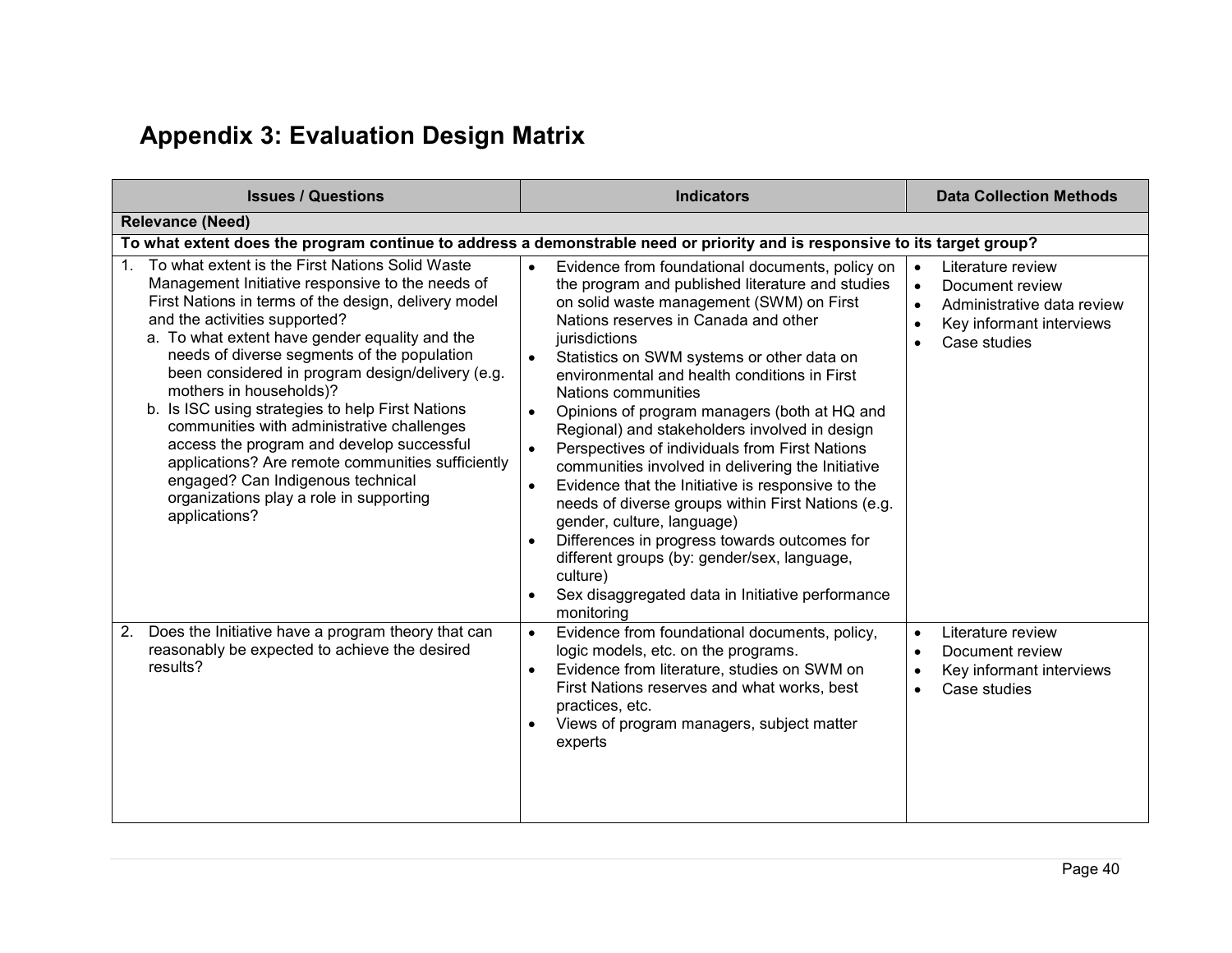| <b>Issues / Questions</b>                                                                                                                                                                                                                                                                                                                                                                                                                                                                                                                                                                                                                                                                                                                                                             | <b>Indicators</b>                                                                                                                                                                                                                                                                                                                                                                                                                                                                                                                                                                                                                                                                                                                                                                                                                                                               | <b>Data Collection Methods</b>                                                                                                                |  |  |
|---------------------------------------------------------------------------------------------------------------------------------------------------------------------------------------------------------------------------------------------------------------------------------------------------------------------------------------------------------------------------------------------------------------------------------------------------------------------------------------------------------------------------------------------------------------------------------------------------------------------------------------------------------------------------------------------------------------------------------------------------------------------------------------|---------------------------------------------------------------------------------------------------------------------------------------------------------------------------------------------------------------------------------------------------------------------------------------------------------------------------------------------------------------------------------------------------------------------------------------------------------------------------------------------------------------------------------------------------------------------------------------------------------------------------------------------------------------------------------------------------------------------------------------------------------------------------------------------------------------------------------------------------------------------------------|-----------------------------------------------------------------------------------------------------------------------------------------------|--|--|
| <b>Performance (Results)</b>                                                                                                                                                                                                                                                                                                                                                                                                                                                                                                                                                                                                                                                                                                                                                          |                                                                                                                                                                                                                                                                                                                                                                                                                                                                                                                                                                                                                                                                                                                                                                                                                                                                                 |                                                                                                                                               |  |  |
| To what extent is progress being made toward achievement of expected outcomes?                                                                                                                                                                                                                                                                                                                                                                                                                                                                                                                                                                                                                                                                                                        |                                                                                                                                                                                                                                                                                                                                                                                                                                                                                                                                                                                                                                                                                                                                                                                                                                                                                 |                                                                                                                                               |  |  |
| To what extent is the First Nations Solid Waste<br>3.<br>Management Initiative being effectively managed by<br>ISC?<br><b>Immediate outcomes</b><br>Program is effectively managed<br>а.<br>b. Program is integrated with other federal<br>programs<br>c. Program is continually improved<br>Improved awareness of program funding<br>d.<br>FN communities apply for and receive funding<br>е.<br>based on SWM needs<br>Decisions made are based on need<br>f.<br>Improved identification of targets<br>g.<br>Improved departmental reporting<br>h.<br>Improved understanding of what is working<br>Τ.<br>Improved understanding of regulatory gaps and<br>how to address them<br>Intermediate outcome<br>k. Projects are funded based on priorities, needs,<br>and strategic targets | Perspectives of program managers at ISC and<br>$\bullet$<br>other departments on effective management of<br>Initiative and integration with other federal<br>programs<br>Perspectives of all eligible funding recipients<br>$\bullet$<br>regarding improved awareness of program<br>funding<br>Evidence from program documents (decisions,<br>use of Priority Ranking Framework, community<br>profiles, statistics on the state of SWM and<br>environmental / health conditions on First Nations<br>reserves) that decisions are based on need<br>Documentary evidence of analysis of regulatory<br>gaps<br>Initiative performance reports and opinions of<br>$\bullet$<br>program managers (HQ/Regional) regarding<br>performance measurement<br>Perspectives of First Nations organizations and<br>$\bullet$<br>technical experts in environment, health and/or<br><b>SWM</b> | Document review<br>$\bullet$<br>Administrative data review<br>$\bullet$<br>Key informant interviews<br>$\bullet$<br>Case studies<br>$\bullet$ |  |  |
| 4. To what extent is the Initiative achieving results?<br><b>Immediate outcomes</b><br>Improved community planning for SWM<br>a.<br>b. increased awareness of health, safety and<br>environmental risks<br>Increased awareness of SWM practices and<br>C.<br>programs by community members and knowledge of<br>SWM by staff<br>Increased community access to SWM infrastructure,<br>d.<br>contaminated sites no longer used and improved<br>maintenance of waste assets<br>Increased community access to diversion programs,<br>е.<br>hazardous waste and recyclables moved properly<br>disposed of<br>Increased collaboration between FN communities on<br>f.<br><b>SWM</b>                                                                                                          | For immediate outcomes<br>Perspectives from Regional ISC staff, individuals<br>responsible for project delivery and leaders in<br>First Nations communities and partner<br>organizations delivering services for funded<br>projects<br>Review of community plans (for inclusion of<br>$\bullet$<br>SWM plans)<br>Perspective from community members regarding<br>$\bullet$<br>changes in their awareness of health, safety and<br>environment risks<br>$\bullet$<br>Perspectives from community members<br>regarding changes in their SWM practices and<br>regarding their access to diversion programs and<br>infrastructure                                                                                                                                                                                                                                                   | Document review<br>$\bullet$<br>Administrative data review<br>$\bullet$<br>Key informant interviews<br>$\bullet$<br>Case studies              |  |  |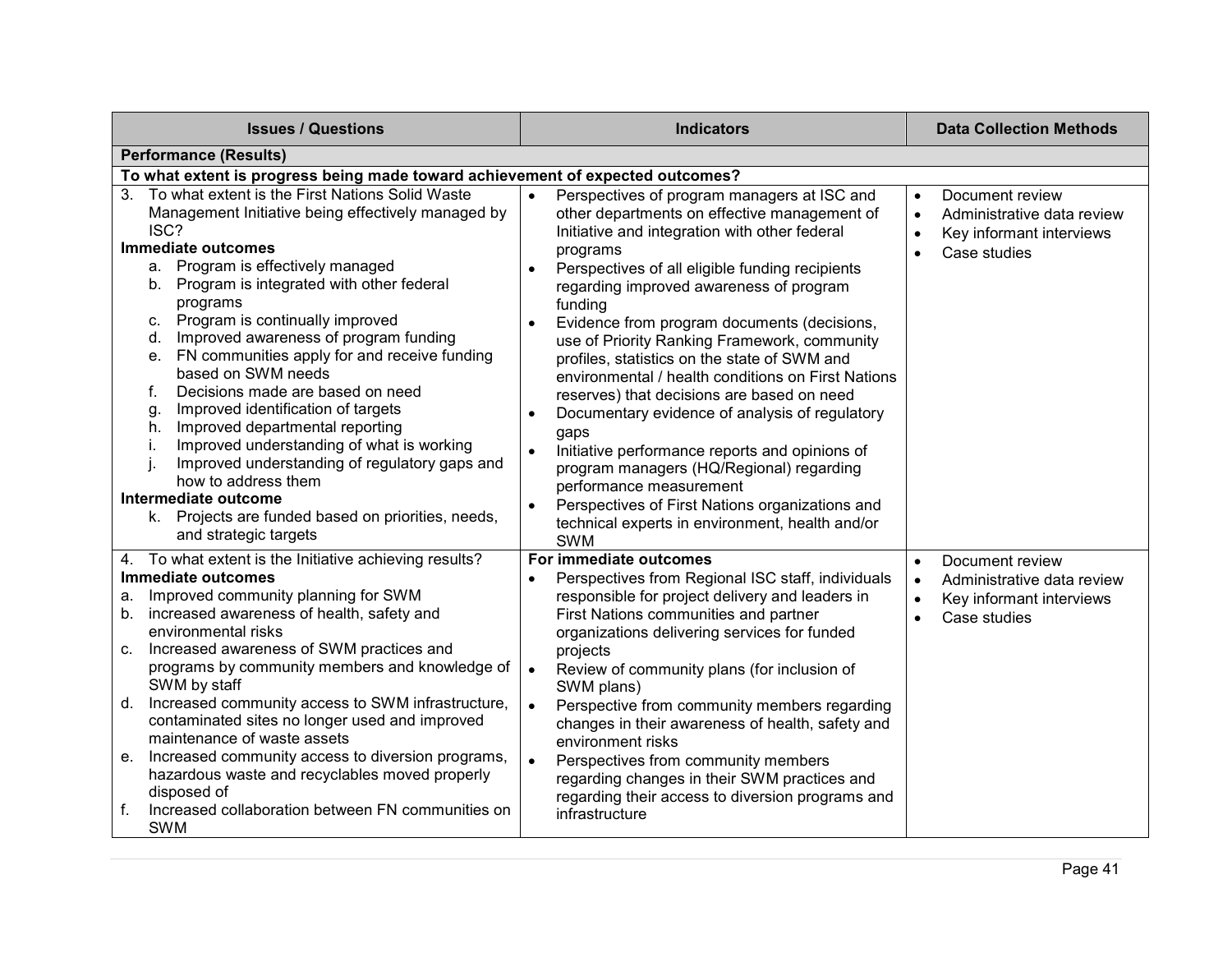| <b>Issues / Questions</b>                                                                                                                                                                                                                                                                                               | <b>Indicators</b>                                                                                                                                                                                                                                                                                                                                                                                                                                                                                                                                                                                                                                                                                                                                                                                                                                                                                                                                                                                                                                                                                                                                                        | <b>Data Collection Methods</b>                        |
|-------------------------------------------------------------------------------------------------------------------------------------------------------------------------------------------------------------------------------------------------------------------------------------------------------------------------|--------------------------------------------------------------------------------------------------------------------------------------------------------------------------------------------------------------------------------------------------------------------------------------------------------------------------------------------------------------------------------------------------------------------------------------------------------------------------------------------------------------------------------------------------------------------------------------------------------------------------------------------------------------------------------------------------------------------------------------------------------------------------------------------------------------------------------------------------------------------------------------------------------------------------------------------------------------------------------------------------------------------------------------------------------------------------------------------------------------------------------------------------------------------------|-------------------------------------------------------|
| Intermediate outcomes<br>Increased community participation in SWM and<br>g.<br>diversion system<br>Improved management of solid waste in FN<br>h.<br>communities (modern, environmentally sustainable<br>systems.)<br>Reduction of contaminated sites<br>i.<br>How sustainable are the Initiative's achievements?<br>5. | Perspectives of technical staff and project<br>$\bullet$<br>management regarding increased technical<br>knowledge from training<br>Site visits or reports on closure of contaminated<br>$\bullet$<br>or improper sites<br>Perspectives of SWM personnel and other<br>$\bullet$<br>evidence regarding maintenance of waste assets<br>Perspectives of MTSA partners<br>$\bullet$<br>For intermediate outcomes<br>Evidence of improved management of solid<br>waste in First Nations communities (data<br>sources: project progress reports, annual reports,<br>reporting on DRF indicator)<br>Perspectives of SWM personnel, community<br>$\bullet$<br>leaders and community members<br>Evidence of community participation in SWM and<br>diversion (including reports)<br>Evidence of continued closure of contaminated<br>and improper sites over time (data sources:<br>annual reports, project reports)<br>For ultimate outcomes<br>Increased control of SWM in FN communities<br>$\bullet$<br>Improved environmental conditions in FN<br>$\bullet$<br>communities<br>Improved safety and health for FN communities<br>$\bullet$<br>Program documentation<br>$\bullet$ | Document review<br>$\bullet$                          |
| Are sufficient funds available to communities for<br>continuing beyond feasibility or design stages, or for<br>operating and maintaining facilities? How does ISC<br>follow up on infrastructure investments?                                                                                                           | Perspectives of SWM personnel, community<br>$\bullet$<br>leaders, community members and Regional<br>Office (ISC)                                                                                                                                                                                                                                                                                                                                                                                                                                                                                                                                                                                                                                                                                                                                                                                                                                                                                                                                                                                                                                                         | Key informant interviews<br>$\bullet$<br>Case studies |
| Have there been any unexpected or unintended<br>6.<br>impacts (positive or negative) on any segments of the<br>population? If so, how were these addressed, if at all?                                                                                                                                                  | Perspectives of SWM personnel, community<br>$\bullet$<br>leaders, community members and Regional<br>Office (ISC)                                                                                                                                                                                                                                                                                                                                                                                                                                                                                                                                                                                                                                                                                                                                                                                                                                                                                                                                                                                                                                                         | Key informant interviews<br>$\bullet$<br>Case studies |
| How effective are the relationships between partners<br>7.<br>(e.g. between headquarters and regions, regions<br>and stakeholders, provinces, municipalities, and                                                                                                                                                       | Opinions of program managers, regional<br>$\bullet$<br>managers and staff, stakeholders.                                                                                                                                                                                                                                                                                                                                                                                                                                                                                                                                                                                                                                                                                                                                                                                                                                                                                                                                                                                                                                                                                 | Key informant interviews<br>$\bullet$<br>Case studies |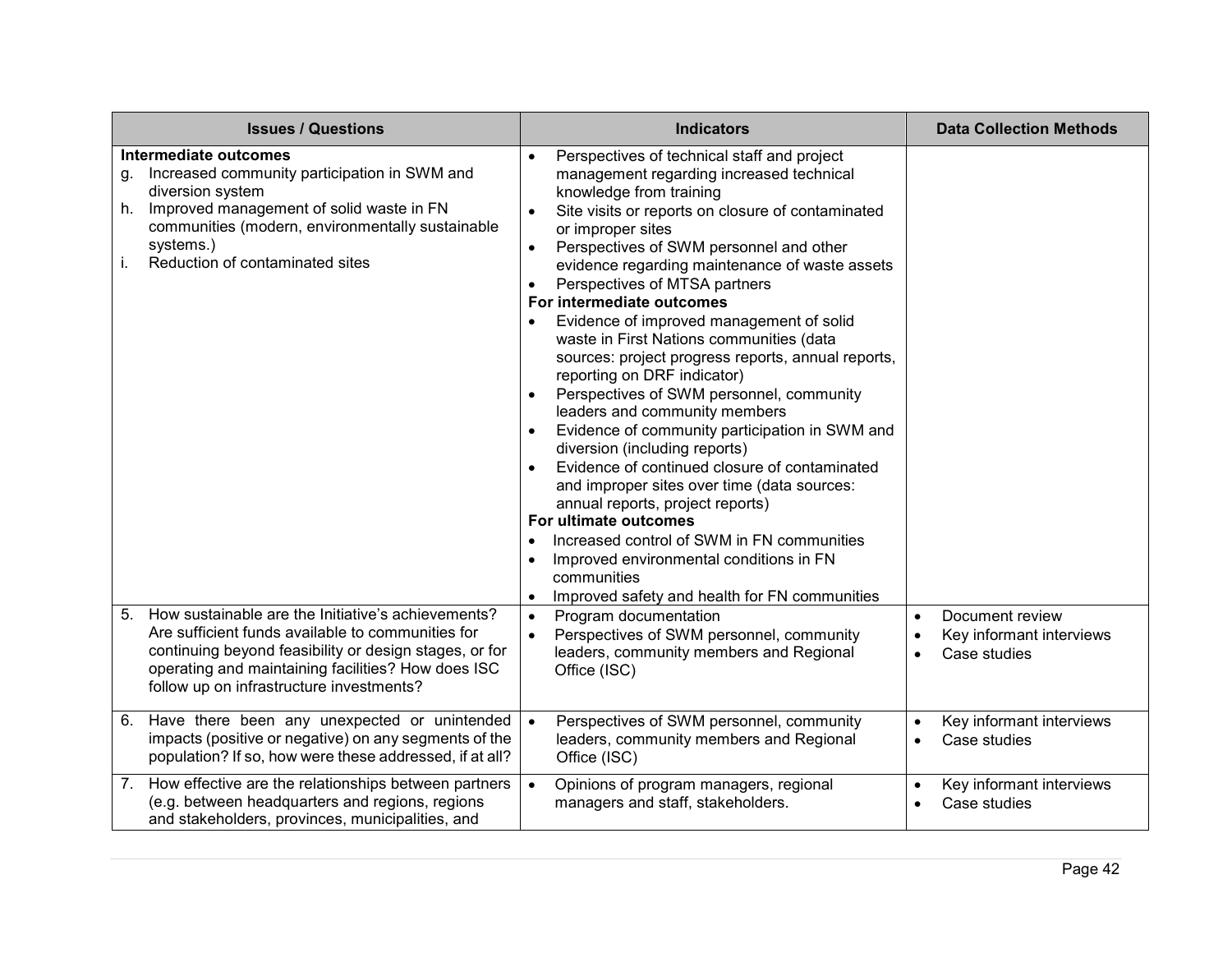| <b>Issues / Questions</b>                                                                                                                                                                                                                                                                                                                                                                                                                                                                                                                                                                                                      | <b>Indicators</b>                                                                                                                                                                                                                                                                                                                                                                                                                                                                 | <b>Data Collection Methods</b>                                                                                                                |
|--------------------------------------------------------------------------------------------------------------------------------------------------------------------------------------------------------------------------------------------------------------------------------------------------------------------------------------------------------------------------------------------------------------------------------------------------------------------------------------------------------------------------------------------------------------------------------------------------------------------------------|-----------------------------------------------------------------------------------------------------------------------------------------------------------------------------------------------------------------------------------------------------------------------------------------------------------------------------------------------------------------------------------------------------------------------------------------------------------------------------------|-----------------------------------------------------------------------------------------------------------------------------------------------|
| private sector companies)? How open are potential<br>local partners such as municipalities to collaboration<br>on SWM?                                                                                                                                                                                                                                                                                                                                                                                                                                                                                                         |                                                                                                                                                                                                                                                                                                                                                                                                                                                                                   |                                                                                                                                               |
| <b>Performance (Efficiency)</b>                                                                                                                                                                                                                                                                                                                                                                                                                                                                                                                                                                                                |                                                                                                                                                                                                                                                                                                                                                                                                                                                                                   |                                                                                                                                               |
| Is the design and delivery of the Initiative<br>8.<br>appropriate to achieving its expected outcomes?<br>a. Is the breakdown of funding streams and<br>eligible costs appropriate to achieve the<br>expected outcomes (eligible funding<br>streams are waste management planning,<br>capacity building and training, infrastructure<br>and operations, programs and<br>partnerships)?<br>b. Is funding being allocated according to the<br>varying SWM needs of First Nations<br>communities?<br>c. Are there costs associated with solid waste<br>management in communities that are not<br>being covered by this Initiative? | Opinions of program managers, regional<br>$\bullet$<br>managers and staff, stakeholders on possible<br>administrative and financial efficiencies for the<br>delivery of the Initiative.<br>Evidence from administrative/operational<br>$\bullet$<br>documents<br>Perspectives of First Nations representatives<br>$\bullet$<br>responsible for managing the Initiative regarding<br>appropriateness of funding streams, eligible<br>costs, and possible gaps in eligible expenses | Document review<br>$\bullet$<br>Administrative data review<br>$\bullet$<br>Key informant interviews<br>$\bullet$<br>Case studies<br>$\bullet$ |
| What is the best funding model for achieving the<br>9.<br>Initiatives outcomes (e.g. the current proposal-based<br>funding model, core funding, 10-year grants) and at<br>what point should alternative funding models be<br>considered?)                                                                                                                                                                                                                                                                                                                                                                                      | Opinions of program managers, regional<br>$\bullet$<br>managers and staff, stakeholders.<br>Perspectives of First Nations representatives<br>responsible for managing the Initiative in their<br>communities                                                                                                                                                                                                                                                                      | Literature review<br>$\bullet$<br>Key informant interviews<br>Case studies<br>$\bullet$                                                       |
| <b>Other Evaluation Issues</b>                                                                                                                                                                                                                                                                                                                                                                                                                                                                                                                                                                                                 |                                                                                                                                                                                                                                                                                                                                                                                                                                                                                   |                                                                                                                                               |
| 10. How can the Initiative work towards ensuring<br>eventual devolution of SWM responsibilities from the<br>department to First Nations, as mandated by the<br>Department? What are the barriers and<br>opportunities to devolution? How ready is the<br>program for this eventual devolution?                                                                                                                                                                                                                                                                                                                                 | Evidence from literature, studies on SWM on First<br>$\bullet$<br>Nations reserves, pilot projects for alternative<br>delivery<br>Opinions of program managers, regional<br>$\bullet$<br>managers and staff, stakeholders.<br>Perspectives of First Nations representatives<br>responsible for managing the Initiative in their<br>communities                                                                                                                                    | <b>Literature Review</b><br>$\bullet$<br>Key informant interviews<br>$\bullet$<br><b>Case Studies</b><br>$\bullet$                            |
| 11. What lessons and best practices (including new<br>technologies, innovative programs or governance<br>mechanisms) can be learned from the                                                                                                                                                                                                                                                                                                                                                                                                                                                                                   | Evidence from literature, studies on SWM on First<br>Nations reserves and what works, best practices,<br>etc.                                                                                                                                                                                                                                                                                                                                                                     | Literature review<br>$\bullet$<br>Document review<br>$\bullet$<br>Key informant interviews<br>$\bullet$                                       |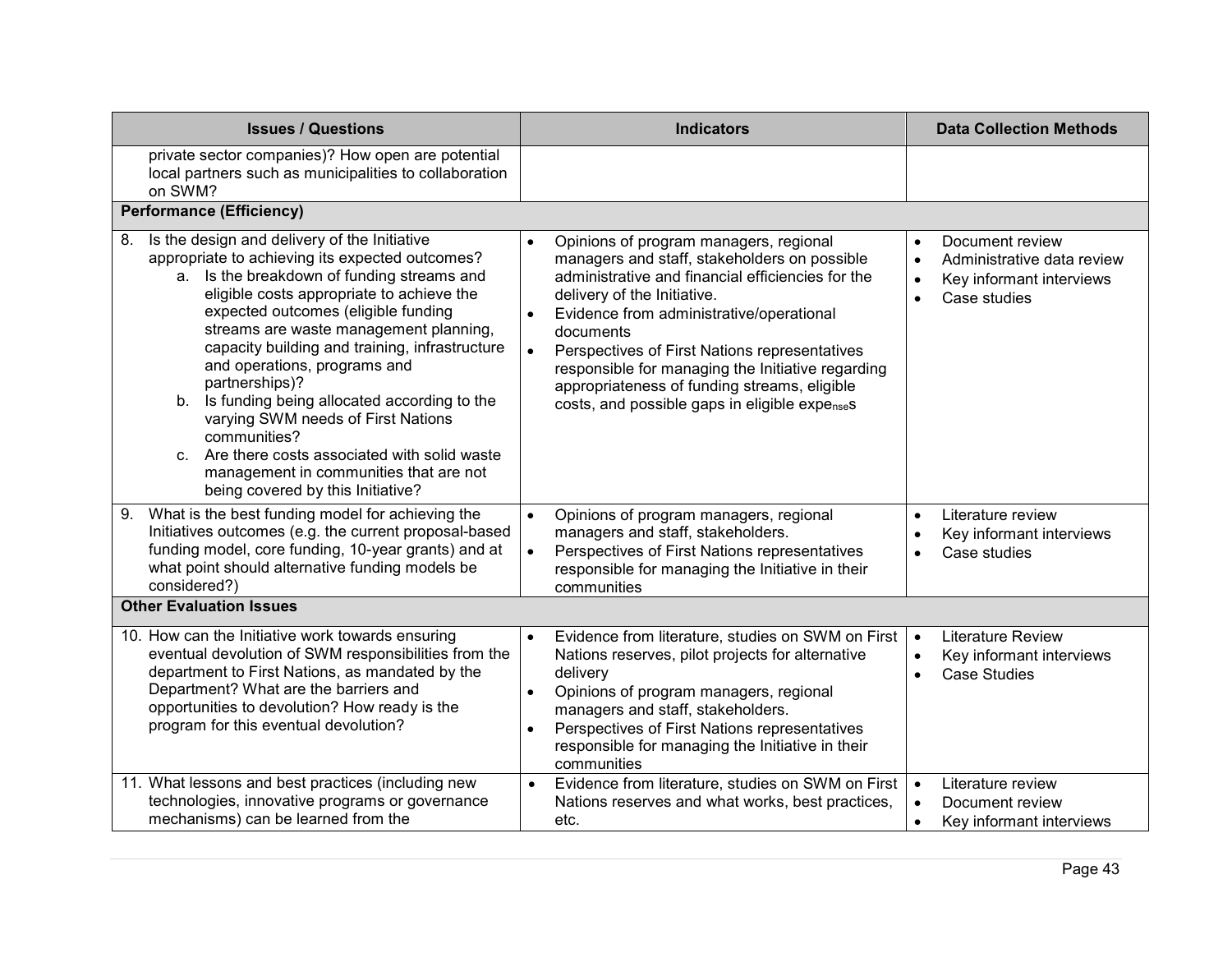| <b>Issues / Questions</b>                                                        | <b>Indicators</b>                                                                                                                                                                                                                                                                                  | <b>Data Collection Methods</b> |
|----------------------------------------------------------------------------------|----------------------------------------------------------------------------------------------------------------------------------------------------------------------------------------------------------------------------------------------------------------------------------------------------|--------------------------------|
| implementation of this Initiative or from other<br>initiatives or jurisdictions? | Opinions of program managers, regional<br>managers and staff, academics, technical<br>organizations involved in the Initiative, and other<br>stakeholders.<br>Evidence from program documents, evaluations,<br>audits, etc. of comparable proposal-based<br>programs implemented by the Department | Case studies                   |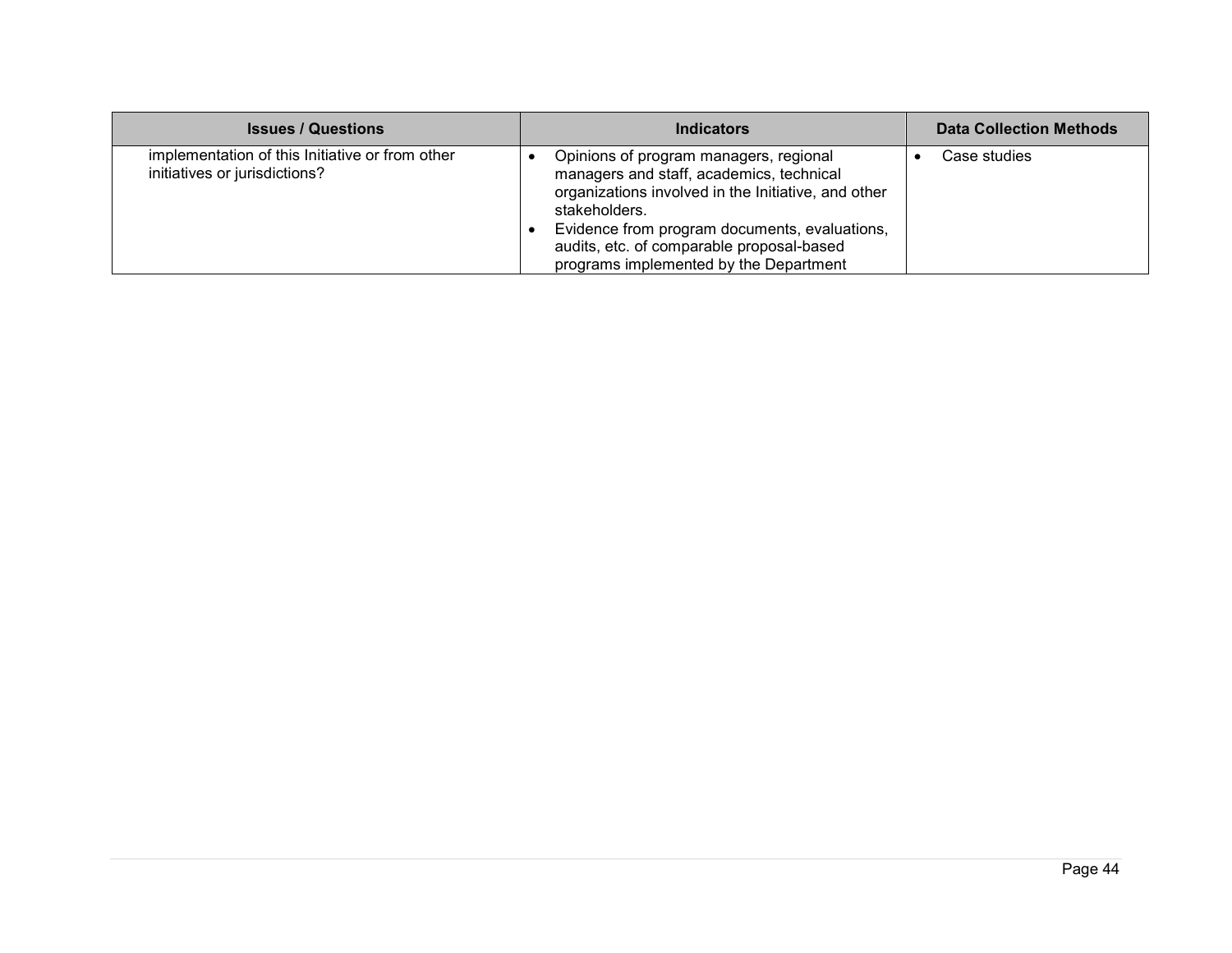# **Appendix 4: Management Response and Action Plan**

#### **FINAL Management Response and Action Plan Project Title: Evaluation of the First Nations Solid Waste Management Initiative**

#### FINAL Management Response

This Management Response and Action Plan has been developed to address recommendations resulting from the Evaluation of the First Nations Solid Waste Management Initiative ("the Initiative"), which was finalized by the ISC Evaluation Directorate in August 2021.

The Lands and Environmental Management Branch recognizes the findings outlined in the evaluation regarding the performance and delivery of the First Nations Solid Waste Management Initiative. Specifically, the need to:

- provide adequate financial support for the ongoing costs of operating and maintaining solid waste management systems;
- strengthen the delivery of the Initiative, including the increase of resources directed to capacity building, engagement and training;
- continue developing partnerships, inside and outside of the federal government, that will assist in the development of regulatory tools to support effective solid waste management; and,
- work closely with First Nations partners to chart a path towards sustainable service transfer of solid waste management responsibilities.

The evaluation provides five recommendations to improve the delivery and effectiveness of the First Nations Solid Waste Management Initiative. All recommendations are accepted, and the attached Action Plan identifies specific activities to move towards meeting these recommendations.

Over the next two years, the Department will proceed with a phased response to develop and implement operational and policy improvements to the First Nations Solid Waste Management Initiative. This approach will involve engagement with partners and relevant stakeholders, with changes to be implemented following these discussions. A status update on this Management Response and Action Plan will be conducted by Evaluation Directorate regularly and presented to the Departmental Performance Measurement Evaluation Committee to monitor progress and activities.

The phased approach recognizes program complexities and provides time to engage First Nations and other partners in a meaningful development process.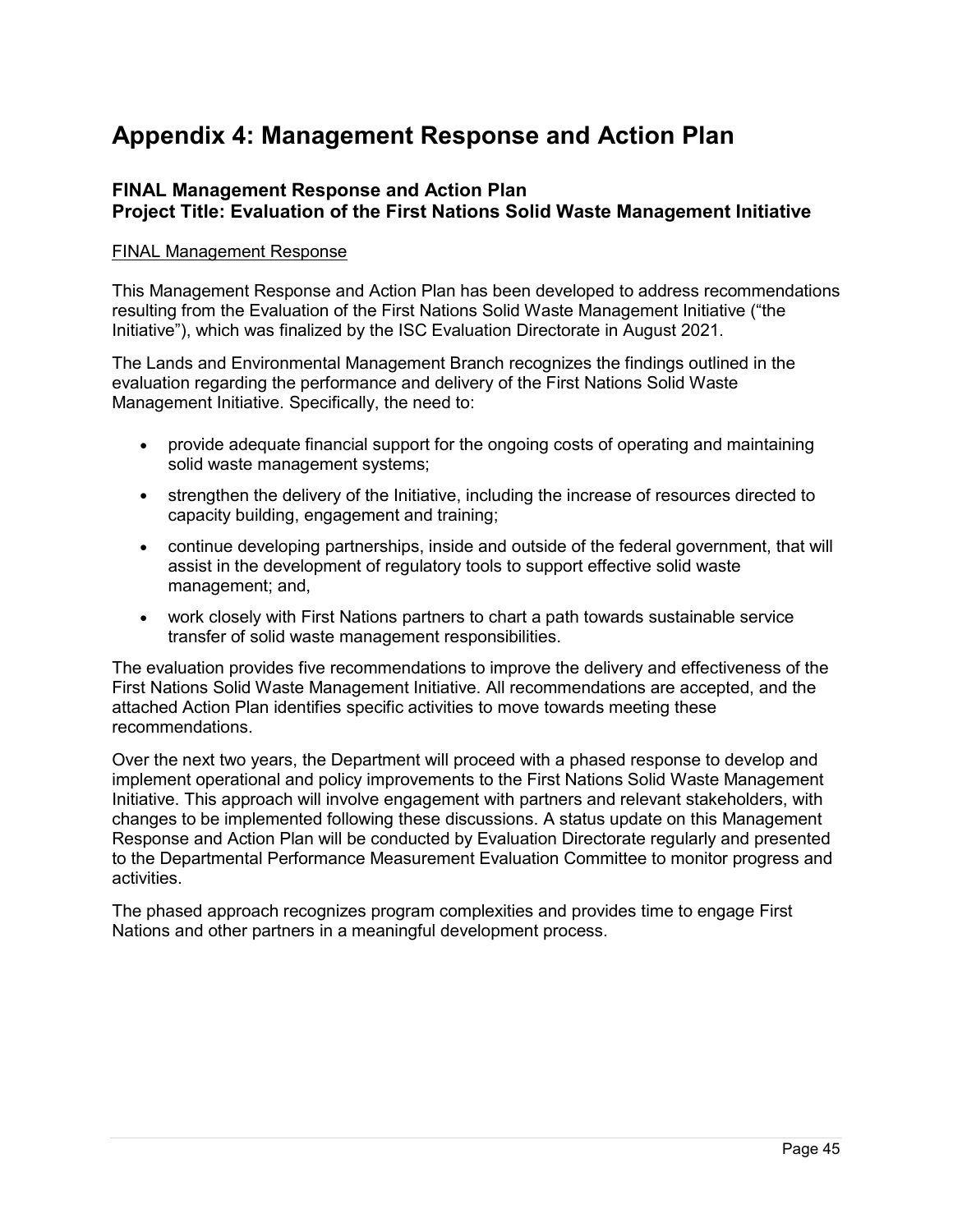# **Action Plan**

| <b>Recommendations</b>                                                                                                     | <b>Actions</b>                                                                                                                                                                                                                                                                                                                                                                                                                                                                                                                                                                                                                                                                                                                                                                                                                                                                                                                                                                                                                       | <b>Responsible Manager</b><br>(Title / Sector) | <b>Planned</b><br><b>Start and</b><br><b>Completion</b><br><b>Dates</b> |
|----------------------------------------------------------------------------------------------------------------------------|--------------------------------------------------------------------------------------------------------------------------------------------------------------------------------------------------------------------------------------------------------------------------------------------------------------------------------------------------------------------------------------------------------------------------------------------------------------------------------------------------------------------------------------------------------------------------------------------------------------------------------------------------------------------------------------------------------------------------------------------------------------------------------------------------------------------------------------------------------------------------------------------------------------------------------------------------------------------------------------------------------------------------------------|------------------------------------------------|-------------------------------------------------------------------------|
| 1. Allocate sufficient, reliable,<br>long-term funding for the<br>FNSWMI. The funding should<br>provide adequate financial | We do concur.                                                                                                                                                                                                                                                                                                                                                                                                                                                                                                                                                                                                                                                                                                                                                                                                                                                                                                                                                                                                                        | <b>Assistant Deputy Minister, LED</b>          | <b>Start Date:</b><br>Sept 2021                                         |
| support to First Nations for the<br>ongoing costs of operating and<br>maintaining solid waste<br>management systems.       | We agree that ongoing and sufficient funding is needed<br>to support the operation and maintenance needs of<br>communities for their waste management systems. In<br>2021, the federal government announced the renewal of<br>the First Nations Solid Waste Management Initiative with<br>an investment of \$560 million over 7 years. Targeted<br>funding for solid waste management projects will<br>therefore be available until March 31,2028. Additionally,<br>ongoing financial support for the operations and<br>maintenance of waste management assets and services<br>on First Nations reserves has been approved for the<br>2021-2022 year.<br>1. The First Nations Solid Waste Management<br>Initiative, with program partners, will develop and<br>conduct a needs assessment in order to<br>determine the current state of solid waste<br>management in First Nations communities. The<br>assessment will be updated regularly and used to<br>inform future solid waste management<br>investments and funding requests. | <b>Director General, LEMB</b>                  | Completion:<br>Sept 2023                                                |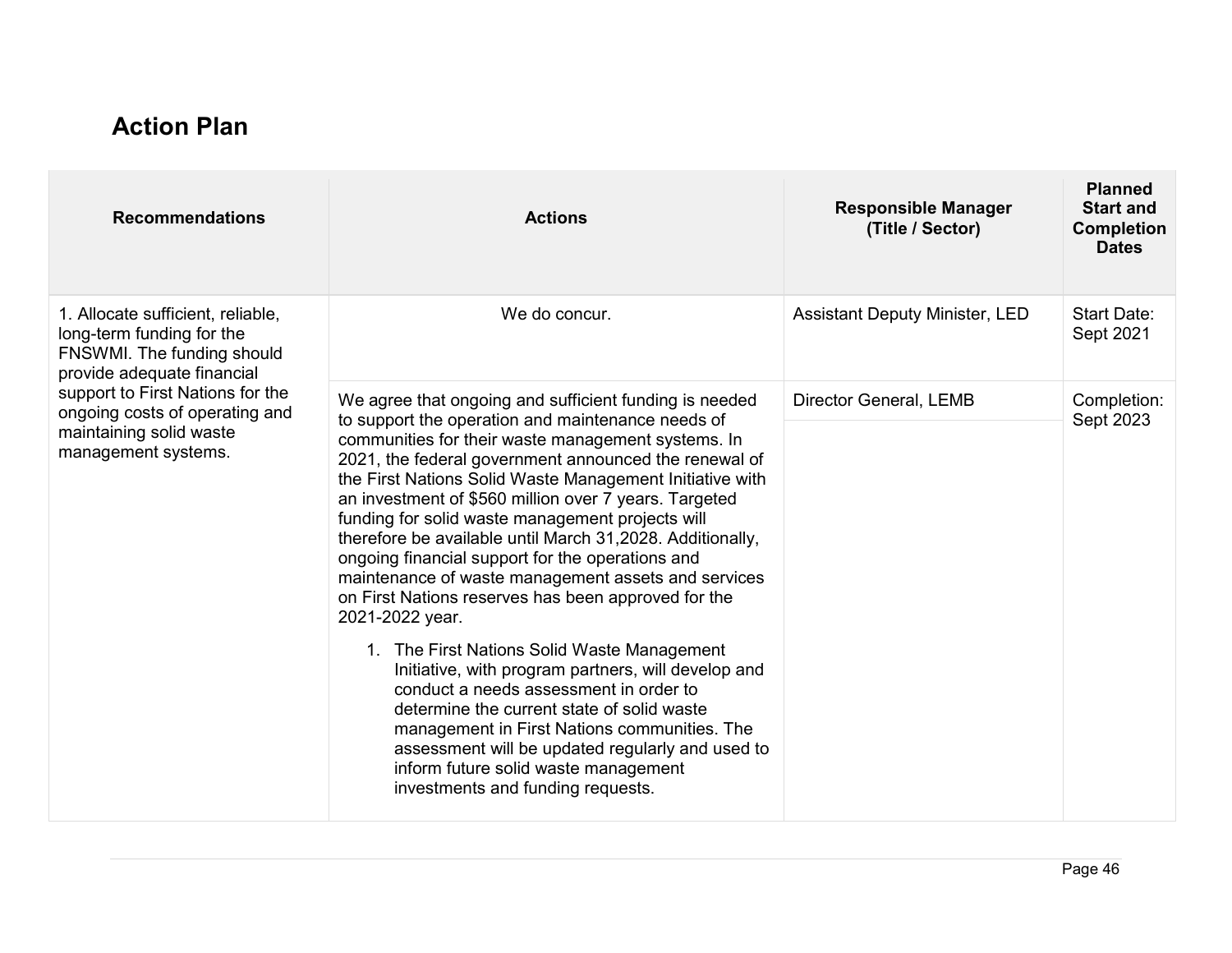| <b>Recommendations</b>                                                                                                                                                                                                                                                                   | <b>Actions</b>                                                                                                                                                                                                                                                                                                                                                                                                                                                                                                                                                                                                                         | <b>Responsible Manager</b><br>(Title / Sector) | <b>Planned</b><br><b>Start and</b><br><b>Completion</b><br><b>Dates</b> |
|------------------------------------------------------------------------------------------------------------------------------------------------------------------------------------------------------------------------------------------------------------------------------------------|----------------------------------------------------------------------------------------------------------------------------------------------------------------------------------------------------------------------------------------------------------------------------------------------------------------------------------------------------------------------------------------------------------------------------------------------------------------------------------------------------------------------------------------------------------------------------------------------------------------------------------------|------------------------------------------------|-------------------------------------------------------------------------|
|                                                                                                                                                                                                                                                                                          | 2. The First Nations Solid Waste Management<br>Initiative will begin the development of an<br>Operations and Maintenance Framework,<br>including a National Service Standard for solid<br>waste management in First Nation reserves. This<br>Framework will be used, <i>inter alia</i> , to implement<br>and manage new funding to support the<br>operations and maintenance of solid waste<br>management systems in First Nations<br>communities. An engagement process with<br>program staff, Regional Operations and First<br>Nations partners will be initiated to identify and<br>address the needs of First Nations communities. |                                                |                                                                         |
| 2. Strengthen delivery of FNSWMI<br>through the following:                                                                                                                                                                                                                               | We do concur.                                                                                                                                                                                                                                                                                                                                                                                                                                                                                                                                                                                                                          | <b>Assistant Deputy Minister, LED</b>          | <b>Start Date:</b><br>Sept 2021                                         |
| a. Examine and implement<br>methods that will enhance<br>community-led planning practices,<br>decision-making practices,<br>incentivize knowledge transfer<br>from consultants to First Nations,<br>and boost the funding directed to<br>capacity building, engagement,<br>and training. | We agree that additional steps are required to further<br>enhance community-led planning and decision-making<br>practices, encourage education and training, and<br>increase the amount of overall funding directed towards<br>these activities. The First Nation Solid Waste<br>Management Initiative will prioritize education and<br>awareness programs within First Nations to support<br>effective governance, planning and decision-making.<br>2 (a.1) The First Nations Solid Waste<br>Management Initiative will develop a strategy for<br>ISC regional offices to support First Nation                                        |                                                | Completion:<br>Sept 2023                                                |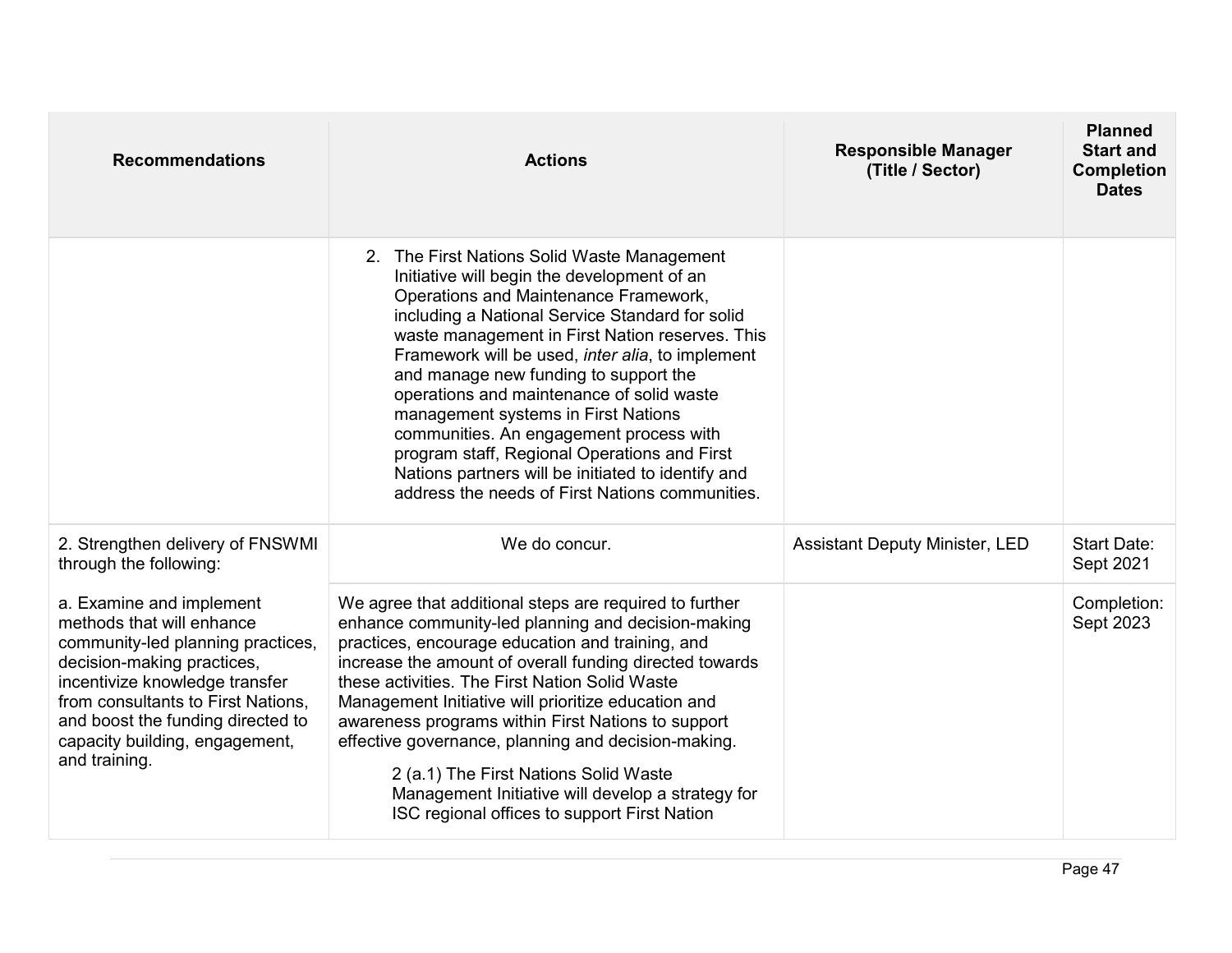| <b>Recommendations</b>                                                             | <b>Actions</b>                                                                                                                                                                                                                                                                                                                                                                                                                                                                                                                                                                                                                                                                                                                                                                                                                                                                                                                                                                                                     | <b>Responsible Manager</b><br>(Title / Sector) | <b>Planned</b><br><b>Start and</b><br><b>Completion</b><br><b>Dates</b> |
|------------------------------------------------------------------------------------|--------------------------------------------------------------------------------------------------------------------------------------------------------------------------------------------------------------------------------------------------------------------------------------------------------------------------------------------------------------------------------------------------------------------------------------------------------------------------------------------------------------------------------------------------------------------------------------------------------------------------------------------------------------------------------------------------------------------------------------------------------------------------------------------------------------------------------------------------------------------------------------------------------------------------------------------------------------------------------------------------------------------|------------------------------------------------|-------------------------------------------------------------------------|
|                                                                                    | partners to develop the capacity to actively<br>participate in community planning to meet their<br>solid waste management needs.<br>2 (a.2) The First Nations Solid Waste<br>Management Initiative will work with Indigenous<br>partners to prioritize funding allocated towards<br>capacity building, engagement and training within<br><b>First Nations communities.</b><br>2 (a.3) The First Nations Solid Waste<br>Management Initiative will consult with its national<br>advisory committee, regional advisory<br>committees, and Indigenous Services Canada<br>regional offices to explore and deliver ongoing<br>training opportunities targeting First Nations<br>capacity.<br>2 (a.4) The First Nations Solid Waste<br>Management Initiative will develop a process by<br>which Indigenous Services Canada regional<br>offices can more easily incorporate additional<br>funding into solid waste infrastructure projects to<br>enhance the education and training available to<br><b>First Nations.</b> |                                                |                                                                         |
| b. Strengthen coordination<br>between Lands and Economic<br>Development sector and | We agree that effective planning and coordination<br>between the Lands and Economic Development sector<br>and the Community Infrastructure sector is key to<br>ensuring consistency across the country for efficient                                                                                                                                                                                                                                                                                                                                                                                                                                                                                                                                                                                                                                                                                                                                                                                               |                                                |                                                                         |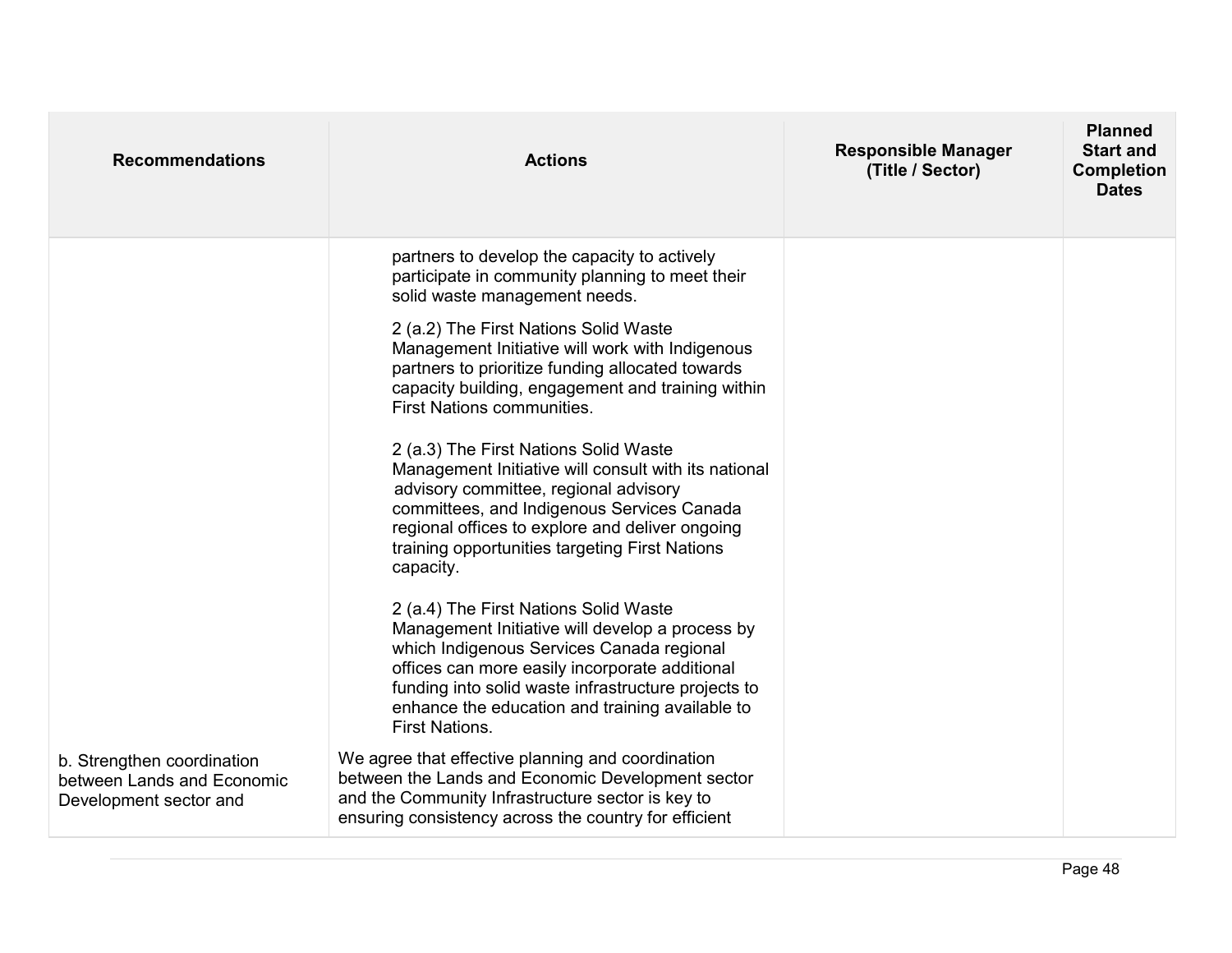| <b>Recommendations</b>                                                                                                                                                                             | <b>Actions</b>                                                                                                                                                                                                                                                                                                                                                                                                                            | <b>Responsible Manager</b><br>(Title / Sector) | <b>Planned</b><br><b>Start and</b><br><b>Completion</b><br><b>Dates</b> |
|----------------------------------------------------------------------------------------------------------------------------------------------------------------------------------------------------|-------------------------------------------------------------------------------------------------------------------------------------------------------------------------------------------------------------------------------------------------------------------------------------------------------------------------------------------------------------------------------------------------------------------------------------------|------------------------------------------------|-------------------------------------------------------------------------|
| Community Infrastructure sector<br>to better serve First Nations by<br>simplifying and streamlining the<br>approval and delivery process for<br>solid waste management<br>infrastructure projects; | project approval and delivery. Currently, the processes of<br>interaction between the two branches varies across the<br>country.<br>2 (b.1) The First Nations Solid Waste<br>Management Initiative will develop an addendum<br>to the Terms and Conditions of the Capital Facility<br>Maintenance Program for waste specific projects.<br>This will enable consistency in the delivery of solid<br>waste funding across regional offices. |                                                |                                                                         |
|                                                                                                                                                                                                    | 2 (b.2) The First Nations Solid Waste<br>Management Initiative, in collaboration with the<br>Capital Facilities and Maintenance program, will<br>streamline the approval processes required to<br>fund solid waste infrastructure projects. This will<br>simplify how infrastructure funding flows and allow<br>projects to begin sooner.                                                                                                 |                                                |                                                                         |
| c. Apply GBA Plus to solid waste<br>projects, program design and<br>delivery; and                                                                                                                  | The incorporation of GBA Plus principles to program<br>design and delivery was not readily available when the<br>First Nations Solid Waste Management Initiative was<br>launched in 2016. With the extension of the Initiative for<br>the next seven years, the Initiative will take this<br>opportunity to apply GBA Plus to all aspects of the<br>program delivery.<br>2 (c.1) First Nations Solid Waste Management                     |                                                |                                                                         |
|                                                                                                                                                                                                    | Initiative will engage departmental GBA Plus<br>expertise on how to apply GBA Plus to the                                                                                                                                                                                                                                                                                                                                                 |                                                |                                                                         |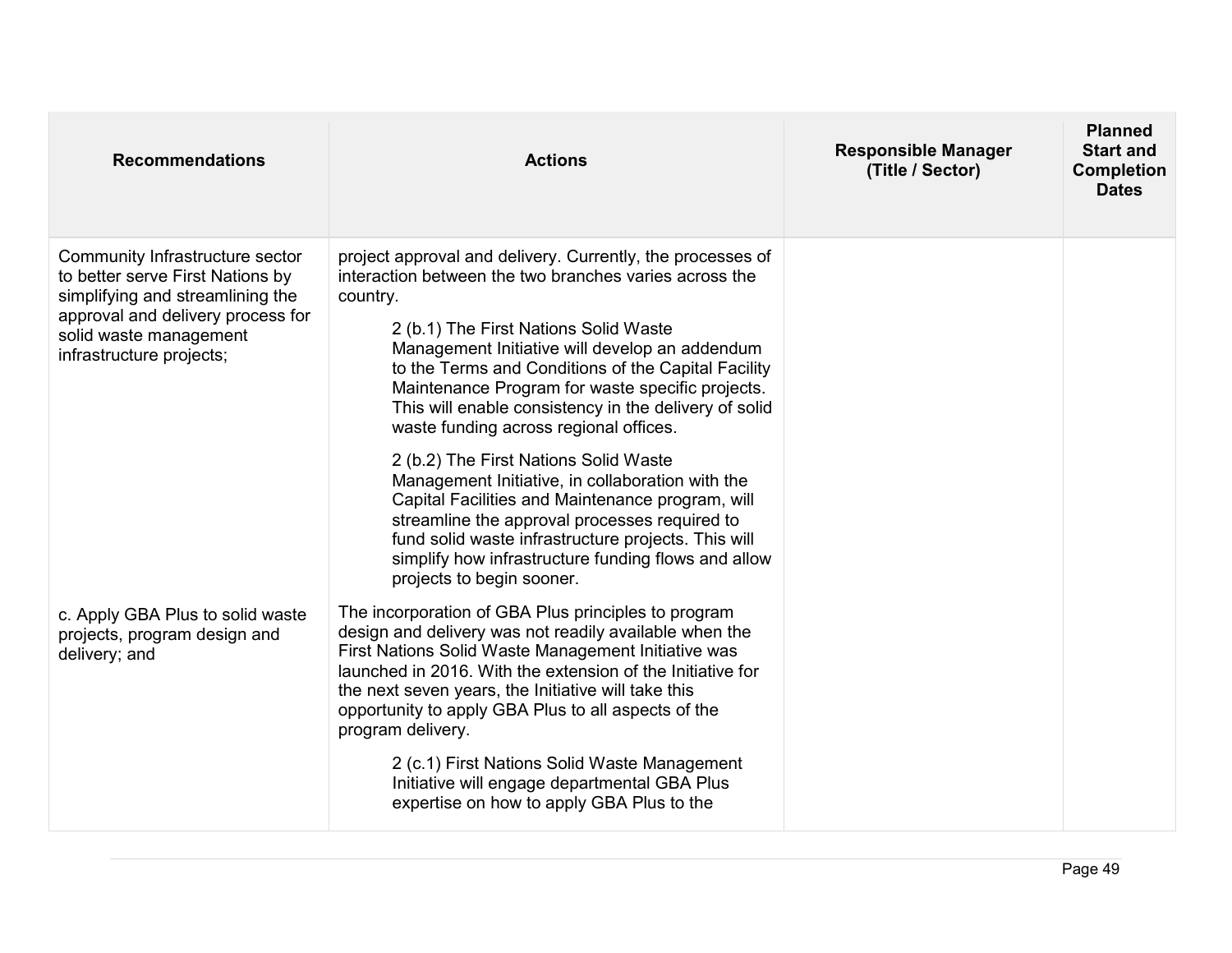| <b>Recommendations</b>                                                                                                                                                                                             | <b>Actions</b>                                                                                                                                                                                                                                                                                                                                                                                                                                                                                                                                                                                                                                                                                                                                                                                                                                                                                                                                                                                                                                                                                                                                                                                                    | <b>Responsible Manager</b><br>(Title / Sector) | <b>Planned</b><br><b>Start and</b><br><b>Completion</b><br><b>Dates</b> |
|--------------------------------------------------------------------------------------------------------------------------------------------------------------------------------------------------------------------|-------------------------------------------------------------------------------------------------------------------------------------------------------------------------------------------------------------------------------------------------------------------------------------------------------------------------------------------------------------------------------------------------------------------------------------------------------------------------------------------------------------------------------------------------------------------------------------------------------------------------------------------------------------------------------------------------------------------------------------------------------------------------------------------------------------------------------------------------------------------------------------------------------------------------------------------------------------------------------------------------------------------------------------------------------------------------------------------------------------------------------------------------------------------------------------------------------------------|------------------------------------------------|-------------------------------------------------------------------------|
| d. Develop and implement a<br>performance measurement<br>system to monitor progress<br>toward the program's outcomes,<br>which should include the<br>enhanced monitoring of solid<br>waste management investments. | Initiative, from program design and delivery, to<br>implementation of individual waste management<br>projects.<br>We agree that an enhanced performance measurement<br>system would be beneficial to monitor progress towards<br>the program's outcomes. While the First Nations Solid<br>Waste Management Initiative adheres to existing<br>departmental data collection and reporting requirements,<br>a performance measurement system should be<br>developed.<br>2 (d.1) The First Nations Solid Waste<br>Management Initiative, in collaboration with<br>program partners, will develop and conduct a<br>needs assessment in order to determine the<br>current state of solid waste management in First<br>Nations communities. This assessment will assist<br>in forming the baseline which will inform the<br>Initiative's new performance measurement<br>strategy.<br>2 (d.2) The First Nations Solid Waste<br>Management Initiative will begin an engagement<br>process to work with Indigenous partners to<br>develop additional program indicators that<br>measure program success. The indicators will be<br>based on First Nations' solid waste priorities and<br>capabilities in their communities. |                                                |                                                                         |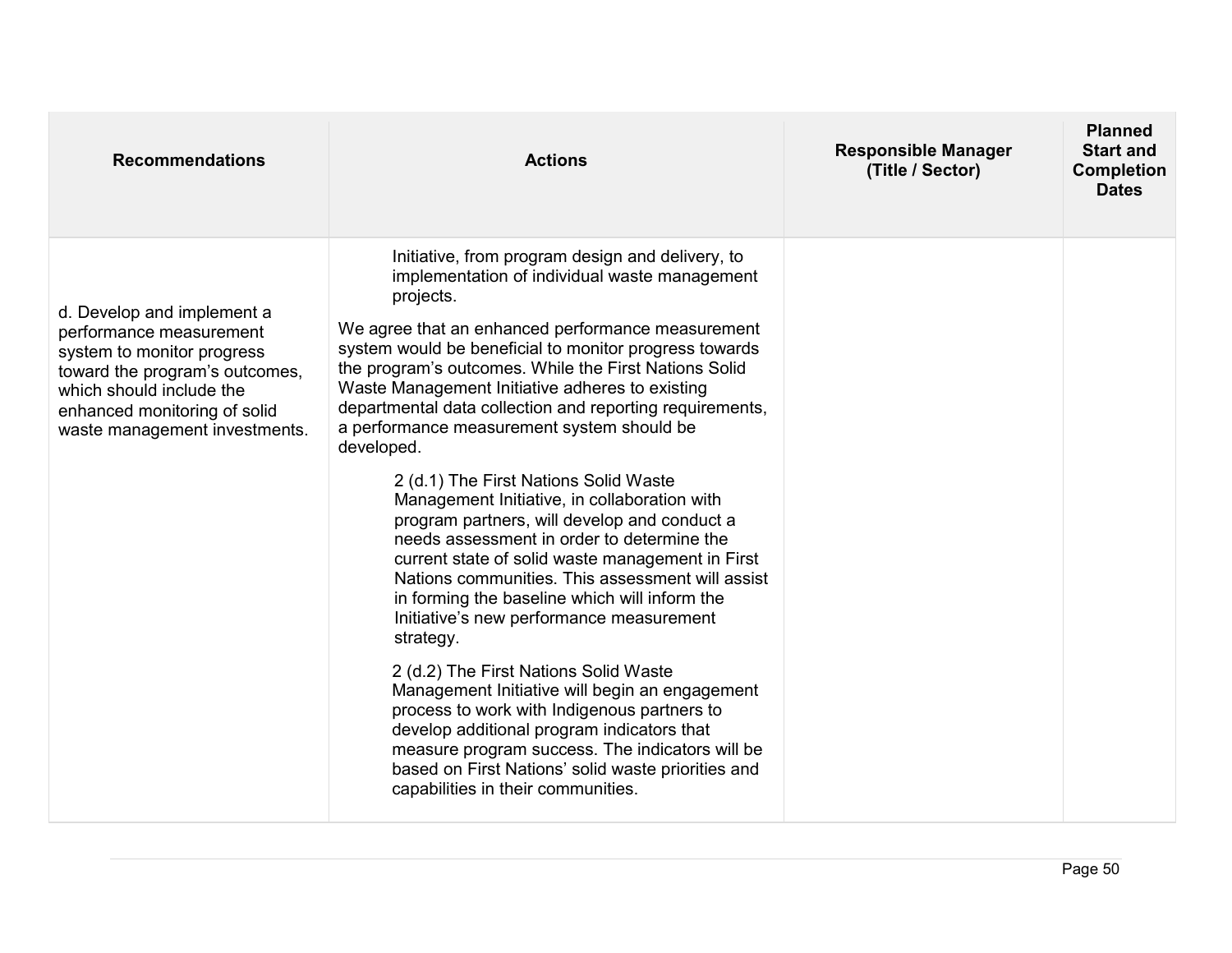| <b>Recommendations</b>                                                                                                              | <b>Actions</b>                                                                                                                                                                                                                                                                                                                                                                                                                                                                                                                                                                                                                                                                                                                                                                                                                                                                             | <b>Responsible Manager</b><br>(Title / Sector) | <b>Planned</b><br><b>Start and</b><br><b>Completion</b><br><b>Dates</b> |
|-------------------------------------------------------------------------------------------------------------------------------------|--------------------------------------------------------------------------------------------------------------------------------------------------------------------------------------------------------------------------------------------------------------------------------------------------------------------------------------------------------------------------------------------------------------------------------------------------------------------------------------------------------------------------------------------------------------------------------------------------------------------------------------------------------------------------------------------------------------------------------------------------------------------------------------------------------------------------------------------------------------------------------------------|------------------------------------------------|-------------------------------------------------------------------------|
|                                                                                                                                     | 2 (d.3) The First Nations Solid Waste<br>Management Initiative will update the Asset<br>Condition Reporting System inspection reports to<br>better evaluate solid waste management systems.<br>The information collected in these reports will be<br>used to help inform program success and<br>opportunities for continual improvement.                                                                                                                                                                                                                                                                                                                                                                                                                                                                                                                                                   |                                                |                                                                         |
| 3. Assess and revise the National<br>and Regional contracting and                                                                   | We do concur.                                                                                                                                                                                                                                                                                                                                                                                                                                                                                                                                                                                                                                                                                                                                                                                                                                                                              | <b>Assistant Deputy Minister, LED</b>          | <b>Start Date:</b><br>Sept 2021                                         |
| procurement policies to<br>encourage and support First<br>Nations, First Nation-owned<br>companies to deliver their own<br>service. | We agree with the need to increase the opportunities for<br>First Nations to deliver waste management services. The<br>Government of Canada has committed to a mandatory<br>requirement to award at least five percent of federal<br>contracts to Indigenous businesses by 2024. A minimum<br>five percent target for contracts procured by Indigenous<br>peoples and businesses will also be supported by<br>community outreach and engagement. The First Nations<br>Solid Waste Management Initiative will review and revise,<br>as needed, existing contracting and procurement policies<br>to support First Nations and Indigenous-owned<br>organizations to deliver their own solid waste<br>management systems. Many First Nation communities<br>already have Indigenous-owned businesses that provide<br>waste management systems; these should be supported<br>across the country. | Director General, LEMB                         | Completion:<br>Sept 2023                                                |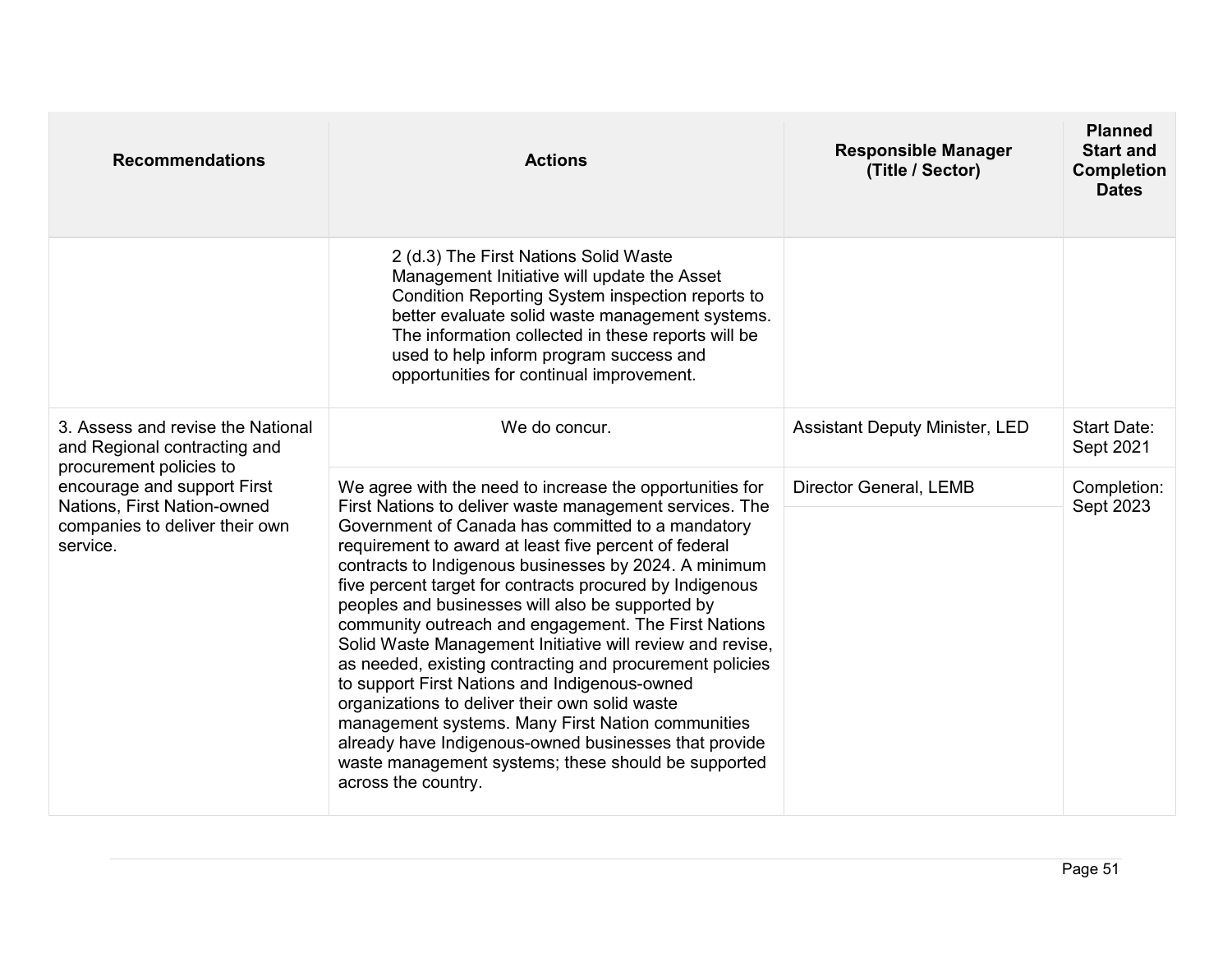| <b>Recommendations</b>                                                                                | <b>Actions</b>                                                                                                                                                                                                                                                                                            | <b>Responsible Manager</b><br>(Title / Sector) | <b>Planned</b><br><b>Start and</b><br><b>Completion</b><br><b>Dates</b> |
|-------------------------------------------------------------------------------------------------------|-----------------------------------------------------------------------------------------------------------------------------------------------------------------------------------------------------------------------------------------------------------------------------------------------------------|------------------------------------------------|-------------------------------------------------------------------------|
|                                                                                                       | 1. The First Nations Solid Waste Management<br>Initiative will identify measures to enable the<br><b>Tendering Policy on Federally Funded Capital</b><br>Projects to maximize the ability for First Nations<br>and Indigenous-owned organizations to deliver<br>their own solid waste management systems. |                                                |                                                                         |
|                                                                                                       | 2. The First Nations Solid Waste Management<br>Initiative will coordinate with Indigenous partners<br>and the National Advisory Committee to confirm<br>that effectiveness of the identified measures.                                                                                                    |                                                |                                                                         |
| 4. Continue working with<br><b>Environment and Climate Change</b><br>Canada, Indigenous stakeholders, | We do concur.                                                                                                                                                                                                                                                                                             | <b>Assistant Deputy Minister, LED</b>          | <b>Start Date:</b><br>Sept 2021                                         |
| and provinces to plan, develop, or<br>modify regulations to support<br><b>First Nations.</b>          | We agree with this recommendation and recognize that<br>there is a need to review and address regulations or other<br>effective solid waste management in regulatory tools that impact solid waste management on<br>reserve.                                                                              | Director General, LEMB                         | Completion:<br>Sept 2023                                                |
|                                                                                                       | 1. The First Nations Solid Waste Management<br>Initiative will continue to support work by Indigenous<br>organizations and other partners to address<br>regulatory gaps related to waste disposal on<br>reserve.                                                                                          |                                                |                                                                         |
|                                                                                                       | 2. The First Nations Solid Waste Management<br>Initiative will complete the engagement with                                                                                                                                                                                                               |                                                |                                                                         |